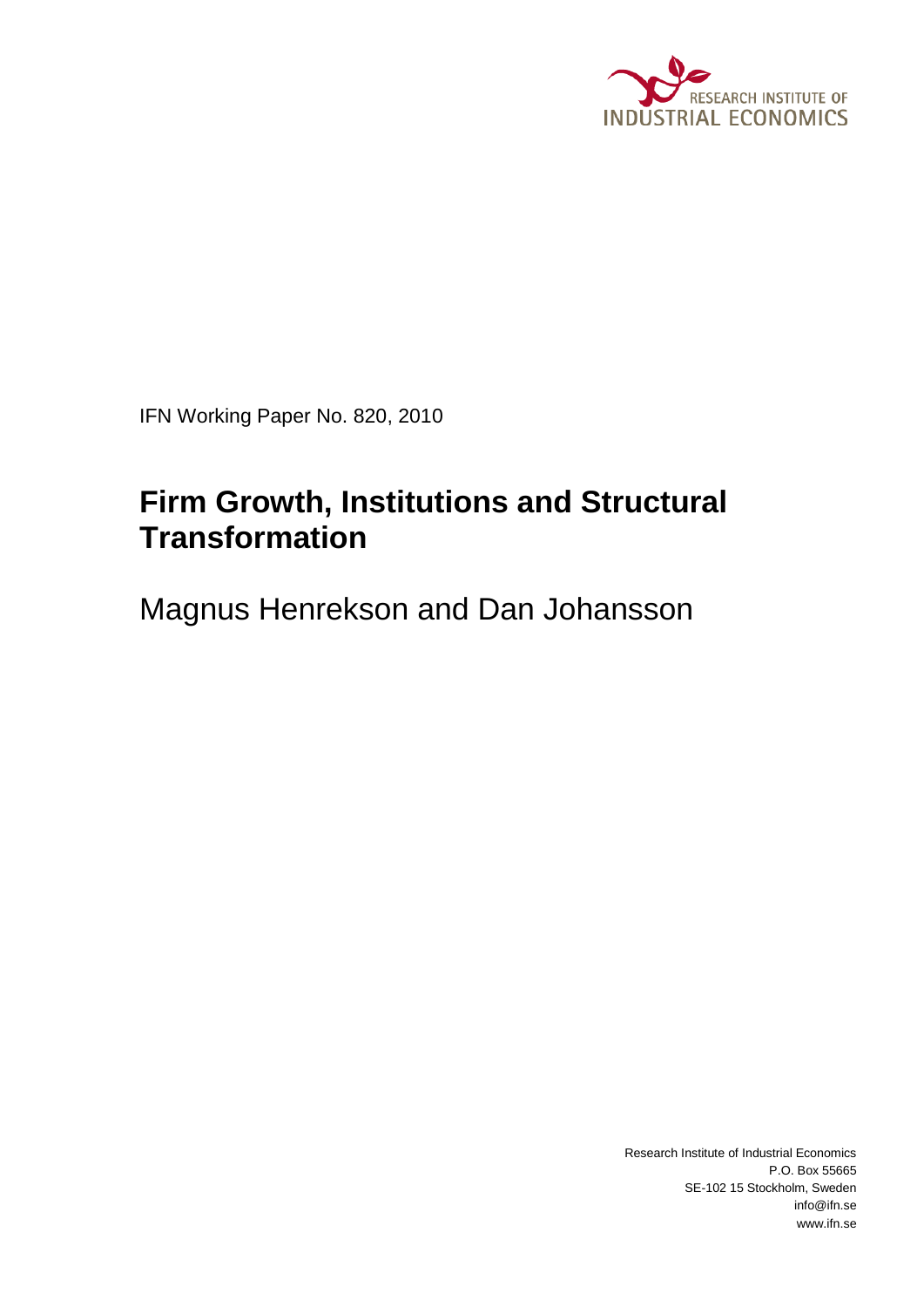# Firm Growth, Institutions and Structural Transformation**\***

Magnus Henrekson† and Dan Johansson‡

## April 27, 2010

*Abstract*: See non-technical summary overleaf.

*Keywords*: Entrepreneurship; Firm growth; Gazelles; High-growth firms; High-impact firms; Institutions; Job creation; Rapidly growing firms.

JEL *Codes*: D21; L25; M13; O10; O40.

1

We are grateful for useful comments and suggestions from Selva Baziki and Michael Fritsch. Henrekson acknowledges financial support from the Jan Wallander and Tom Hedelius Foundation and from the Gustaf Douglas Research Program on Entrepreneurship at the Research Institute of Industrial Economics (IFN), Stockholm. Johansson acknowledges financial support from Sparbanksstiftelsen Alfa. † Corresponding author. Research Institute of Industrial Economics (IFN), P.O. Box 55665, SE-102 15 Stockholm, Sweden. Ph: +46-8-665 45 02. E-mail[: Magnus.Henrekson@ifn.se.](mailto:Magnus.Henrekson@ifn.se) Personal website: [www.ifn.se/mh.](http://www.ifn.se/mh)

<sup>&</sup>lt;sup>‡</sup> The Ratio Institute, P.O. Box 3203, SE-103 64 Stockholm, Sweden. E-mail: **dan.johansson@ratio.se**. Personal website: [www.ratio.se/eng/johansson](http://www.ratio.se/eng/johansson)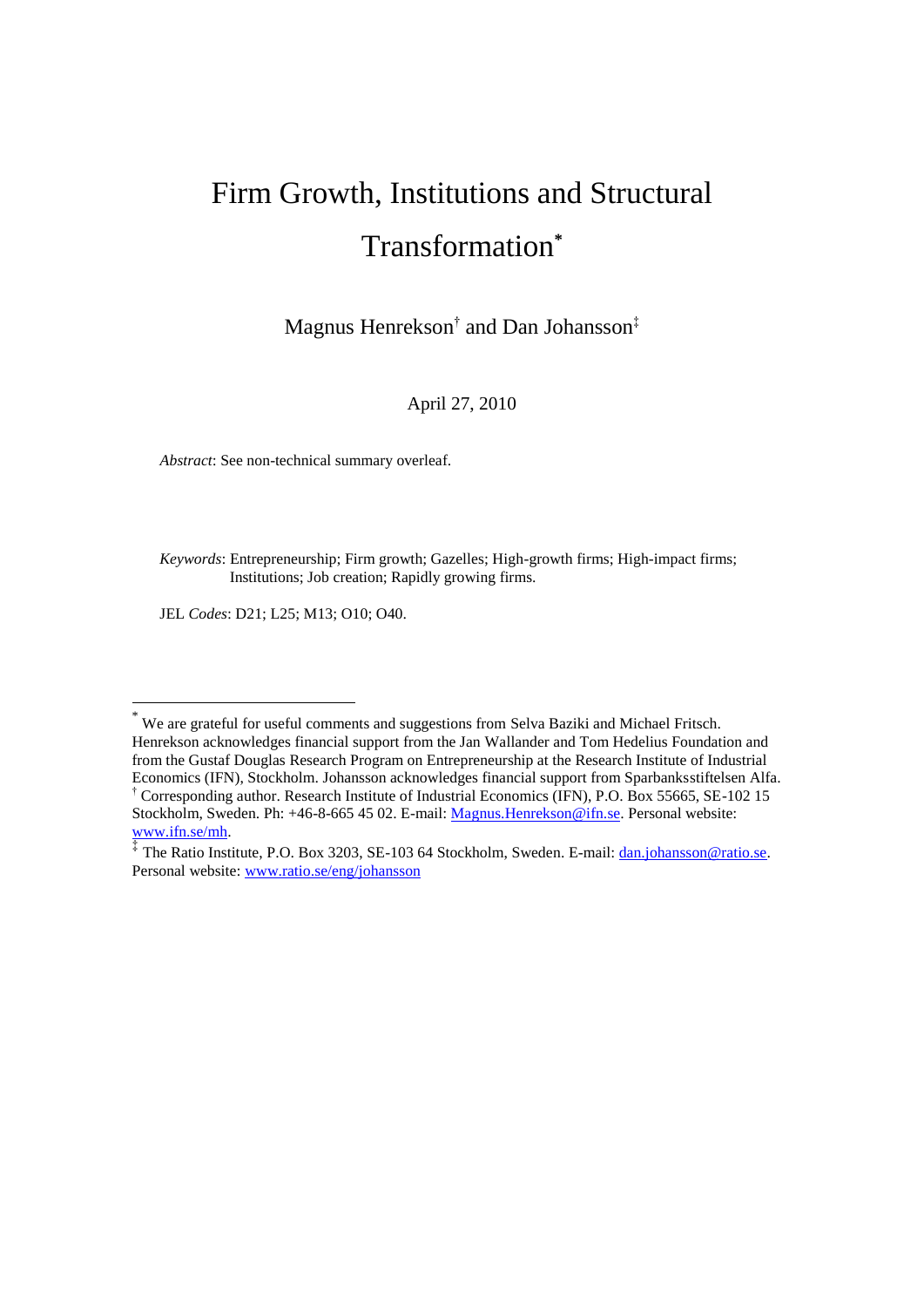## **Non-technical summary**

This essay argues that the economic contribution of certain firms – be they small, young or rapidly growing – has to be understood in a broader context of creative destruction. Growth of some firms requires contraction and exit of some other firms to free up resources that can be reallocated to expanding firms. Entry and expansion are flip sides to exit and contraction and the process through which the factors of production are put into different use defines structural transformation. We analyze institutions and policies conducive to structural transformation, in particular the expansion of high-growth firms (HGFs), since they have empirically been shown to contribute disproportionately to economic development.

Firm growth is viewed as resulting from the continuous discovery and use of productive knowledge. Rapid firm growth requires a set of economic actors with complementary competencies that work together to identify and commercialize novel business ideas. The institutional framework determines the incentives for these individuals to acquire and utilize knowledge. We identify a number of institutions that encourage the creation of HGFs and promote structural transformation. In particular, our analysis points to the key roles played by tax structures, labor market regulation, and the contestability of service markets. Even in advanced economies, there is a large untapped economic potential which can be unleashed by institutional changes, such as the opening up of closed markets for entrepreneurial competition. However, there is no ―quick-fix‖ that will boost the frequency of HGFs and structural transformation. Our analysis suggests that policymakers need to adopt a broad approach and implement a wide array of complementary institutional reforms to increase the prevalence of HGFs and to facilitate structural transformation.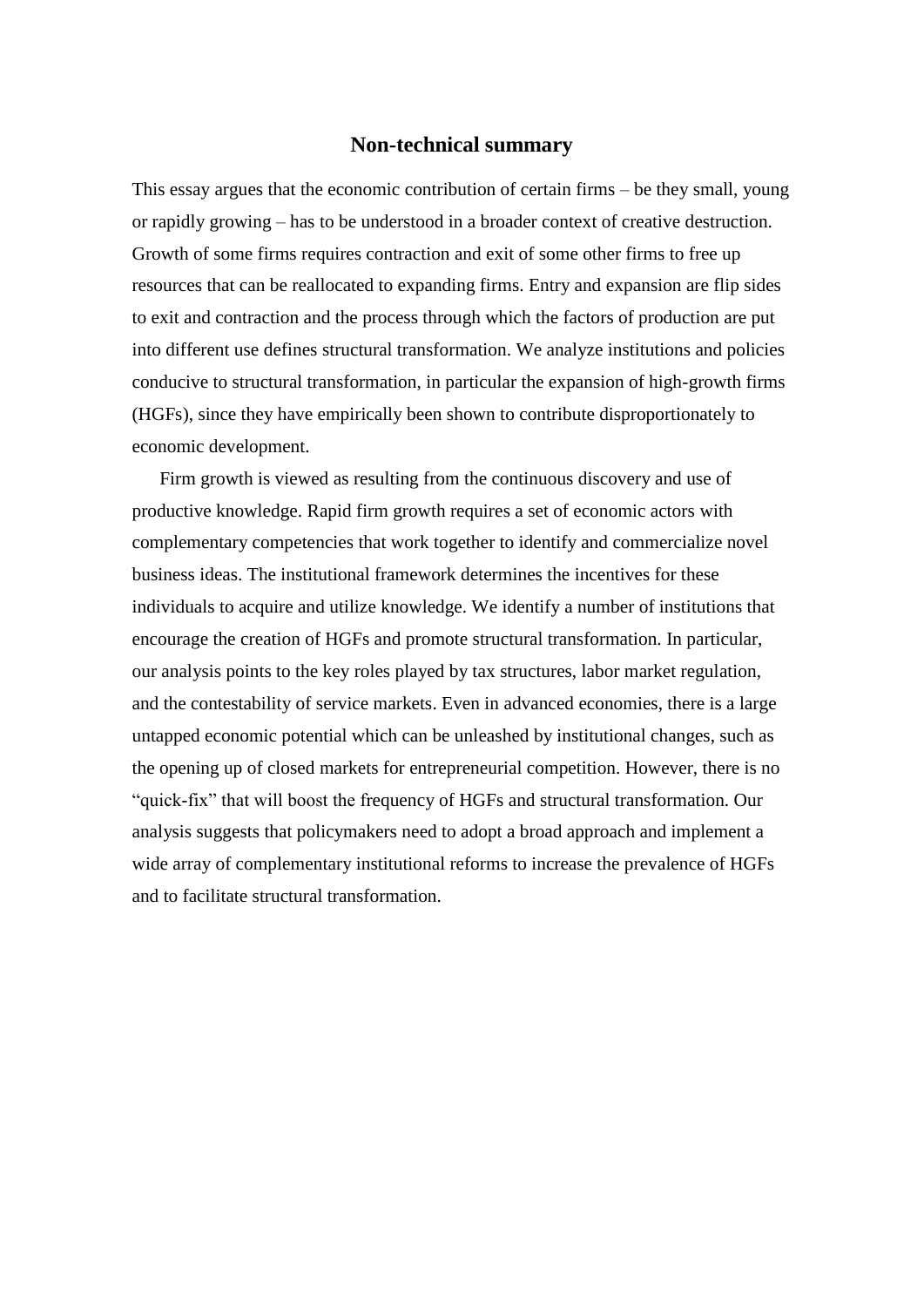#### **1. Introduction**

1

For a long time, large firms were considered to create new employment and economic growth, mainly due to economies of scale in production as well as in research and development (e.g. Schumpeter, 1942; Gailbraith, 1956, 1967). This conventional wisdom was challenged by Birch (1979) who in an empirical investigation claimed small firms to be the main job generators. Birch's results and his conclusions have been questioned and sparked up a debate; see Kirchhoff and Greene (1998) for a review of the discussion. Van Praag and Versloot (2008) summarize the empirical evidence on job creation by small firms, and conclude (p. 135) that it is an unambiguous result that small firms create more jobs on net than large firms, even when the methodology suggested by the critics is applied. Subsequent research shows that a fairly small number of highgrowth firms (HGFs for short)—on average smaller and younger than other firms contribute the bulk of net employment; see Henrekson and Johansson (2010) for a survey.

This essay has its starting point in a generally overlooked part of the critique that certain firms; may they be small, young or rapidly growing, are of particular importance for job creation and economic growth. This critique asserts that growth has to be understood in a broader perspective entailing considerable churning and restructuring (e.g. Haltiwanger and Krizan, 1999).<sup>1</sup> In fact, rapid growth of some firms implies that they attract factors of production from other firms. Growth therefore requires contraction and exit of some firms to free up resources that can be reallocated to expanding firms. Entry and expansion are flip sides to exit and contraction. The process through which the factors of production are put into different use defines structural transformation.

It may therefore be misleading to simply focus on a particular piece of this process and claim that it alone contributes a disproportionately large share towards net job growth. This is not to refute that some type of firms may be more productive than others in creating new jobs and contributing to economic growth, in the same way that some entrepreneurs are more successful than others. In fact, the critique is in concordance

<sup>&</sup>lt;sup>1</sup> See, for instance, Bartelsman et al. (2004, 2005), Birch (2006), Brown et al. (2006), Caballero (2007), and Fogel et al. (2008) for empirical evidence that churning and growth are strong correlates. A suggested explanation is that churning accelerates the discovery procedure of new business opportunities and a rapid reallocation of resources from unsuccessful to successful firms (e.g. Johansson, 2005).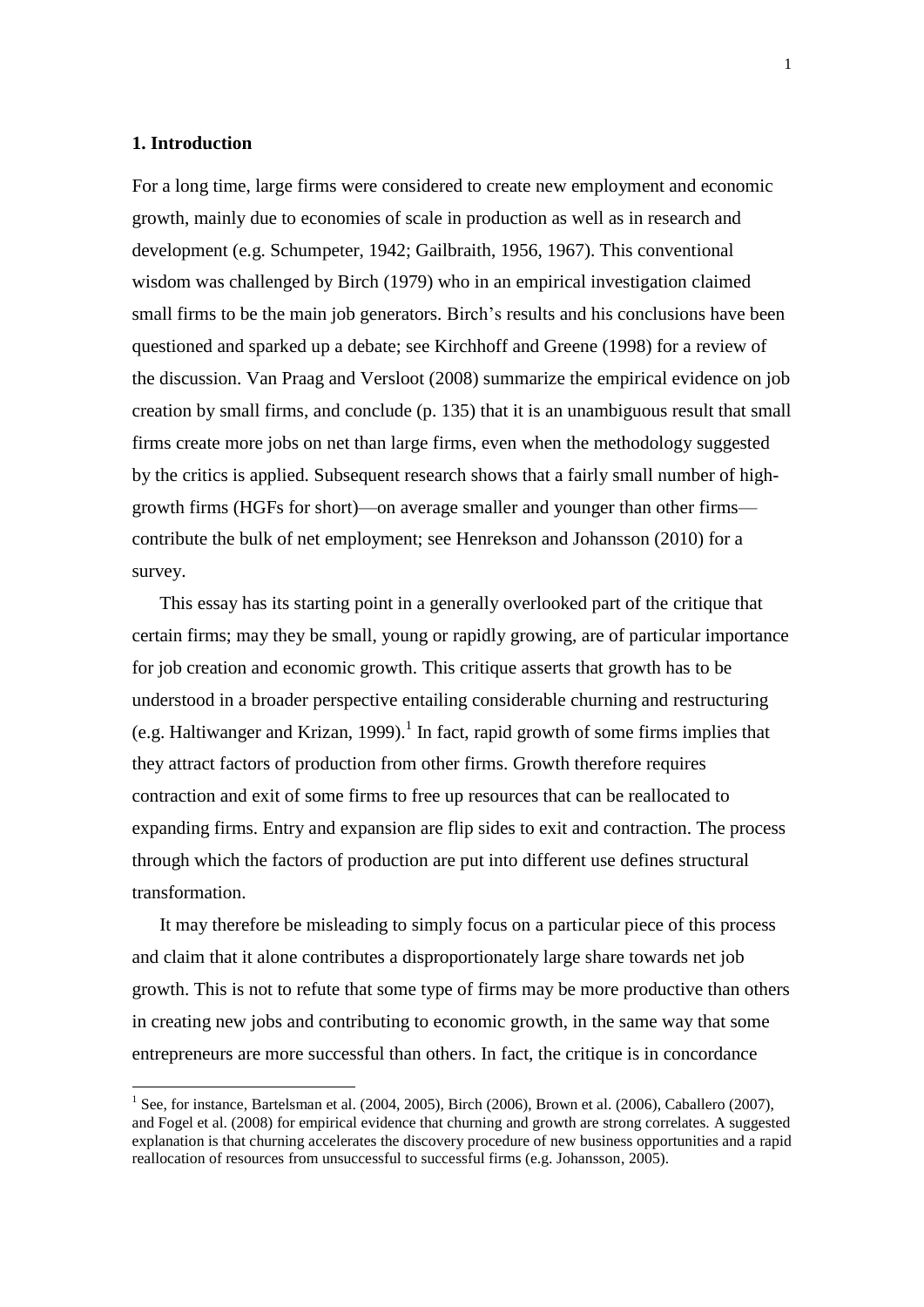with Schumpeter's (1942) description of capitalism as a process of creative destruction where novel ideas continuously challenge old structures, thereby giving rise to structural transformation when new successful innovations, products, firms and industries arise while obsolete ones decline and vanish. It is also in line with evidence from recent research showing that the employment effect of new firm entry tends to follow a "wave pattern". Initially employment increases due to hiring by entering firms, composing the direct effect. Thereafter employment declines as a result of exits by both failed newcomers and crowding out of incumbent firms that have lower productivity levels than the successful newcomers. Finally, positive supply-side effects increase employment in the long run (Fritsch and Mueller, 2004; Fritsch and Noseleit, 2009). Accordingly, the conditions for structural transformation are decisive for economic growth. Empirical studies point out  $HGFs<sup>2</sup>$ —or high-impact firms as Acs et al. (2008) and Acs (2010)) puts it—to be the main drivers of this process, which motivates indepth analyses of HGFs.

Despite the heterogeneity across the studies in several dimensions, Henrekson and Johansson (2010) conclude that some general findings emerge:

- All studies report HGFs to be crucial for net job growth compared to non-HGFs. They generate a large share of all, or more than all (in the case where employment shrinks in non-HGFs), new net jobs. This is particularly pronounced in recessions when HGFs continue to grow, while non-HGFs decline or exit.
- Several studies, particularly the ones concerning the U.S., find that HGFs provide a large share of new net jobs relative to total job growth in the economy and total unemployment.
- Small firms are overrepresented among HGFs, but HGFs are of all sizes. In particular, larger firms are important job contributors in absolute terms. A small sub-group of large HGFs—sometimes called Superstars or super Gazelles—are major job creators.

 $2^2$  For early evidence see Birch and Medoff (1994) and Storey (1994). More recent studies include Schreyer (2000) and Acs and Mueller (2008).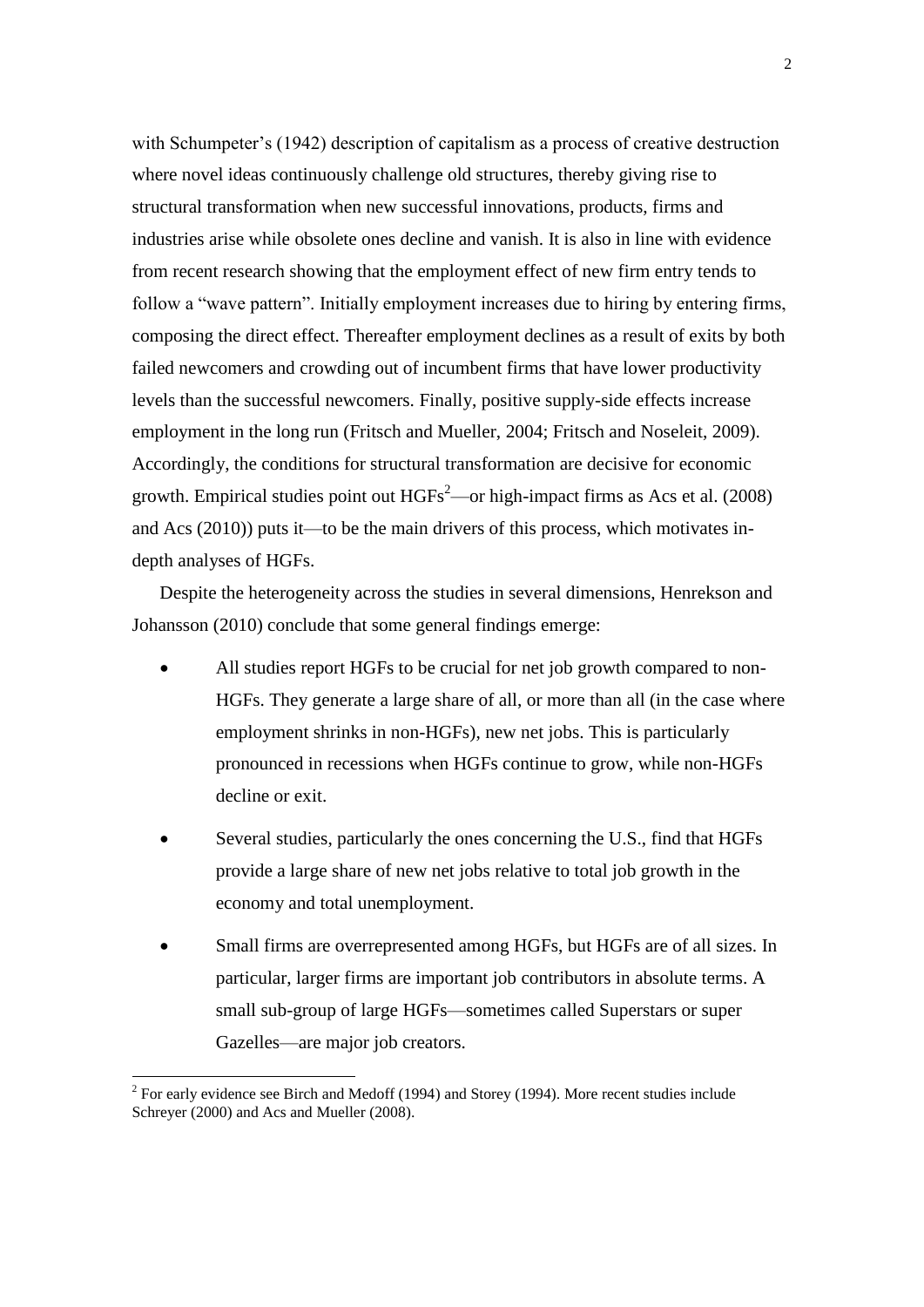- Age is of great importance. All studies reporting firm age conclude HGFs to be younger on average. Super Gazelles are also relatively young. HGFs are overrepresented in young and growing industries with a large inflow of new firms.
- Young and small HGFs grow organically to a larger extent than large and old HGFs, and therefore make a larger contribution to net employment growth.
- HGFs are present in all industries. There is no evidence that they are overrepresented in high-tech industries. If anything, HGFs appear to be overrepresented in service industries.

On the basis of this meta-analysis, we conclude that HGFs are instrumental to economic growth and net job creation, in particular those HGFs that start growing rapidly when young and small.

The purpose of this essay is to discuss institutions and policies conducive to the expansion of HGFs and therefore to structural transformation. We use North's (1990, p. 3) definition of institutions: 'the rules of the game in society, or more formally, the humanly devised constraints that shape human interaction.'

Institutions can be both formal—"hard"—(laws and regulations) and informal— "soft"—(habits, norms, conventions etc.). Here we almost exclusively deal with formal institutions. This is not to deny that informal institutions such as networks, culture, codes of conduct, and trust are also very important. Although limiting the analysis to formal institutions is admittedly a simplification, it is of less concern than one would expect for a number of reasons, for instance, because informal institutions are harder both to enact and to analyze and since informal rules are not imposed through explicit political/collective decisions they cannot be directly influenced by policy.<sup>3</sup>

Obviously, the institutions we analyze in this chapter also affect the non-HGFs. However, we still believe that it is warranted to focus on the HGFs. The reason is

<sup>&</sup>lt;sup>3</sup> Furthermore, a formal institution that is not enforced is likely to lose its practical relevance, and effective formal institutions become codified in society in the form of norms, habits and other informal institutions. In short, informal institutions are endogenous, i.e. the consequence of a certain set of policies and formal institutions—see, e.g. Lindbeck et al*.* (1999) and Kasper and Streit (1998)— *and* effective formal institutions are consistent with existing informal institutions (Williamson 2009).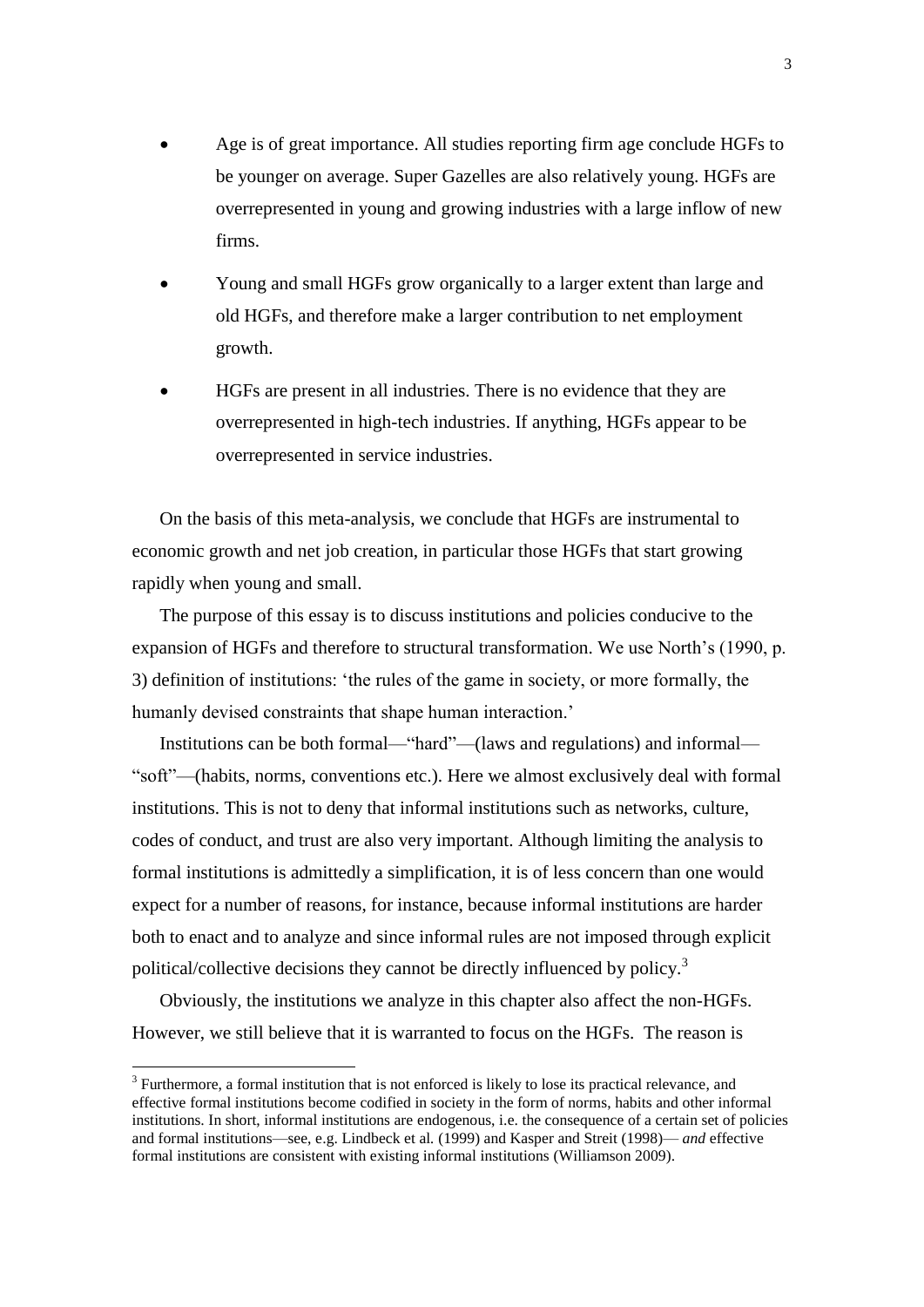straightforward: If certain institutions affect HGFs relatively strongly and if HGFs are of crucial importance, then the effect of institutions on HGFs is of particular relevance for growth. At first sight, this seems to contradict the story concerning the direct and indirect effects of new businesses formation on growth, since the development of HGFs represents only the direct effect. However, strong start-ups represent a rather serious challenge for the incumbents and thereby induce indirect effects (Fritsch and Noseleit, 2009).

We use Schumpeter's (1934) theory of economic development as a starting point for the analysis (Section 2). Long-run growth results from the introduction and diffusion of profitable new combinations—novel ideas—into the economic system. Schumpeter emphasized this to be a human-driven process and recognized inventors, entrepreneurs, creditors and imitators to be key actors—each one performing a crucial economic function. We identify the constellation of actors with different but complementary competencies necessary to generate large-scale economic development and structural transformation.

Thereafter, we integrate institutional theory into the analysis. Institutions, and in particular private property rights, shape the incentives of economic actors and the functioning of markets. Modern societies are rich webs of formal and informal institutions that differ greatly. A complete analysis of the effects of institutions on HGFs and structural transformation is therefore an immense task, which is beyond the scope of this essay. In three subsequent sections, we address three institutional systems identified as hampering HGFs and structural transformation. In what follows we will in turn deal with the effect on potential HGFs and structural transformation of institutions affecting freedom of enterprising—as in the right and opportunity for the different types of actors to establish enterprises producing goods and services with the objective to make a profit (Section 3), institutions governing the labor market (Section 4), and the tax system (Section 5). The essay ends with some concluding remarks (Section 6).

#### **2. The crucial agents and their competencies**

Wealth, measured as Gross Domestic Product (GDP) per capita, has developed slowly—if at all—for all but the most recent part of the history of mankind. The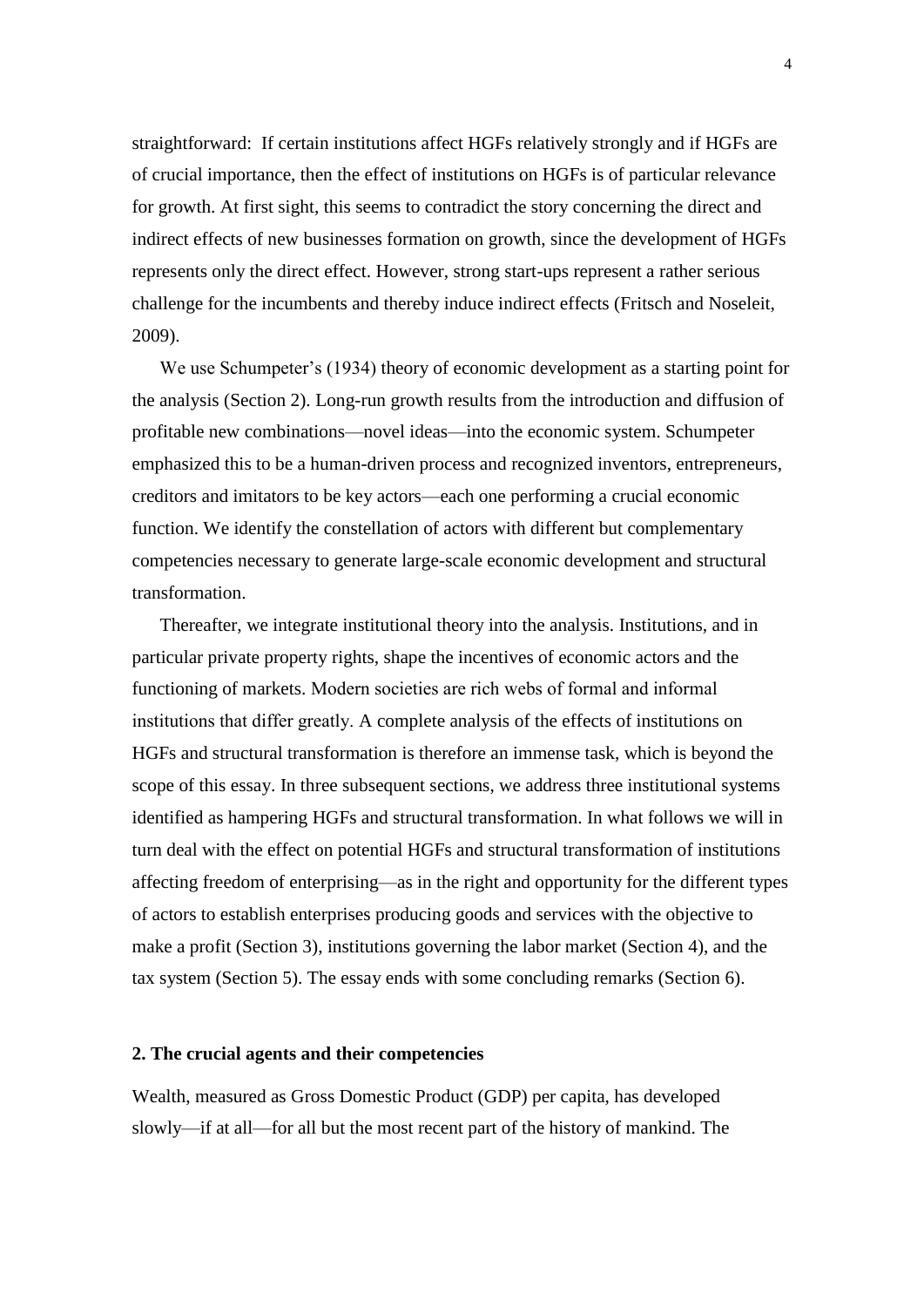industrial revolution broke this trend in development and since then wealth has surged (*Figure 1*).

## [Figure 1]

In this essay, we deal with two main explanations that have been put forward to explain this historical shift:

- *First*, the accumulation and use of new productive knowledge including a far driven division and specialization of labor (Smith 1776);
- *Second*, the establishment and protection of private property rights (North and Thomas, 1973; Rosenberg and Birdzell, 1986; Mokyr, 1990; Jones, 2001; Acemoglu et al., 2005).

Relating to the first point, Schumpeter (1934) asserts that producing the same goods in the same way results in a stagnant economy. *Change* is therefore a central concept for Schumpeter's theory and the purpose of his seminal book is to present a theory of economic development explaining change—and economic growth—as an endogenous process. <sup>4</sup> Change emanates from the generation, introduction and dissemination of novel ideas on how to combine resources more efficiently.<sup>5</sup> Schumpeter distinguishes between novel ideas—inventions—and the introduction of these ideas into the economy—innovations. Economic development is defined as putting new combinations into use.<sup>6</sup> It is an endogenous process since it is driven by actors within the economic system. Schumpeter identifies four actors as critical according to the economic *function* they carry out: inventors who come up with novel ideas, entrepreneurs who introduce new combinations into the economic system, creditors who finance the enterprises of the entrepreneurs, and imitators who disseminate innovations through copying and commercializing them in competing firms. Hence, in order to achieve large-scale

1

<sup>&</sup>lt;sup>4</sup> Schumpeter (1934, p. 63): 'It is just this occurrence of the "revolutionary" change that is our problem, the problem of economic development in a very narrow and formal sense. ... By "development", therefore, we shall understand only such changes in economic life as are not forced upon it from without but arise by its own initiative from within.'

 $<sup>5</sup>$  Relating to Hayek (1937, 1945, 1978), this can be seen as the generation and use of new productive</sup> knowledge.

<sup>&</sup>lt;sup>6</sup> Schumpeter (1934, p. 68): 'The carrying out of new combinations means, therefore, simply the different employment of the economic system's existing supplies of productive means – which might provide a second definition of development in our sense.'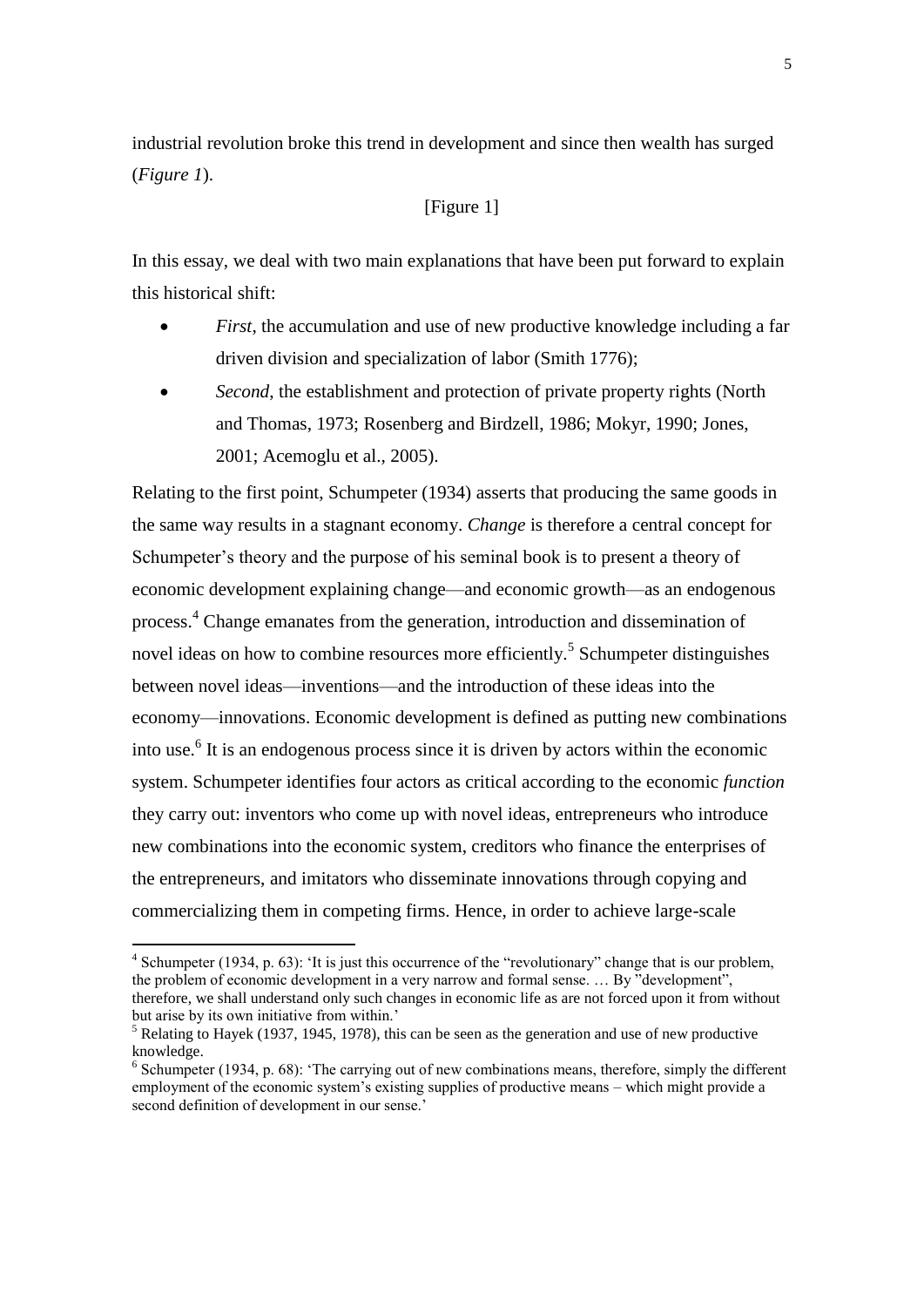industrial growth a set of actors with different but complementary competencies is required to generate, identify, select and exploit new combinations.<sup>7</sup>

We extend Schumpeter's list and identify six key categories of actors:

- 1) *Inventors* fulfill the same function as in Schumpeter's theory. They have detailed knowledge about products and solve specific problems of technical as well as of organizational and economic nature.
- 2) *Entrepreneurs* identify novel ideas about new combinations and introduce those with expected profitability into the market. They may be characterized as agents of change and fulfill a fundamental coordinating and judgmental function.<sup>8</sup> Compared to Schumpeter, the entrepreneur plays a more restricted role. Part of his/her function is carried out by the industrialists.
- 3) *Industrialists* are active after the entrepreneurial phase and organize the further commercialization of the innovation into large-scale businesses. They carry out the function of the Schumpeterian entrepreneur in later phases and the function of the Schumpeterian imitator. The reason for unraveling the entrepreneurial function is that there is empirical evidence that the introduction of new ideas into the economy and the subsequent development of the original innovations into large-scale businesses generally require two separate competencies (Flamholtz, 1986; Baumol, 2004). Like in Schumpeter's theory, one individual can carry out more than one function and the original entrepreneur may evolve into an industrialist.
- 4) *Financiers* supply capital in the form of equity or loans. We recognize the empirical evidence establishing the importance of distinct categories of investors specializing in investing in different phases of the lifecycle of HGFs. We therefore prefer the term "financiers" before the term "creditors" to encompass these actors. In addition to capital, financiers provide management skills, industry-specific knowledge and access to business networks necessary for rapid firm growth. *Venture capitalists* supply

<sup>&</sup>lt;sup>7</sup> See Johansson (2010) and Eliasson and Eliasson (1996) for a further discussion. The idea of the importance of complementary competencies to generate growth is recognized by a number of research scholars. See, for instance, Phelps (2007, p. 553) for a discussion in conformity with our analysis.  $8$  A profitable venture for the individual entrepreneur may, however, have a zero (unproductive entrepreneurship) or negative (destructive entrepreneurship) social rate of return. Productive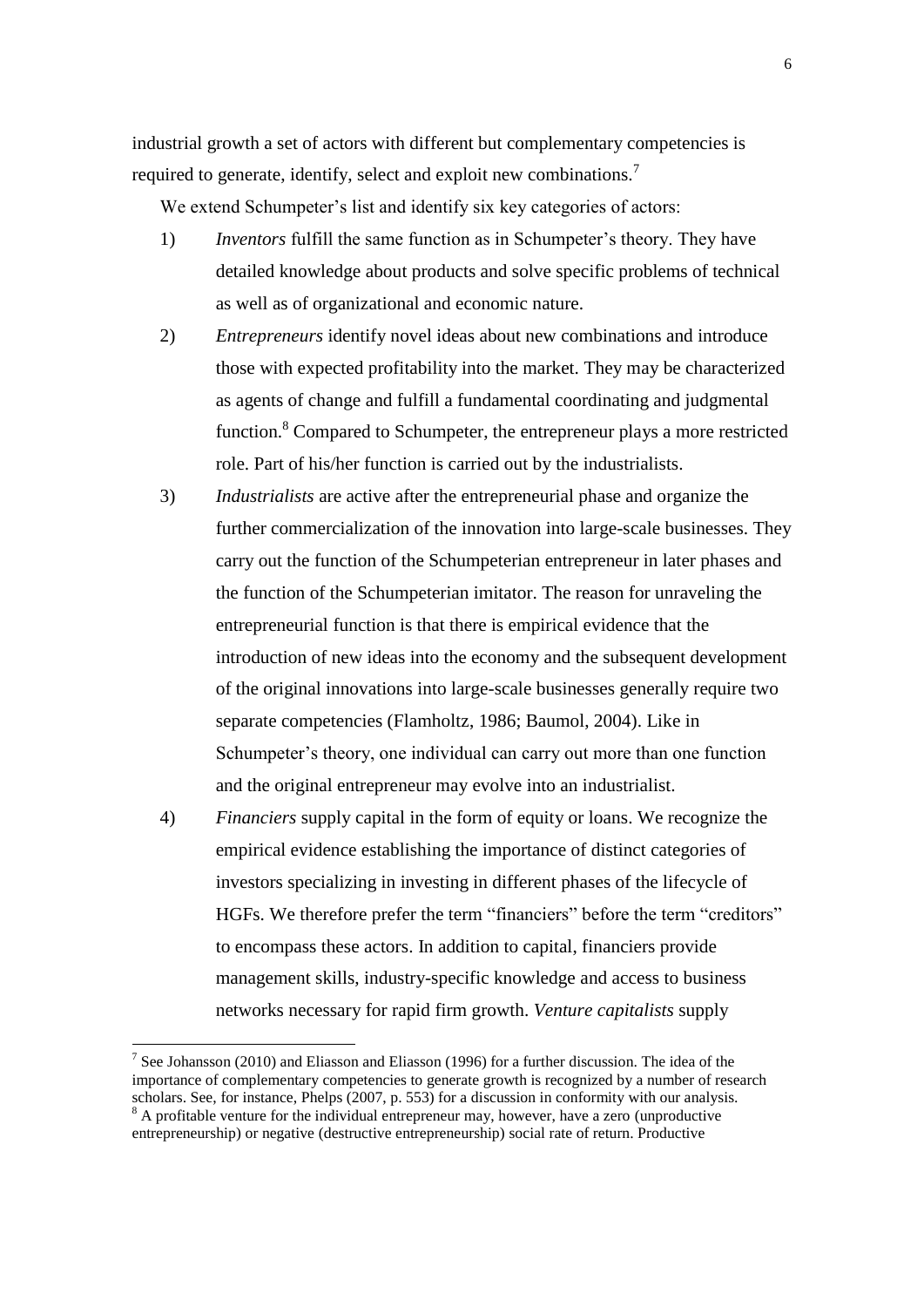enterprises in early phases of business ventures with capital and *actors in the secondary markets* carry out similar functions, but at a later stage when entrepreneurs and venture capitalists want to exit from their investments. There are several types of actors in secondary markets, notably portfolio investors in publicly listed companies, private equity (PE) firms, and management buy-ins. Research also identifies *business angels* as providing a similar role as venture capitalist, but in an earlier phase.<sup>9</sup>

- 5) *Skilled labor*. Economic development and economic growth requires labor with relevant professional skills. The lack of individuals with specific skills may become a bottleneck for further expansion of HGFs and dampen structural transformation.
- 6) *Competent customers* provide the entrepreneur with information about their preferences. The ability to discern the preferences of the customers, so that highly-valued goods and services are produced, is a key ingredient in successful entrepreneurship; see von Hippel (2007) and Bhidé (2008) for recent examples. Competent customers should be representative of large groups of customers and can be both firms and individuals. Large enterprises can also function as competent financiers and finance the development of particular products, as exemplified by the biotechnology industry (e.g. Lerner and Merges, 1998; Audretsch and Feldman, 2003).

The actors start firms to exploit business ideas, and innovations are commercialized in both new and established firms. If the actors are successful their firms expand, but if they fail to generate sustainable profits their firms exit. *Figure 2* schematically summarizes the role of the various actors in the process of fostering HGFs. The figure provides a stylized representation of the categories of actors needed in the various growth phases of HGFs (the development of a business idea, introduction, early growth, and rapid growth into a large-scale firm). Some categories may be important in several phases and a certain individual can fulfill several functions either simultaneously or at different points in the individual's or firm's life cycle. In a stylized form, the

1

entrepreneurs perform entrepreneurial activities where the social outcome is positive and based on wealth generation (Baumol, 1990).

<sup>9</sup> See Wright (2007) for an overview of the different categories and Prowse (1998) for an analysis of the function of the private equity market. Gompers and Lerner (2001) offer a comprehensive analysis of the importance of venture capital for innovation and firm growth. See also Landström (2007).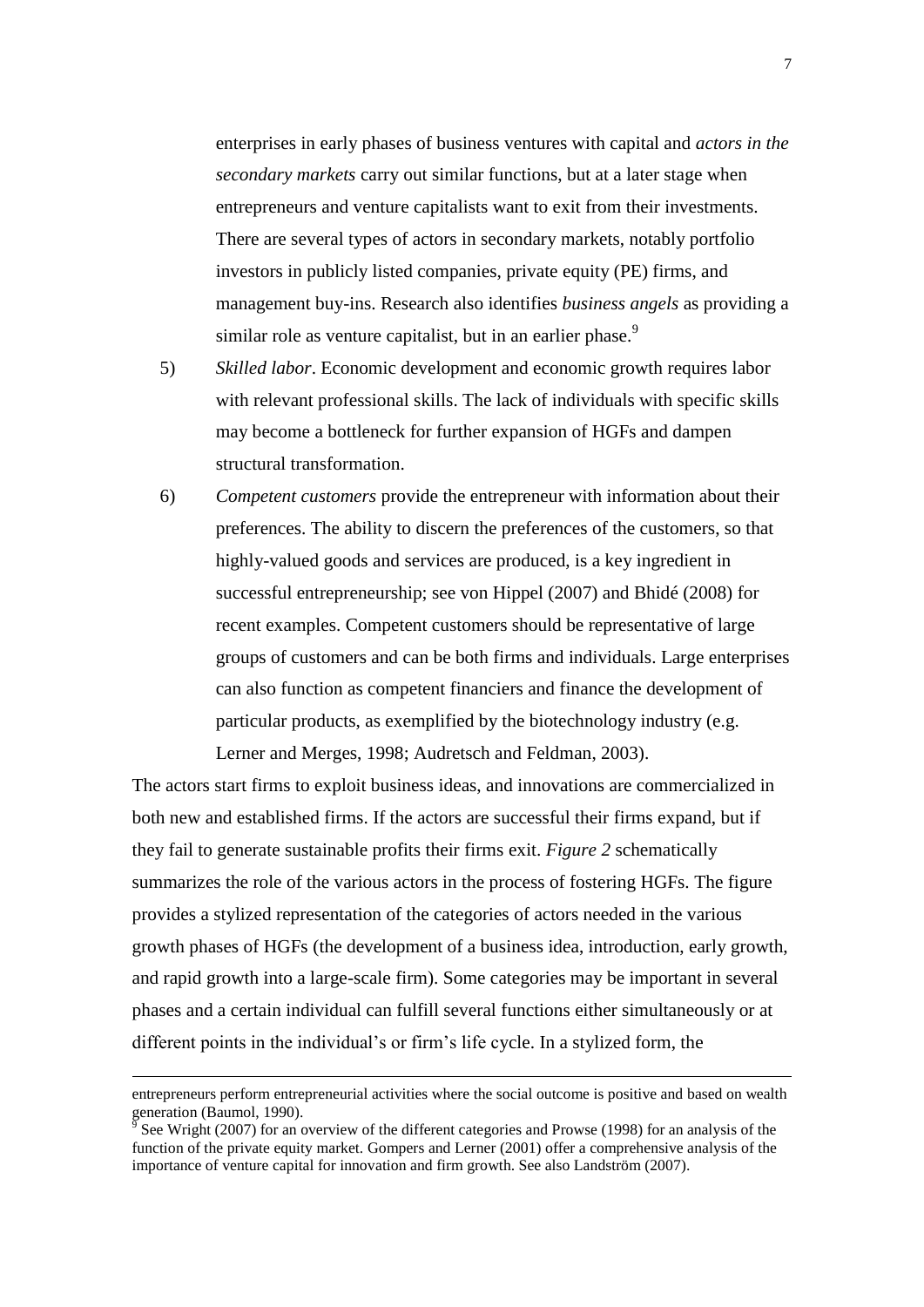development of rapidly growing firms may be depicted as an S-shaped curve. Most HGFs do not display sustained growth, but follow a more complex pattern (Parker et al., 2010). The figure shows at which stage of a firm's growth different categories play a key role. The order in which the categories appear beneath the boxes indicates which actor that has the main coordinating responsibility.

This is not a definite ranking and in practice it differs across enterprises, but a stylized depiction of what we believe is the typical situation. In the first phase, entrepreneurs together with competent customers identify potential business opportunities. Inventors are engaged to solve specific problems. The first phase of commercialization (introduction and early growth of firms) involves entrepreneurs, while skilled workers are involved to a small extent only. Industrialists are active in the phase of industrialization and rapid growth, which also requires a great deal of skilled labor. Venture capitalists are important financiers in the earlier phases. In later phases when the firm is larger, this role is taken over by actors in secondary markets. Competent customers are typically involved in all phases and ultimately (together with other customers) determine the demand for the good.

## [Figure 2]

The economic activities of the actors give rise to a dynamic process of creative destruction—channeled via firm entry, expansion, contraction and exit—which brings about structural transformation in the perennial struggle between new and old structures. In what follows we focus on the effects of institutions on the establishment, growth and exit of HGFs. We aim to answer the question how should institutions be designed to promote HGFs?

Our approach relates to the literature on "technological regimes" pioneered by Winter (1984). In particular, a distinction has been made between 'entrepreneurial' and ‗routinized' regimes (Audretsch, 1995). An entrepreneurial regime is found to apply in early stages of a product or industry life cycle, where knowledge is new and dispersed, development is driven by product innovation, firm entry and entrepreneurship, while scale economies are of minor importance. By contrast, a routinized regime applies to later stages of an industry or a product life cycle, when products and knowledge have become more standardized. In this regime scale economies and process innovation hold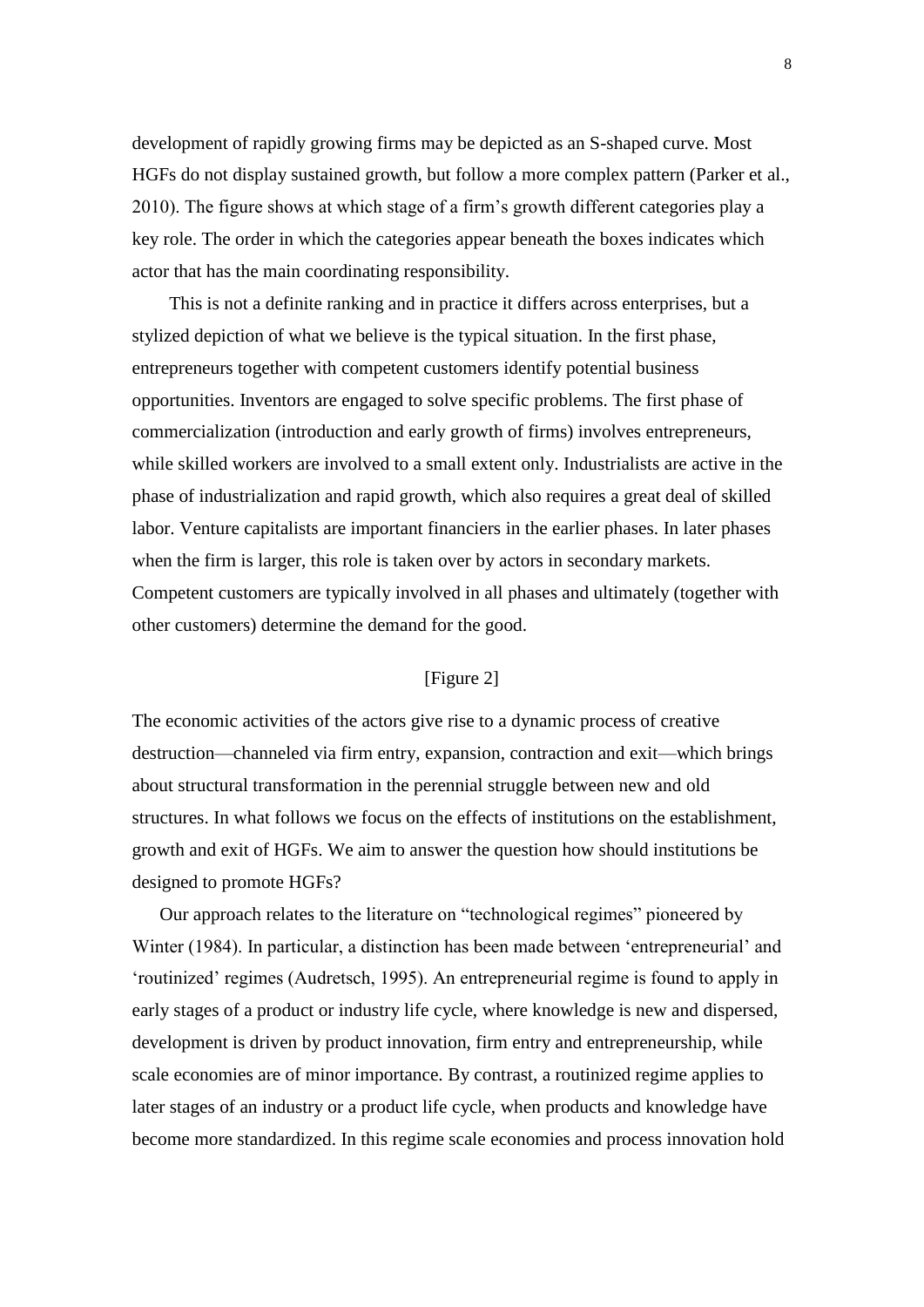center stage, and large incumbent firms tend to predominate. The entrepreneurial regime relates to the early phases of the process of creative destruction when novel ideas are introduced and new technologies are discovered. The routinized regime relates to the later phases when the technologies are exploited. In the later phase the industry has probably undergone a period of shake-out and is dominated by a small number of firms (cf. Klepper and Simons, 2005).

Audretsch and Fritsch (2002), Fritsch (2004) and Fritsch and Mueller (2006) have extended the use of the regimes concept to geographical units, notably regions. The idea being that the mode of production in a certain region may be distinct from the dominant modes of production in other regions. This suggests that regional growth may be spurred by different kinds of economic policies depending on the knowledge conditions underlying the industries represented in different regions.

Linking to our analysis, regional regime is not a choice variable; it can rather be seen as the outcome of a historical process of structural transformation and is therefore strongly path dependent. This is all the more clear since the formal institutional setup is for the most part national rather than regional, and yet there could exist large regional differences in technological regimes.<sup>10</sup> Hence, the concept of regional growth regimes provides a good *ex post* characterization of how the production system has evolved in a particular region. We believe that our approach complements the concept of growth regimes and provides a useful a tool for policy guidance, since it focuses on the interaction and complementarity of different categories of key actors necessary to build a HGF and their incentives.

## **3. Freedom of enterprising and/or the regulation of product markets**

1

Since HGFs are prime movers of structural transformation, we begin by discussing the effect of free enterprising restrictions on the prevalence of HGFs. With free enterprising we mean the right to establish profit seeking firms producing goods and services. This gives consumers the option to buy preferred quantities and qualities at offered prices from different suppliers. In recent decades, developed countries have experienced a wave of deregulations aimed at increasing the contestability of markets and providing

 $10$  Two famous examples are the difference between Route 128 in Boston and Silicon Valley (Saxenian, 1996) and the distinct difference between East and West Germany (Fritsch, 2004).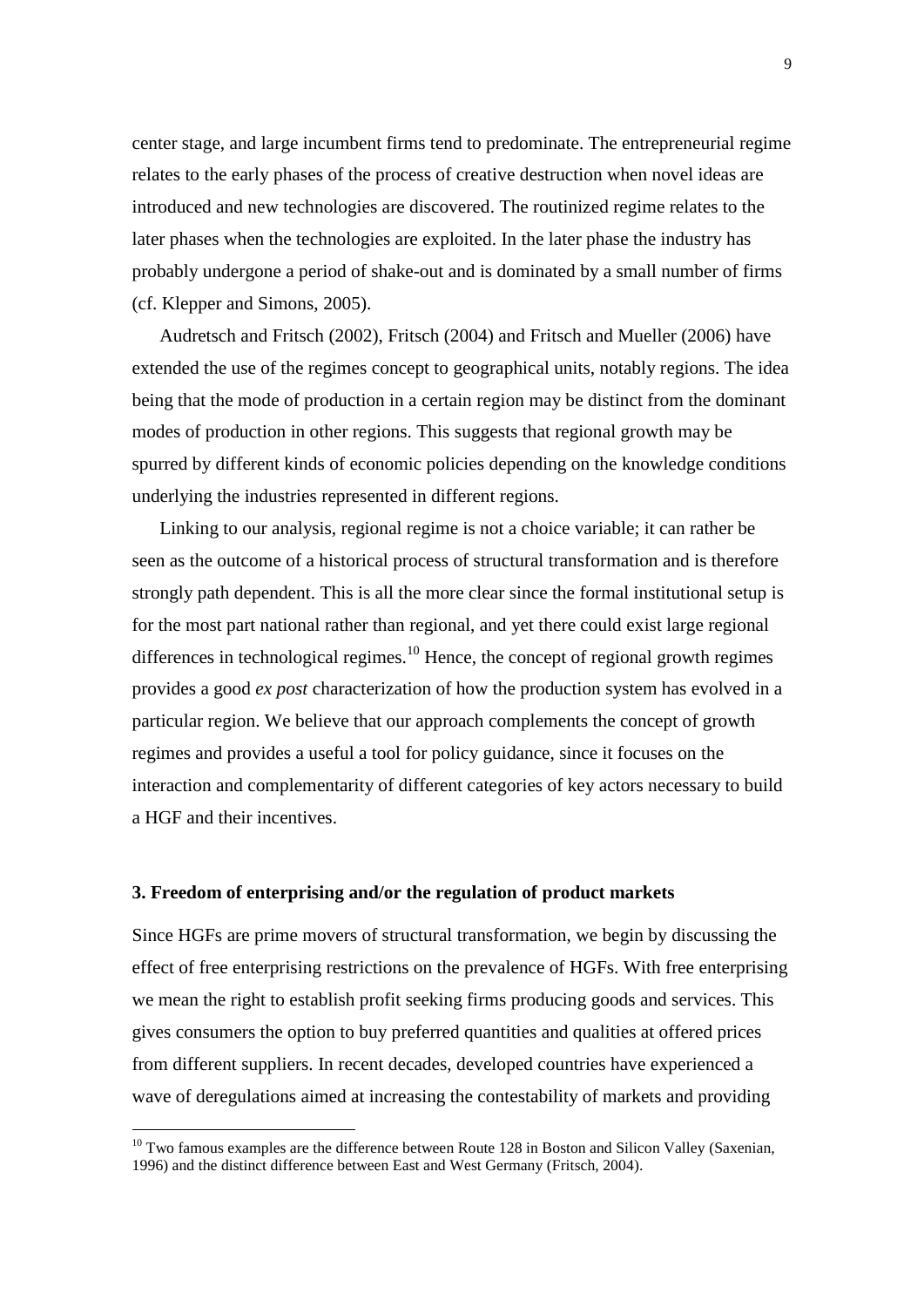more opportunities for private entrepreneurship, e.g. in telecommunications, transportation and financial services. This can be expected to lead to greater scope for the emergence of HGFs.

However, one central segment of many advanced economies remains heavily regulated and in some cases even monopolized by the public sector: The provision of private-good social services such as health care, care of children and the elderly, and education. The social benefits from further deregulations fostering HGFs in these areas are likely to be substantial (although the difficulties arising from asymmetric information and moral hazard are no doubt often greater here than in other areas). These industries already constitute a considerable share of GDP: About 20 percent of GDP in the OECD, and even more (about 30 percent) in the Scandinavian welfare states (Adema, 2001; Adema and Ladaique, 2005; Andersen, 2008). These industries will meet an increasing demand from aging and wealthier populations. The income elasticity of services provided by these industries has been estimated to be as high as 1.6 (Fogel, 1999). While several of these markets have been partially opened for private competition in recent years, many impediments are still in place, with private firms still producing only a fraction of total output. We discuss three combinations of restrictions separately: (i) the case where both production and financing are monopolized by government, i.e. government controls production and prices and pays for the services; (ii) the case where production is monopolized by government, but private financing is allowed; and (iii) the case where private production is allowed but financing comes from the government.

#### 3.1 Public production and public financing

Private entrepreneurs cannot play any role if the provision of goods and services is monopolized by government. Business angels, venture capitalists and actors in the secondary market will not be present, since there are no investment opportunities. The build-up of industrial competence is negligible when the acquisition and use of such competence is restricted. While research and development may be subsidized, the incentives for inventors themselves are weakened since there will be no competitive markets for potentially successful inventions. The labor market is monopsonized, i.e. there is only one employer, which tends to lower wages for skilled workers, inducing a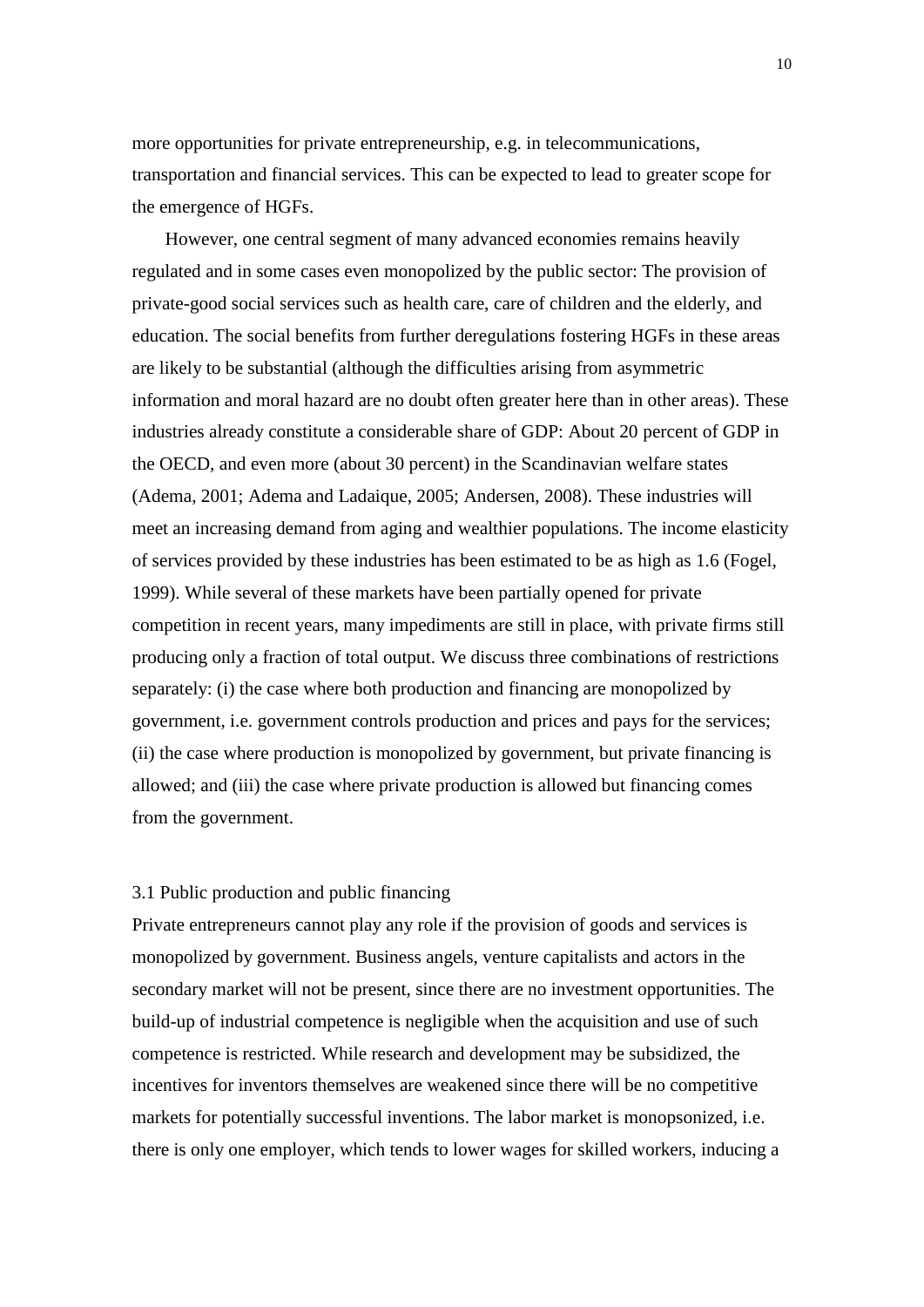scarcity of skilled workers.<sup>11</sup> Competent customers will be scant and unable to affect production.

This will hamper structural transformation, since the essence of entrepreneurial, industrial, business angels, venture capital and secondary market actor functions is to generate profit through the use of new productive knowledge commercialized in competitive markets. These competencies are acquired through individual learning-bydoing in profit-driven firms and can rarely be substituted by competence obtained in political organizations (Pelikan, 1993).<sup>12</sup> As a result, HGFs will not form, dampening structural transformation. Today, there are very few markets in democratic societies where government monopolizes both production and financing with one notable exception: higher education.

## 3.2 Public production and private financing

There are a few markets, mainly infrastructure, where government monopolizes production, but where private financing is allowed, even as the main source of funding. Electricity supply, garbage collection, telecommunications, postal services, public transportation and water supply are still prime examples in many countries. Here too, we observe an ongoing deregulation. To exemplify: Personal transports on railway were until recently monopolized in most European countries. Now a partial deregulation has taken place opening up the market for private and international providers in many EU countries.

Revoking the restriction on private financing while keeping production under government control does not change the effect on HGFs and structural transformation compared to the case of government monopolization of both product and financing markets. In this setting critical entrepreneurial competence can hardly exist. Public enterprises sometimes have intrapreneurs, e.g. hospital managers, school principals or college deans that improve performance through innovation and the build-up of structural capital. But in this system establishments that are better managed or otherwise

 $11$  See, e.g. Hibbs and Locking (2000)

<sup>&</sup>lt;sup>12</sup> In this context, private firms can be seen as "universities" for educating talented people (cf. Eliasson and Vikersjö, 1999). In line with this way of reasoning, small firms may function as a cost-efficient mechanism to identify, select and develop entrepreneurial, industrial and venture capital competencies. Failures are less costly and learning costs lower in small firms because small values are at stake (Lucas, 1978).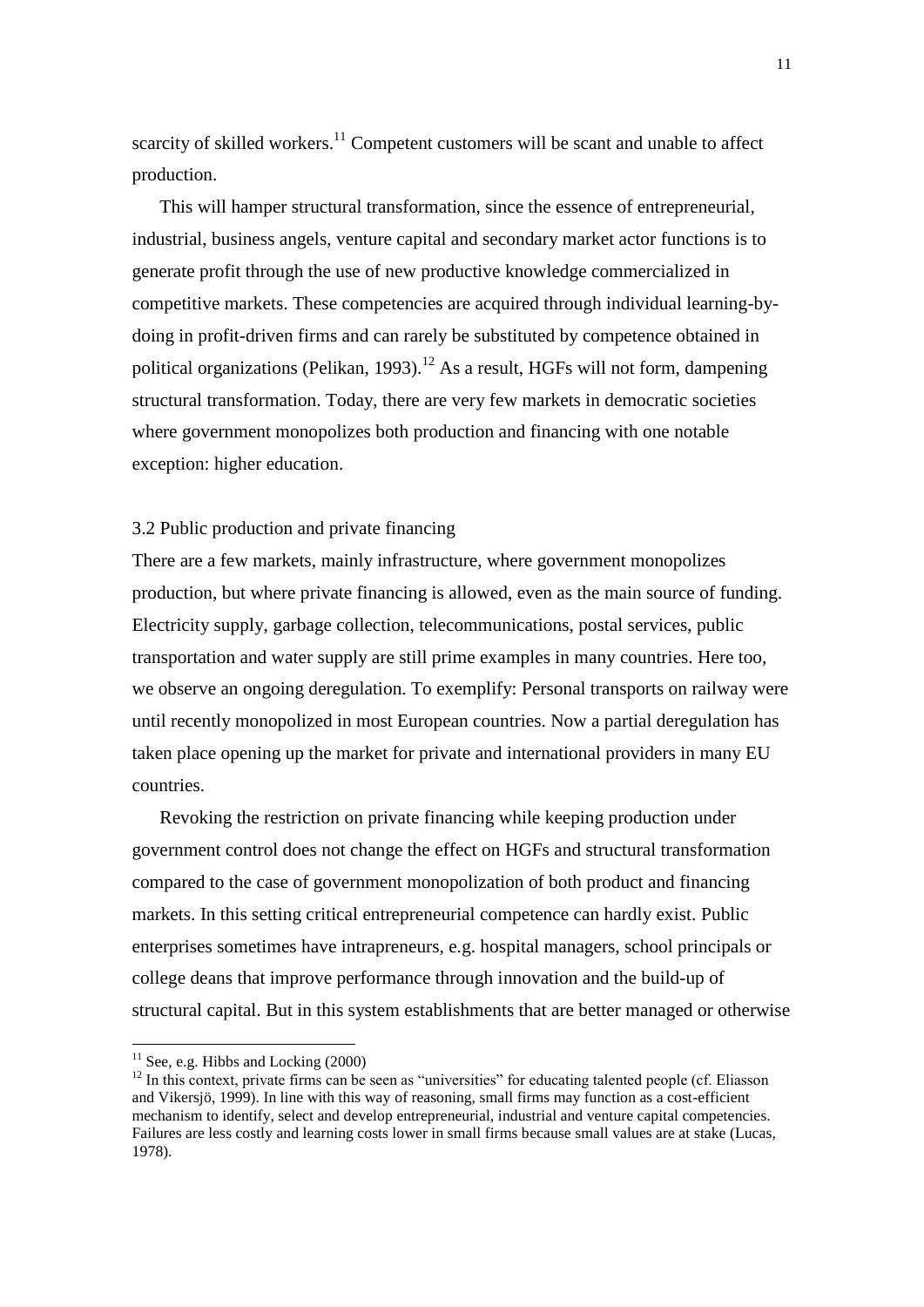above average in performance have weak incentives and far less opportunities to expand and improve quality across the board. Business angel and venture capitalist competencies still cannot exist, and industrialist competencies are hard to acquire, attract and utilize. State ownership makes management less interested in innovation activities, since it is more difficult for them to reap any benefits from these activities compared to private owners (e.g. Shleifer, 1998).<sup>13</sup> This implies that it is difficult for inventors to earn returns on their efforts in excess of their salary, which in general is much less than the market value of potentially successful inventions.<sup>14</sup> The monopsonized labor market will also make the salaries lower than in a market with many competing producers, leading to poor incentives to acquire high skills.

## 3.3 Private production and public financing

1

Welfare states increasingly recognize that ensuring access to health care and other social goods and services does not require government production of such goods, only public financing. Hence, market-type mechanisms<sup>15</sup> that combine private provision and public financing of these services are increasingly utilized. Outsourcing, vouchers and publicprivate partnerships are the three most common arrangements. Deregulating markets previously closed to private entrepreneurship through these strategies increases the economy's potential to generate HGFs. But the remaining regulation may still cause problems for future HGFs. First, the government is a monopsonist. Consumers are entitled to specific goods or services at reduced costs or free of charge, but only from providers commissioned by government.<sup>16</sup> The providers typically have limited options

<sup>&</sup>lt;sup>13</sup> Hart et al. (1997, p. 1131) argue that the focus on quality changes from innovative activities differ from traditional approaches in the literature on regulation and procurement, e.g. Laffont and Tirole (1993), who study issues like adverse selection and moral hazard stemming from incomplete information in contracting.

<sup>&</sup>lt;sup>14</sup> This should be separated from the rate of innovation for inputs purchased by the government from private firms, such as pharmaceuticals and medical equipment. Winston (1998) provides empirical examples of how the transfer of ownership from the government to private actors positively affects the creation and adoption of new technologies.

<sup>&</sup>lt;sup>15</sup> OECD (2005, p. 130) defines a market-type mechanism as 'encompassing all arrangements where at least one significant characteristic of markets is present.'

 $16$  One reason could be that the government wants to ascertain that service providers offer a minimum level of quality, for instance, concerning health care. Shleifer (1998) suggests that in the case where monitoring costs are high and private firms have incentives to shirk on quality, a government-managed organization may even have some advantages over private alternatives. These alternative mechanisms can mitigate the problems associated with the removal of market forces, but are unlikely to fully offset the costs, especially since the market can be combined with alternative ways of influencing producers (Le Grand, 2007).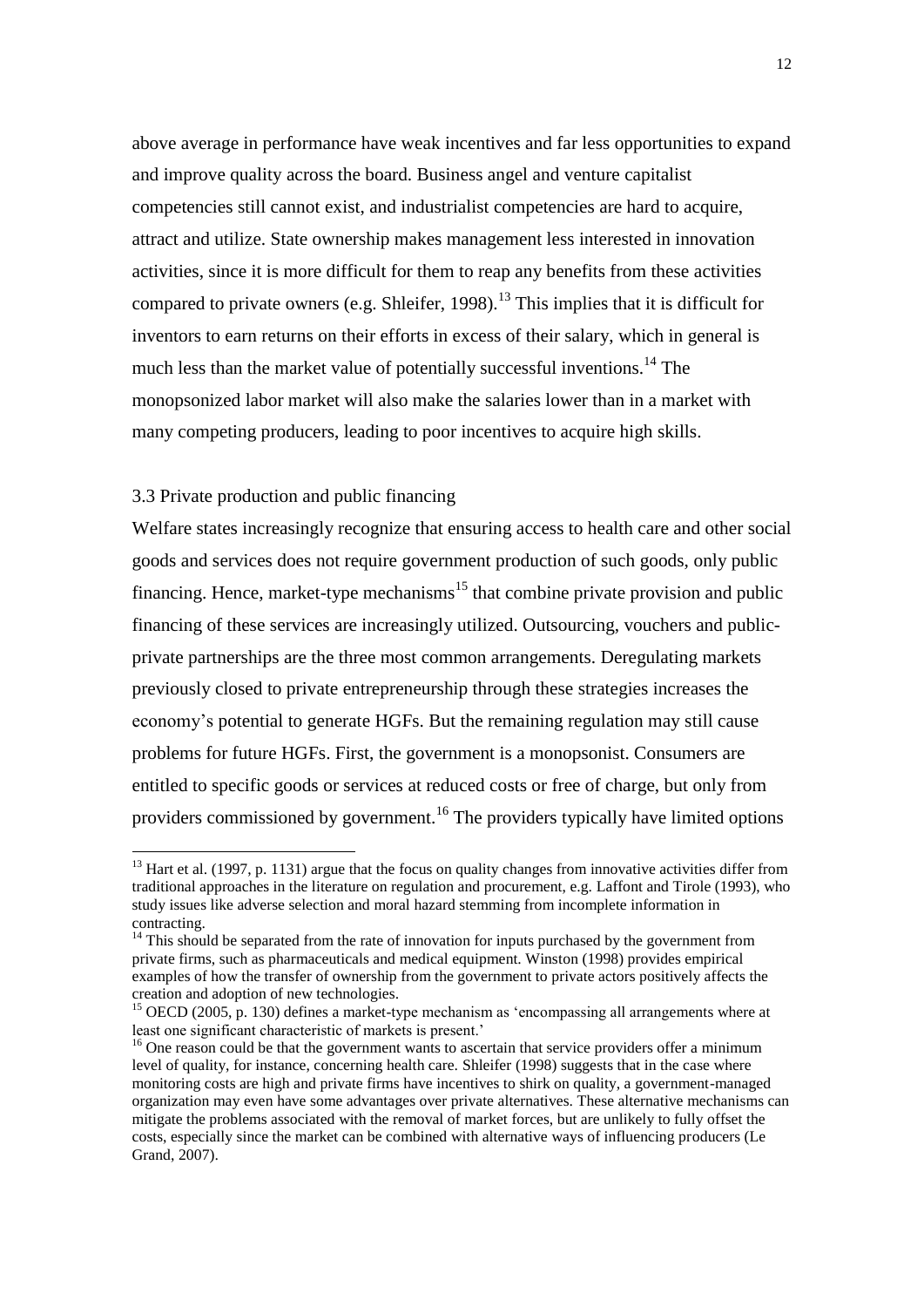to offer and charge for additional quality on top of what is granted through the taxfinanced system. These restrictions bar customers from buying their preferred qualities or services in preferred quantities from preferred providers. The growth of potential HGFs may then slow down—or even stop altogether—due to restrictions on attracting customers. As a result, reallocation and structural transformation will be dampened.

Second, it is common that government crowds out private producers in markets like health care and non-mandatory schooling. A common strategy is to offer services free of charge, financed through taxes in combination with the banning of customers from being eligible for any subsidies when buying from private suppliers. Such policies may imply a *de facto* ban on private entrepreneurship in these markets, even though not explicitly prohibited by law. This does not suggest that health care and other welfare services should not be publicly financed, rather it implies that the fostering of HGFs and structural transformation are encouraged by a policy where private producers are entitled to the subsidies if the patients or customers prefer a private producer to a public producer, i.e. the subsidy should follow the patient/customer, like in a voucher system. In many instances opening previously monopolized markets to private providers has led to impressive performance of HGFs suggesting that there is a large untapped potential for this in sectors such as health care, education and care of children and the elderly. One such example is the voucher system for school choice that was introduced in Sweden in the early 1990s, which paved the way for several HGFs in the area. At about the same time local and regional governments began to outsource health care, and from this a number of HGFs have emerged. Some of them have since become multinationals.<sup>17</sup>

Sometimes it is suggested that private firms providing publicly financed services should be prohibited from making profit and required to reinvest all surplus in the  $firm<sup>18</sup>$  Such provision constitutes no impediment for private non-profit foundations (such as universities and many U.S. hospitals). However, a *de facto* ban on profit will have the same effect on HGFs and structural transformation as the government monopolizing production. Even though there will exist a strong demand for, for

1

 $17$  One of the most well-known examples is the health care provider Capio, which was founded in Sweden in 1994. In 2008 Capio had 16,500 employees in eight countries. There are also several large operators in elderly care, which are gradually becoming multinational as well.

<sup>&</sup>lt;sup>18</sup> This was explicitly suggested by a government expert investigation in Sweden in 2002 (SOU 2002:31).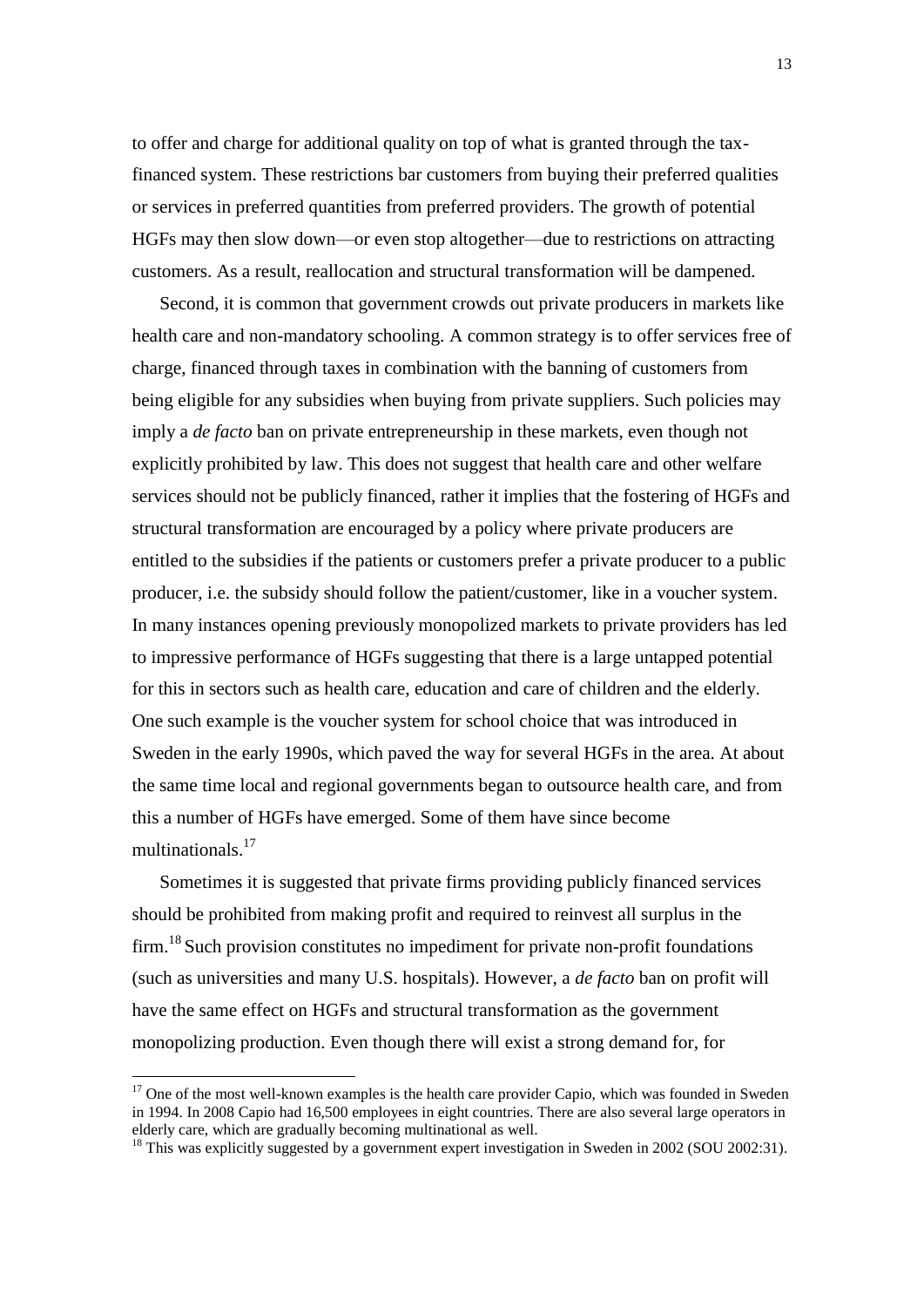example, private schools, this will weaken profit incentives for entrepreneurs and reduce business opportunities for venture capitalists. Consequently, there will be no HGFs and structural transformation will be slow.

A major disadvantage of prohibiting private financing is the lack of signaling from spending decisions by competent customers, since all private customers are excluded. The mixture of private production and public financing is therefore expected to prevent the formation of complete sets of actors with the requisite complementary competencies; and lacking private customers, few HGFs are expected.<sup>19</sup> *Table 1* provides a summary of the analysis. The benchmark case is private production *and* private financing, when there are no legal restrictions barring the formation of sets of actors possessing all required competencies, rapidly growing firms and fast structural transformation. The analysis reveals that thriving HGFs require free private provision of goods and services and private financing. Only then can the incentives be (reasonably) harmonized for all required key actors, thereby providing favorable circumstances for HGFs.

#### [Table 1]

## **4. The organization of labor markets, the prevalence of HGFs and structural transformation**

Rapid firm growth and structural transformation presupposes the reallocation of labor from low-productivity to high-productivity firms and industries. Labor studies document massive ongoing restructuring of jobs and workers across firms (Abowd and Kramarz, 1999; Davis and Haltiwanger, 1999; Caballero, 2007). It is reasonable to hypothesize that current and future HGFs are more in need of flexibility and freedom of contracting in order to reach their potential high-growth. Institutions hampering the freedom of contracting curtail the possible combinations of factors of production. The large productivity differentials across firms in the same industry indicate that labor productivity controlling for skills/competencies can vary dramatically depending on who is the manager/entrepreneur (Lucas, 1978; Pelikan, 1993; Caballero, 2007).

1

 $19$  An exception is when the government purchases goods and services for their core activities, such as national defense.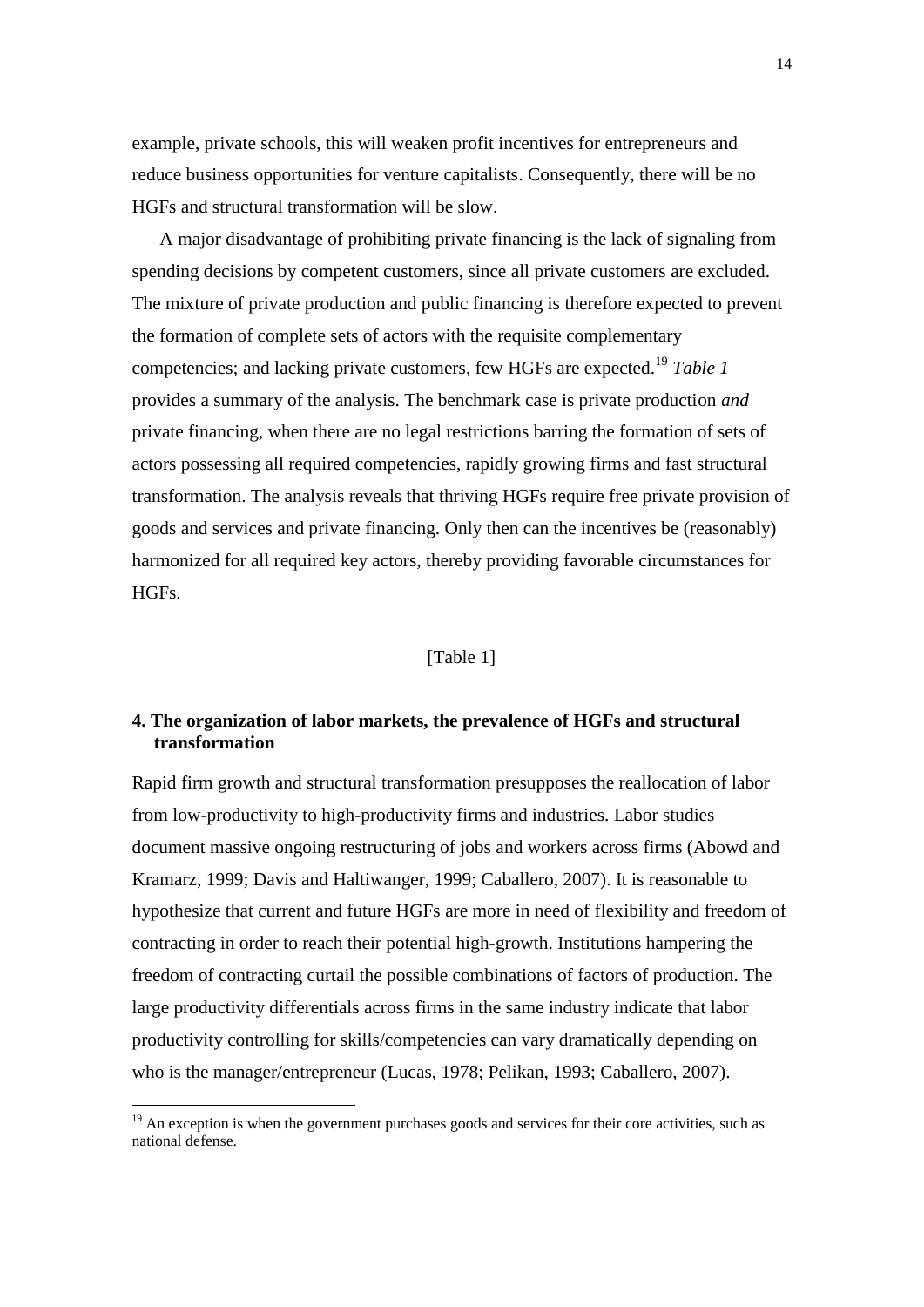In this section we will examine the impact of labor market institutions on the functioning and efficiency of key competencies. We focus on three labor market institutions of particular importance for the economy's ability to generate HGFs and to promote structural transformation: (i) Wage-setting institutions; (ii) employment protection legislation; and (iii) the social insurance system.

#### 4.1 Wage-setting institutions

Wage-setting institutions may impact the scope for cooperation between key actors with complementary competencies, and the conditions for (potential) HGFs and structural transformation through several channels. In particular, the wage compression associated with centralized wage bargaining is likely to disadvantage potential HGFs, since an artificially compressed wage structure in both tails of the distribution makes it more difficult for profitable firms with high productivity to use salaries as an incentive to recruit new productive employees, making expansion more difficult to realize. This effect is reinforced if taxes are progressive. Minimum wages set above the market equilibrium level, on the other hand, forces low-profit firms with low productivity out of business. Start-ups generally tend to be low-wage firms in the beginning due to their relatively low productivity before they reach the minimum efficient scale of the industry (Audretsch, 2002). A study by Halabisky et al. (2006), demonstrates HGFs to be lowsalary companies in the beginning of their life cycle and large firms in slowly growing industries to be high-salary companies. When young potential HGFs realize their growth potential and begin to grow rapidly, salaries start to grow fast. They conclude (Halabisky et al., 2006, p. 265): 'In other words, for small firms, wage levels were highest in those that grew the fastest.' The finding suggests that a compressed wage structure pegging minimum wages above the market equilibrium level tends to choke potential HGFs in their infancy. They cannot bear high wage costs in the beginning of their life cycle when still developing their product and in the early phase of commercialization before the firm has become more productive and could afford to pay higher salaries.

Empirical studies find HGFs to be younger and smaller than other firms on average and most likely to be in the services sector. Wages are consistently higher at larger firms, even after exhaustive efforts to control for observable worker characteristics and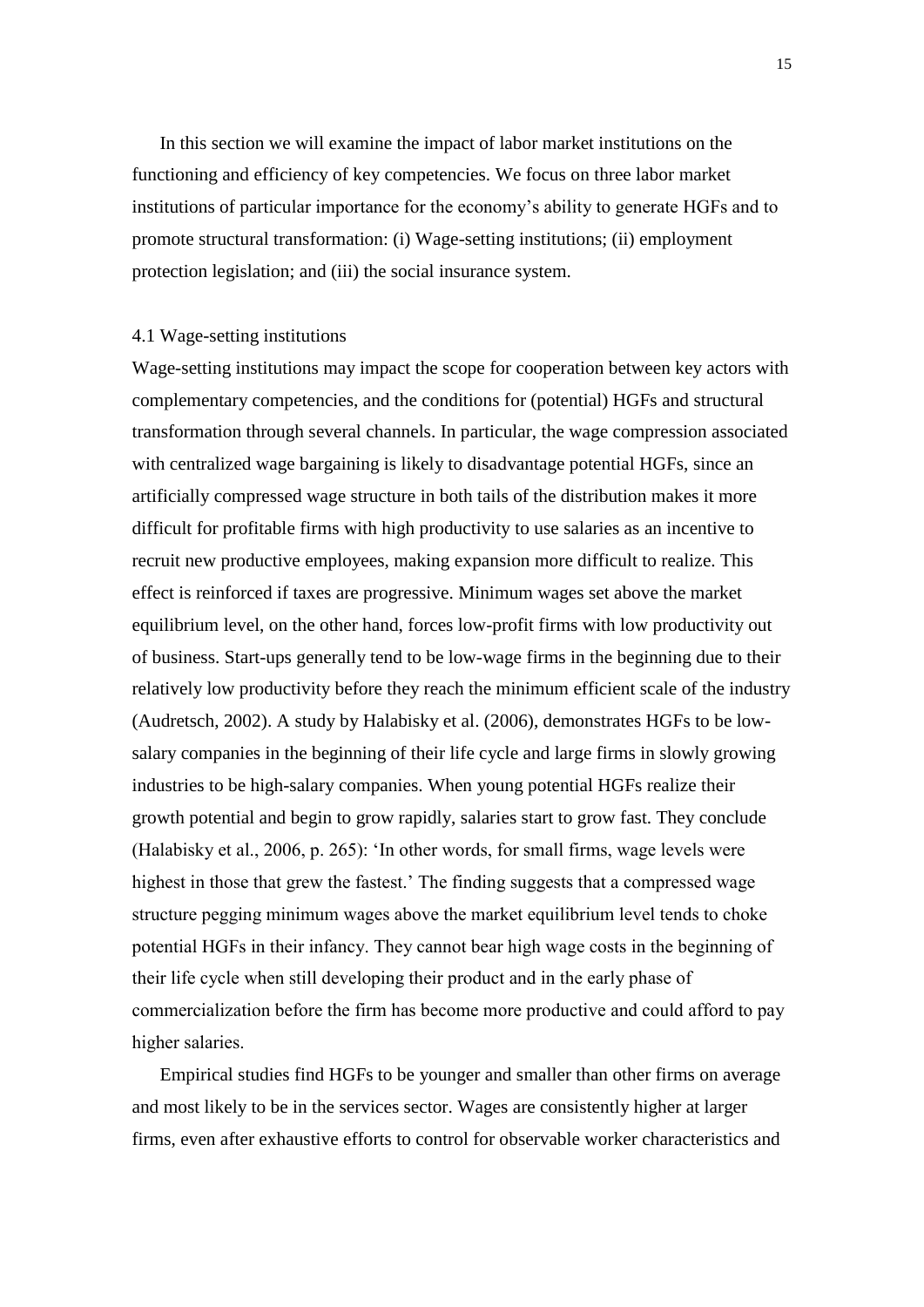other job attributes (Oi and Idson, 1999). Old firms pay higher wages than new firms on average and industries in the low-end of the wage distribution are found in services, not in manufacturing.<sup>20</sup> Hence, the negative effect of wage compression is reinforced by the fact that wage compression disadvantages firms that are most likely infant HGFs.

Also, centralized wage-setting institutions disadvantage potential HGFs by implementing standard rate compensation policies that closely tie wages to easily observable job and worker characteristics such as occupation, education, experience and seniority.<sup>21</sup> In their study of the size-wage structure in the U.S. manufacturing sector, Davis and Haltiwanger (1996) find that residual wage dispersion declines sharply with establishment size in standard human capital regressions that relate worker earnings to sex, education, experience, and job tenure.

Given the large intra-firm differences in productivity and productivity growth, in particular in young and rapidly expanding industries and young firms (Caballero, 2007), it follows that the functioning of the cooperation of different key actors needed for HGFs is impaired if wages are set in negotiations far from the individual workplace, and therefore not taking these facts into proper account.

## 4.2 Employment protection legislation

<u>.</u>

There are large cross-country differences concerning employment protection legislation (EPL) (Skedinger, 2010). There is a risk that rigid labor market legislation locks in employees in current firms and industries, which is at odds with the needs of rapidly growing firms. For instance, strict application of the principle of ‗last in—first out' in case of redundancies implies that tenure at the current employer becomes relatively more important for labor security than individual skill and productivity. This fact increases an employee's opportunity cost of changing employers or of leaving a secure salaried job. There may be room for making exceptions from the 'last in – first out' rule. Often this requires union consent, and exceptions are therefore granted through negotiations between the employer and the union, not by the employer. Irrespective of

 $20$  Garen (1985) and Kremer (1993) develop theoretical models that explain the systematic sorting of more productive workers to larger employers as an efficiency-enhancing outcome in economies with heterogeneous, imperfectly substitutable labor.

<sup>&</sup>lt;sup>21</sup> Freeman (1988), Blanchflower and Freeman (1992) and Blau and Kahn (1996) provide evidence that unions and other centralized wage-setting institutions compress wages among observationally similar workers by promoting standard rate compensation policies.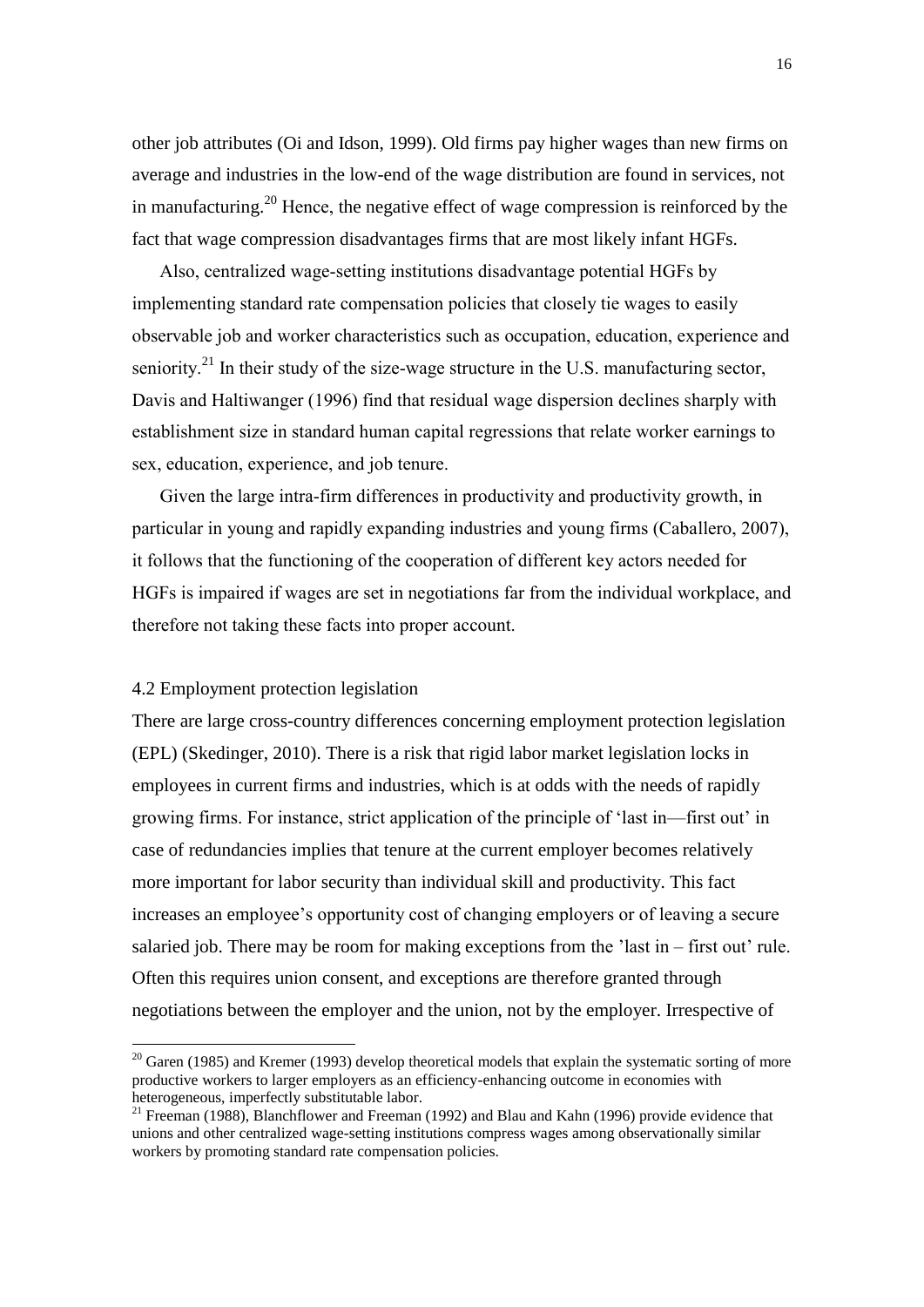skill, an employee can never be sure of the outcome of such negotiations. Hence, there will always be an opportunity cost, also for high-skill workers, to give up a long-tenured position for a new job. This will make it more difficult for rapidly expanding firms to hire skilled workers. The risk of growth dampening bottle-necks in production increases.

The empirical findings about churning and restructuring give reasons to believe that in particular strict employment security provisions and other regulations that restrict contracting flexibility are more harmful for enterprises that would like to grow rapidly. As an employer learns about a worker's abilities over time, or as those abilities evolve with experience on the job, the optimal assignment of the worker to various tasks is likely to change. The scope for task reassignment within the firm can be expected to rise with firm size. In an unfettered labor market, optimal task reassignment often involves mobility between firms, and such mobility is higher when the initial employment relationship involves a small, often young, business. For instance, Schnabel et al. (2008) report that employment stability (measured as time employed in the same firm) is higher and the risk for becoming unemployed lower in incumbent firms than in newly founded firms. Moreover, both the rate at which workers separate from jobs and the rate at which employers destroy job positions decline with the size, age and capital intensity of the employer (Brown and Medoff, 1989; Davis and Haltiwanger, 1999). Bartelsman et al. (2004, p. 4) claim that there is much more churning among young and small firms compared to old and large ones. In a meta-analysis of employment creation studies, van Praag and Versloot (2007, p. 360) conclude that 'employment dynamics are larger in entrepreneurial firms<sup> $22$ </sup> These patterns in worker separation and job destruction rates suggest that any costs imposed by EPL are likely to fall more heavily on younger, smaller and less capital-intensive (often service) employers. Since HGFs are overrepresented in these categories, this implies that a stringent EPL disproportionately burden HGFs. Another important argument is provided by the "varieties of capitalism" literature (Hall and Soskice, 2001), where it is argued that employment protection legislation harms particularly innovative firms and start-ups because these firms are faced with an exceptional degree of uncertainty and have a special need for flexibility.

1

 $22$  They define entrepreneurial firms as smaller and younger firms.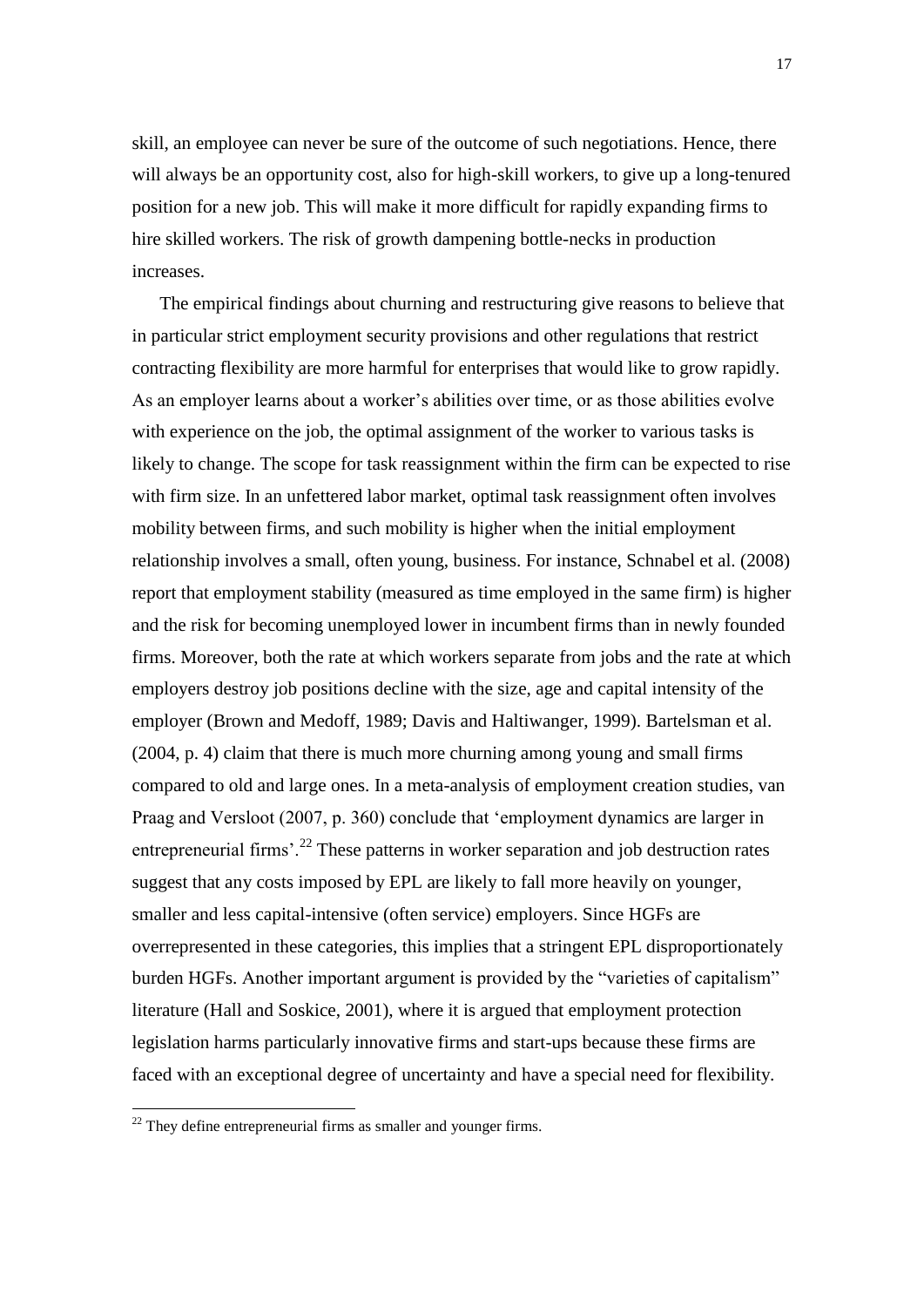If regular employment is highly regulated there may be strong incentives to devise arrangements that circumvent these regulations. In several European countries new forms of flexibility have emerged, leading to more job opportunities (Blau and Kahn, 1999; Skedinger, 2010). The most important of these arrangements are increased selfemployment, the emergence of an underground economy where the government refrains from enforcing regulations, and increased reliance on temporary employment.<sup>23</sup> It is likely that part of the increase in self-employment in recent years is driven by such considerations. For the self-employed, compensation and working hours are totally unregulated and no labor security is mandated. Also, very small firms may be able to avoid unionization and the signing of collective agreements, and therefore benefit from greater freedom of contracting. This room of maneuver is likely to be lost once the firm size exceeds a certain threshold. Therefore, these evasive measures do little to help HGFs and welfare-enhancing structural transformation. Instead, they tend to create a system with a large share of economic activity occurring in small firms without the ability or the aspiration to become HGFs.<sup>24</sup>

The differential effect of labor market regulations may go a long way towards explaining why the rate of self-employment is fairly low in the U.S., while it is very high in Italy. One may hypothesize that in the U.S. the really good entrepreneurial firms are more likely to grow rapidly, while the onerous regulation, possibly in combination with the high tax rates on labor income, makes it difficult and risky to build large firms in Italy. Instead, the firms tend to remain small and resort to a strategy of cooperation with other small firms in clusters (Lazerson and Lorenzoni, 1999).

#### 4.3 The social insurance system

1

The design of the social insurance system also affects the conditions for HGFs and structural transformation. One argument in favor of a relatively generous insurance system is that it enhances structural transformation. It is plausible that a rapid structural transformation is correlated with a high turnover of jobs making people temporarily unemployed. A well functioning insurance system will then provide income security

 $23$  Arai and Heyman (2004) report that temporary job flows in Sweden in the 1990s were as much as ten times higher than job flows for permanent contracts. See also Shane (2008).

<sup>&</sup>lt;sup>24</sup> These opposing effects are also consistent with the findings of Robson (2003) and Torrini (2005), who do not find any relationship between the rate of self-employment and the degree of regulation of labor markets in rich countries.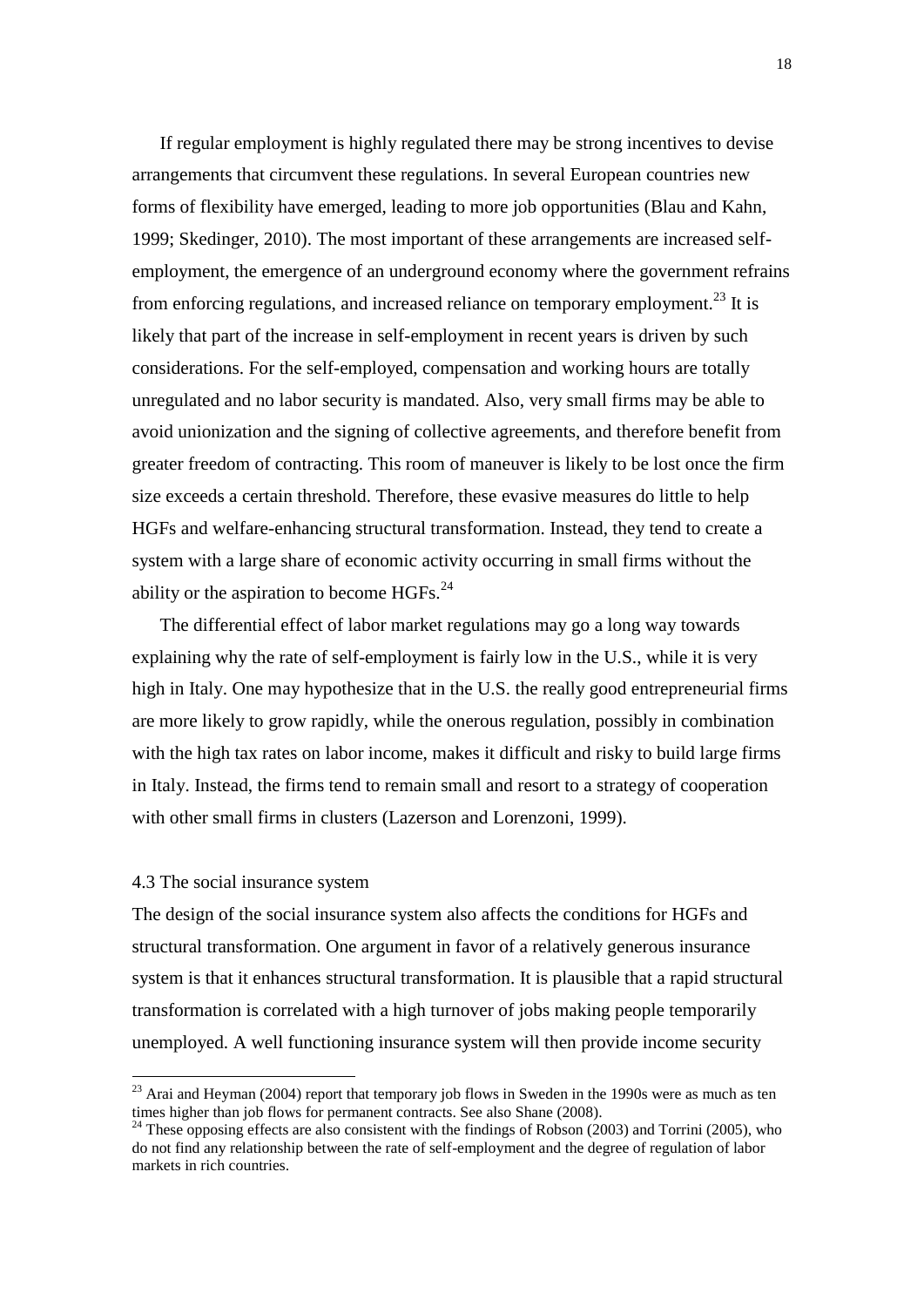during periods of unemployment making people more supportive of fast transformation. A counterargument is that too generous a social insurance system may in practice work as a source of income substituting for paid employment. In this case, the social insurance system increases the reservation wage which is likely to hamper structural transformation.

The design of the social insurance system may also affect individuals' incentives to establish and expand firms. Sinn (1996) argues that by providing insurance for unfavorable outcomes, an extensive and generous public social insurance system can in principle encourage individuals to pursue entrepreneurial endeavors. This is a valid theoretical argument but it is an open question whether it is important empirically. At first sight it appears more clear-cut that a generous welfare system makes it less costly to bear uncertainty as an entrepreneur or transfer to a risky job in an entrepreneurial firm. In labor markets where job security is closely linked to job tenure, this may no longer hold; what matters is the opportunity cost, i.e. how much an employee has to give up in terms of income security if (s)he transfers to self-employment or a risky job in an entrepreneurial firm.

We can illustrate this point by comparing the situation in Sweden and Denmark. In Denmark, generous welfare systems are combined with weak job security mandates, sometimes called "flexicurity" (Andersen, 2005). In Sweden, the situation is very different. If employment with the current employer has lasted for a long time, and the employer is unlikely to be forced to shut down, the system in reality provides income security for the individual.<sup>25</sup> By contrast, somebody who voluntarily gives up a tenured position for self-employment may often end up having no more security than what is provided by social welfare, and this presupposes that the individual depletes all her own assets. Hence, the construction of the public income insurance systems in combination with the EPL tends to penalize individuals who assume entrepreneurial risk. As a result, the opportunity cost of giving up a tenured position in Denmark is substantially lower than in Sweden.

A final point concerns the design of the supplementary pension system and other important benefits that may be tied to employment, notably health insurance. Supplementary pension plans that are not fully actuarial and individualized contain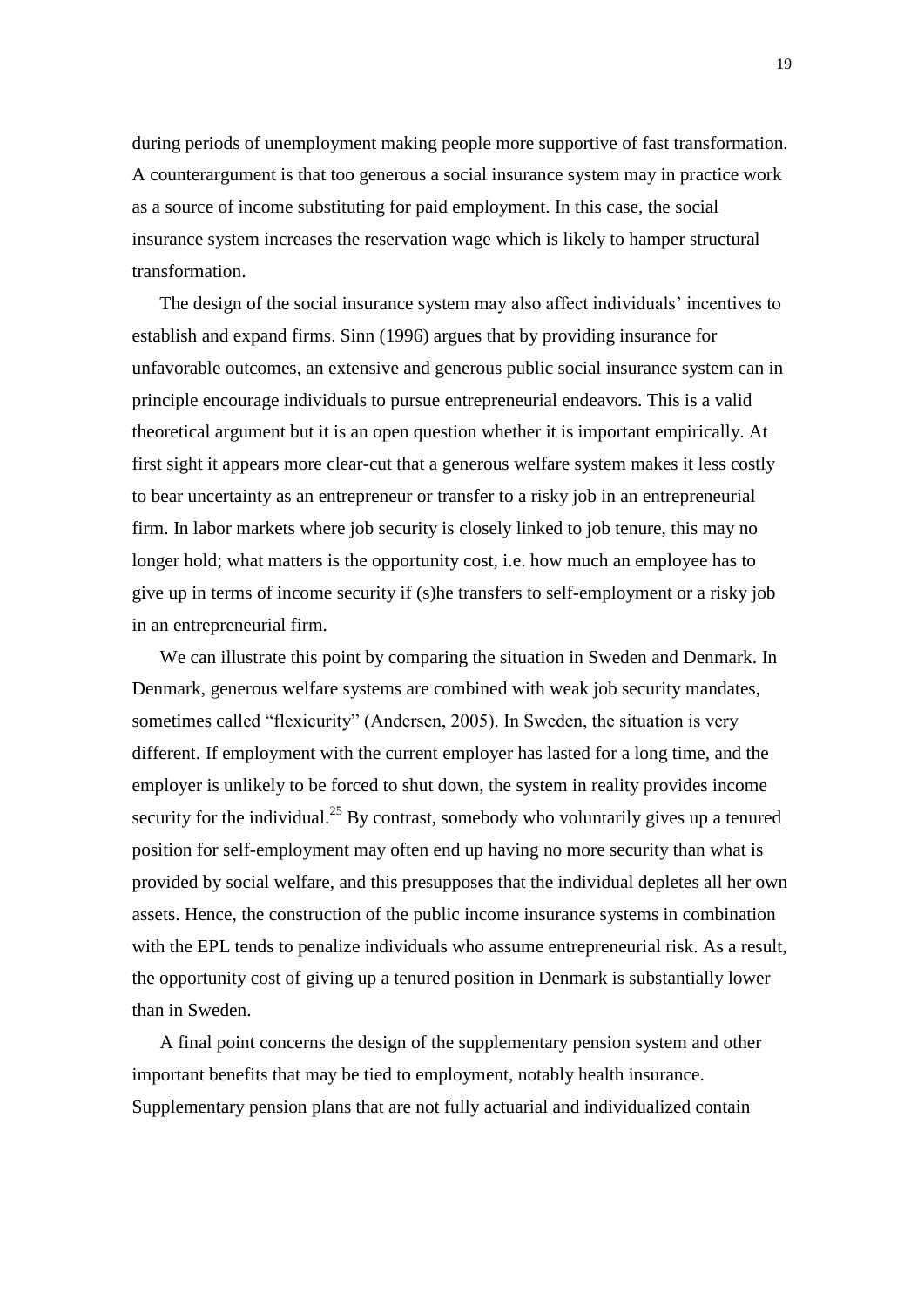elements of redistribution and risk-sharing across individuals in a group, e.g. the whitecollar workers in a certain industry. The pension benefit level may be disproportionately tied to the wage level achieved at the end of the professional career. To the extent that this is true, the mobility of (older) workers across firms is greatly discouraged, as well as the hiring of elderly unemployed.

#### **5. The tax code, the prevalence of HGFs and structural transformation**

The tax system is particularly important for the issue discussed here. Taxes invariably influence transactions in that they create a wedge between the net receipt of sellers and gross costs of buyers of a service or a product. Hence, taxes greatly influence the incentives to acquire and apply productive knowledge as well as the possibility to reallocate factors of production to more productive areas. Taxes can create lock-in effects of labor and capital. In Section 2 we identified six distinct categories of actors crucial for HGFs. However, the tax code only imperfectly acknowledges these categories; there is no specific tax on income from entrepreneurial effort or inventive activity. Instead, based on provisions in the tax code, individual income will be classified as labor income, capital income and/or corporate income, and within each of these categories there may be further provisions influencing the effective tax rate. In what follows we will examine how the incentives for the different categories of key actors are affected by the tax system.

#### 5.1 Labor taxation and sales tax/VAT

1

The level and progressivity of labor taxation (including mandatory social security contributions) affect employees directly, by determining the incentives for work effort, labor supply (on the extensive and intensive margin), occupational choice, career aspirations, and the propensity to upgrade and learn new skills. Most obviously, high and progressive labor taxes lower the rate of return on productive skills, and therefore they are likely to reduce the supply of skilled workers.<sup>26</sup> They also slow down

 $25$  This was true until 2006, but beginning in 2007 the Swedish government has implemented numerous measures that reduce the generosity and eligibility of the social insurance system for the unemployed. <sup>26</sup> The incentives to acquire human capital through formal schooling may be strong thanks to low or zero tuition fees, subsidized student loans and housing financed by taxes, while high marginal taxes abate the incentives to use and further develop that kind of capital.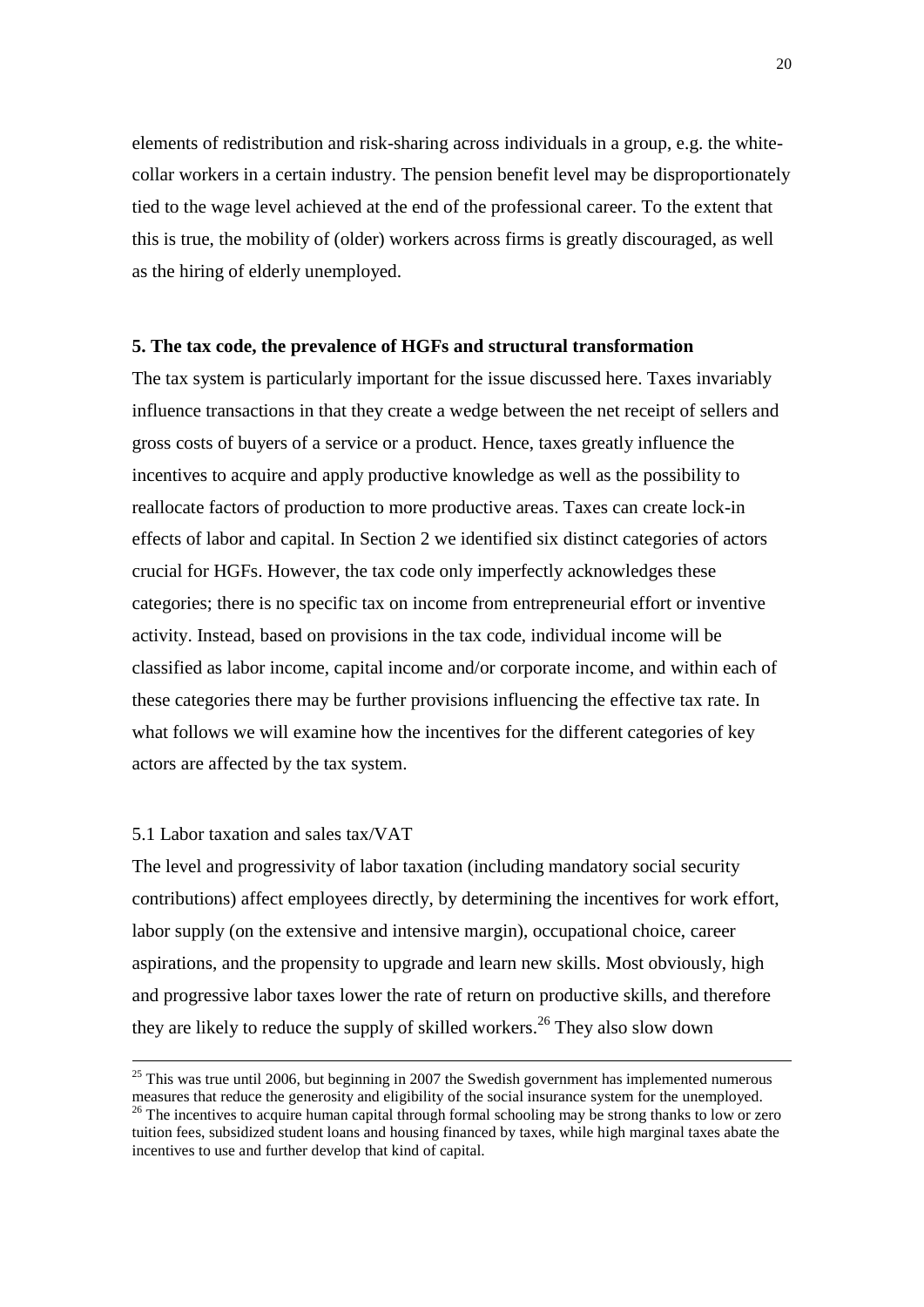restructuring and the reallocation of people across firms, since it becomes more costly to obtain the net wage differential necessary to induce a person to quit their current employment position.

To the extent that inventors are taxed as wage-earners their incentives are also affected by the tax code for labor income. The same is true for industrialists (those who carry out the function of the Schumpeterian imitator and the Schumpeterian entrepreneur in later phases of commercialization of the original innovation), unless they have a large ownership share in the firm they manage, which is usually not the case for large firms.

The level and progressivity of labor income taxation also indirectly affect the industry structure from the demand side. High rates of personal taxation tend to make it more profitable to shift a large share of service production to the informal economy, in particular into the 'do-it-yourself' sector.<sup>27</sup> Cross-country comparisons of industry-level employment also point to considerable scope for substitution of certain economic activities between the market and non-market sectors (Rogerson, 2006; Freeman and Schettkat, 2005).

As a result, the emergence of a large, efficient service sector competing successfully with unpaid work is less likely in countries with high rates of personal taxation. Consequently, important opportunities for commercial exploitation and entrepreneurial business development become less accessible. When services are provided by professionals, incentives emerge to invest in new knowledge, to develop more effective tools, to develop superior contractual arrangements, to create more flexible organizational structures and so forth. Put simply, higher rates of personal taxation discourage the market provision of goods and services that substitute closely for homeproduced services.<sup>28</sup>

The incidence of commodity taxation generally falls on final domestic consumers, while intermediate goods and exports are exempted. Hence, the effects of these taxes on the different actors are similar to the effects of labor taxation although there is no

 $27$  This basic insight constitutes an important point of departure in recent work in the theory of optimal taxation. The theoretical results of Kleven et al. (2000) and Piggott and Whalley (2001) strongly suggest that the optimal tax structure involves a relatively low tax rate on those market-produced services that could alternatively be produced in the household sector. See also Jansson (2006).

<sup>&</sup>lt;sup>28</sup> See Dew-Becker and Gordon (2008), Rogerson (2006) and Davis and Henrekson (2005) for assessments of these effects across OECD-countries.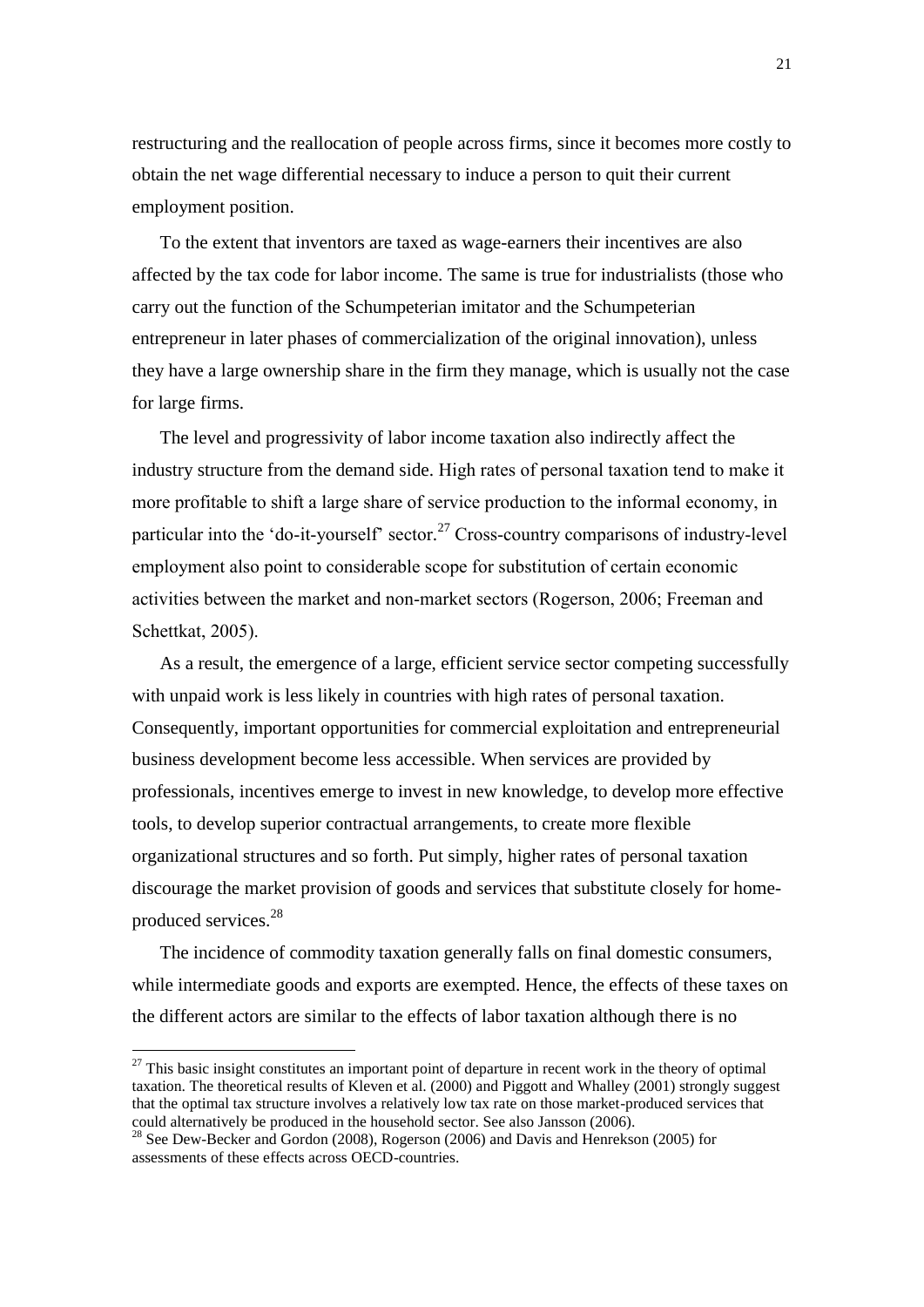progressivity. Generally, there is considerable differentiation in sales/VAT taxation across countries and commodity groups.

#### 5.2 Taxation of stock options

One mechanism to encourage and reward individuals supplying key competencies to a firm is the use of stock options. In ideal circumstances this can provide incentives that closely mimic direct ownership. This is likely to be most important for employed inventors, entrepreneurs and industrialists in certain industries where options are an effective response to agency problems.

The efficiency of stock options is highly dependent on the tax code. If gains on stock options are taxed as wage income when the stock options are tied to employment in the firm some of the incentive effect is lost. This is particularly true if the gains are subject to (uncapped) social security contributions and if the marginal tax rate is high.

The situation is very different if an employee who accepts stock options can defer the tax liability to the time when the stocks received upon exercise of the options are eventually sold. The effectiveness is further reinforced if there are no tax consequences to the employee upon the granting or the exercise of the option and if the employee is taxed at a low capital gains rate when the stock acquired through the exercise of the option is sold. In the latter case the tax risk of the options is pushed back to the government. This accomplishes two things: It increases the potential profit from the stock options and it allows budget-constrained individuals to sell stocks whenever they choose to do so. It is noteworthy that the U.S. changed the tax code in the early 1980s along the latter lines, which paved the way for a wave of entrepreneurial ventures in Silicon Valley and elsewhere (Misher, 1984; Gompers and Lerner, 2001).

## 5.3 Taxation of venture capital and private equity activity

Venture capitalists often fill a crucial role in the development of a small entrepreneurial high-growth venture by converting high-risk opportunities to a more acceptable risk level through portfolio diversification, and adding key competencies that the firm may be lacking. This is achieved by means of developing arrangements that align the incentives of the three actors—investors, venture capitalists and entrepreneurial startups (Zider, 1998; Gompers and Lerner, 2001). The extent to which this is possible is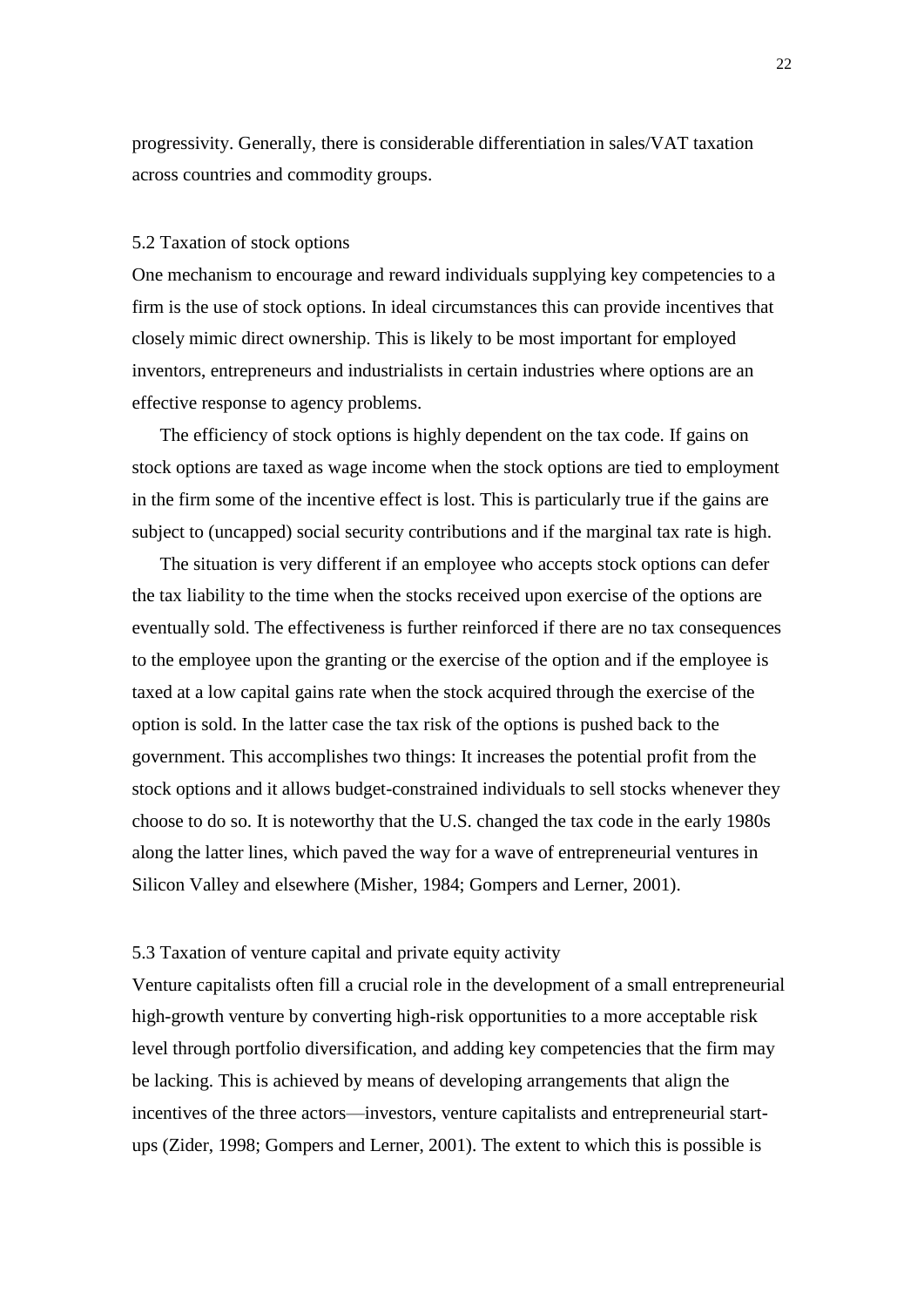also largely governed by the tax code for stock options, capital gains, and whether pension funds are allowed to invest in high-risk securities issued by small or new companies and venture capital funds.

The tax systems of many countries evolved before complicated ownership structures involving VC/PE financing even existed.<sup>29</sup> Sophisticated mechanisms were needed to provide high-powered incentives for a number of actors in addition to the final equity holders. In fact, the modern VC industry in the U.S. could not evolve until the tax system was changed in key respects: Sharp reductions in the capital gains tax, new legislation in 1979 allowing pension funds to invest in high-risk securities issued by small or new companies and venture capital funds, and stock option legislation of 1981 that made it possible to defer the tax liability to the time when the stocks were sold rather than when the options were exercised (Fenn et al., 1995).

In the U.S. investments by venture capital firms are taxed at low rates. The returns that venture capitalists receive when the companies they help build are sold (so-called carried interest) are taxed at the 15 per cent capital gains rate. For the founders of the startup the capital gains tax rate may be half of that level (up to a high cap), since half of the gains is tax exempt if the stock has been held for at least five years.

In Sweden, by contrast, domestically domiciled VC and PE firms are at a disadvantage relative to other firms. Until 2003 dividends were taxed threefold: At a rate of 28 per cent in both the firm itself and the VC firm and, when applicable, at 30 per cent at the owners' level. Since 2003 there is no taxation at the level of the VC or PE firm. And, business angels that take active part in the management of the firms in which they invest are taxed at a higher rate. Likewise, the income of the general partners in VC firms and income from and stock options tied to employment are taxed as wage income. Thus, the high rates of taxation of entrepreneurs, general partners of VC firms and the owners of the VC firms or the business angels result in a substantial reduction in the after-tax return on activities typical of VC firms in the U.S. This may

 $29$  VC and PE ownership involves several layers of ownership: Private ownership stake by founders and key personnel, ownership share by VC/PE firm, ownership stake by VC/PE partners (often indirect), investor stake in the VC/PE fund and final beneficiaries of institutions investing in VC/PE funds.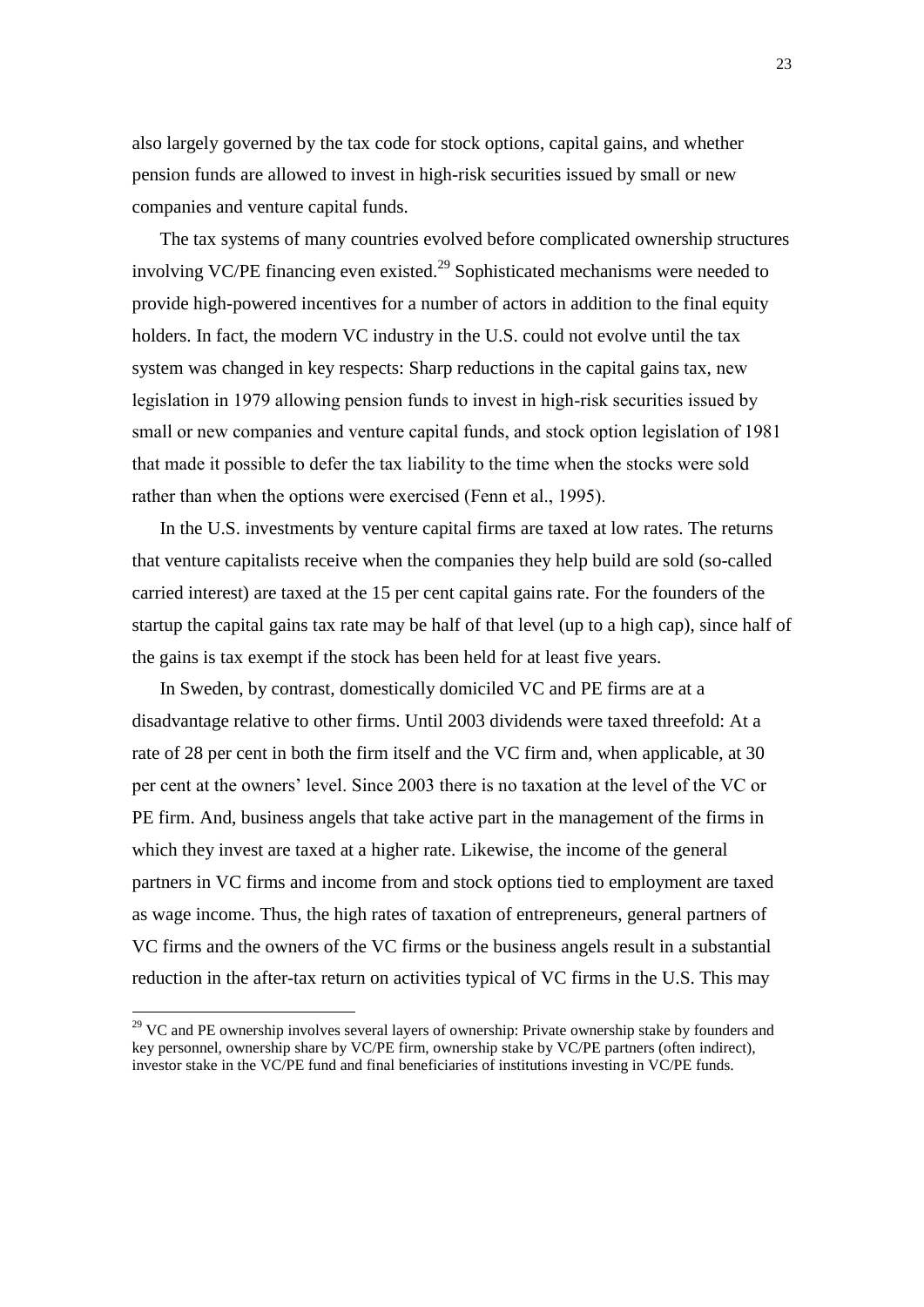be an important factor explaining the fact that few Swedish firms founded in recent decades have grown to a large size.<sup>30</sup>

#### 5.4 Corporate taxation

Following extensive tax reforms, corporate tax rates throughout the OECD countries have come down from very high levels in the 1980s. Cross-country variations in the statutory corporate tax rates, however, remained large until recently. For instance, in the early 2000s it exceeded 50 percent in Germany (by 2009 the German corporate rate had been lowered to roughly 16 percent) while it was no higher than 24 percent in Ireland and 18 percent in Hungary (2003). In general, there was a discrepancy between statutory and effective corporate income tax rates stemming from mechanisms such as tax-reducing depreciation rules, inventory valuation rules, and other more *ad hoc* tax reductions that may be country or industry specific.<sup>31</sup> Seen from the perspective of the individual firm, opportunities for lowering the effective tax rate induce behavioral responses by firms, and to the extent that these opportunities differ depending on firm and industry characteristics, effects on HGFs and on structural transformation can be expected.

## 5.5 Taxation of current capital income

1

Current capital income consists of interest income and dividends on equity holdings. Tax systems may differ in important respects here: (i) Labor income and capital income can either be summed and taxed according to the same tax schedule, and if the income tax is progressive this may result in very high taxes on capital income, in particular if the tax rate applies to nominal as opposed to real returns; (ii) capital income can be taxed separately from labor income, either at a flat or progressive rate with or without inflation adjustment; (iii) dividends may be taxed at a lower rate reflecting the fact that dividends as opposed to interest payments is a tax-deductible business cost for the firm; (iv) the tax code may put restrictions on the payment of dividends to the owners of closely held firms in order to prevent active owners from converting labor income into

 $30$  In 2004, among the 100 largest firms in Sweden, including firms formed by government and firms established by foreigners, there were 34 firms originally founded by Swedish entrepreneurs. The median year of establishment of these firms was 1908 and no one was founded after 1970 (Axelsson, 2006).  $31$  See, for example, King and Fullerton (1984) and the studies contained therein.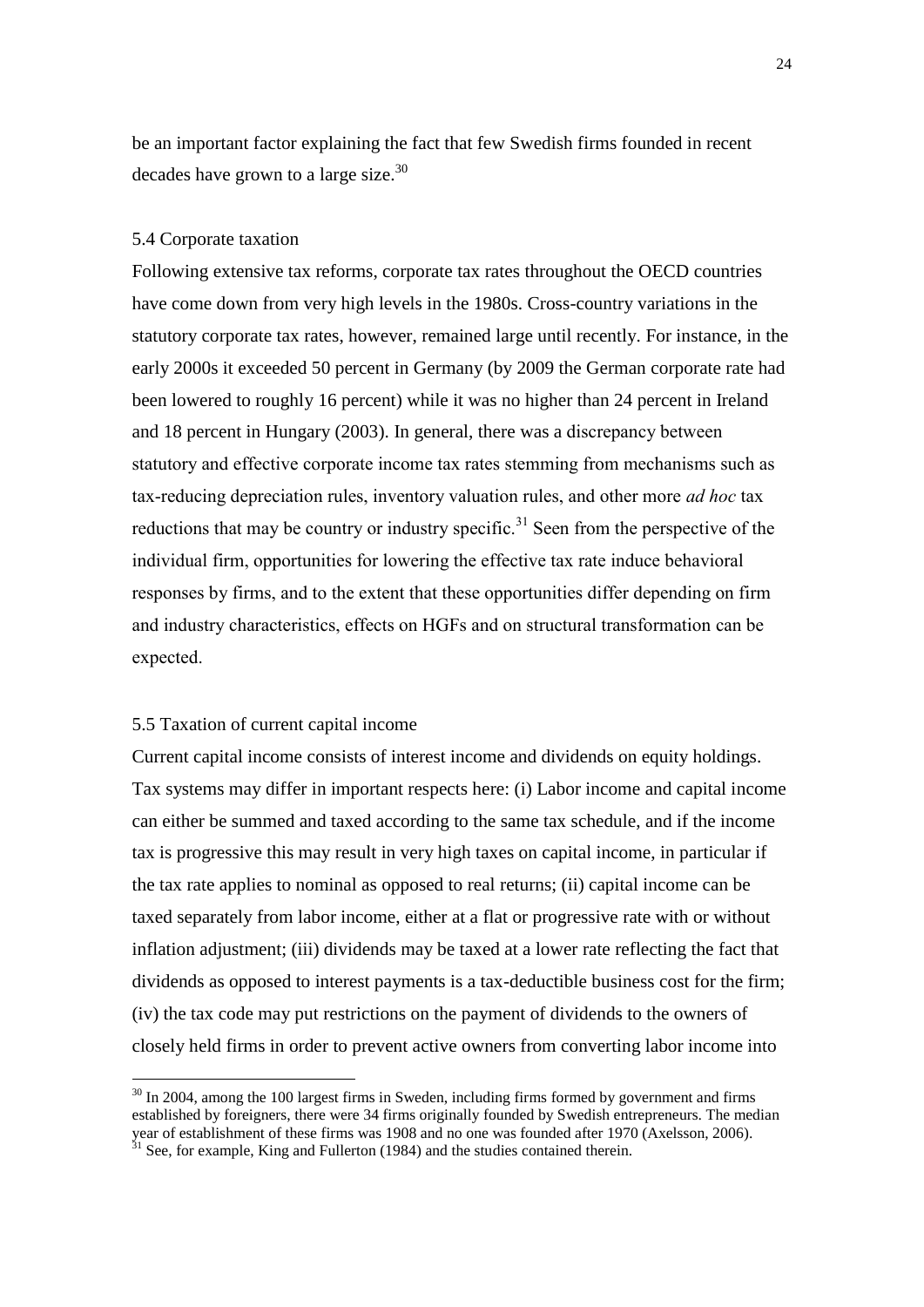capital income taxed at a lower rate.<sup>32</sup> Moreover, tax systems may differ as to whether deduction of interest payments is allowed (in real or nominal terms).

Hence, the tax code pertaining to current capital income has large incentive effects, especially for entrepreneurs and the functioning of secondary markets. In particular, if taxation is nominal and tax rates are high, the real rate of taxation — i.e., the combined effect of nominal taxation and inflation on the real rate of return on an investment—can easily exceed 100 per cent even at moderate inflation rates. On the other hand, this may be largely offset by tax deductibility of interest payments, and if certain investments are tax favored opportunities for tax arbitrage arise. $^{33}$ 

#### 5.6 Taxation of capital gains

<u>.</u>

Most of the economic return from the successful building of an HGF comes in the form of a steeply increased market value of its stock rather than as dividends or large interest payments to the owners. As a result, the taxation of capital gains on stock holdings has large effects on the incentives to create wealth through the fostering of HGFs.

There are large differences across countries and over time. In some countries the tax rate is zero or very low on capital gains on long-term holdings of equity, thereby providing strong incentives for entrepreneurs to create value by investing money and effort in their own business, and to give other key actors (industrialists and business angels) ownership stakes in the firm if their competencies are required. In other countries the reverse may be true, that is, the tax system penalizes owners of stock in closely held firms relative to owners of stock in listed firms in order to prevent owners of profitable small businesses from saving on taxes relative to the case where they are regular employees.<sup>34</sup>

 $32$  In this respect it is noteworthy that in the U.S. dividends in the so-called S-corporations are only taxed at the level of the owner's personal income tax (Cullen and Gordon, 2006).

<sup>&</sup>lt;sup>33</sup> Fukao and Hanazaki (1987) provide systematic evidence of such effects for OECD countries in the 1970s and 1980s.

 $34$  This is the case in Sweden, where the legislator is concerned that owners of closely held firms do not convert labor income to capital income by paying themselves dividends taxed at 30 percent rather than wages taxed at the marginal tax rate for labor income. The scope for dividend payments is therefore restricted to a relatively small percentage of the equity capital paid in by owners. Similar provisions raise the capital gains tax on small businesses (Agell et al., 1998). In recent years it has normally been 43 percent for small closely held firms instead of the regular 30 percent, since half of the capital gain has been taxed as wage income.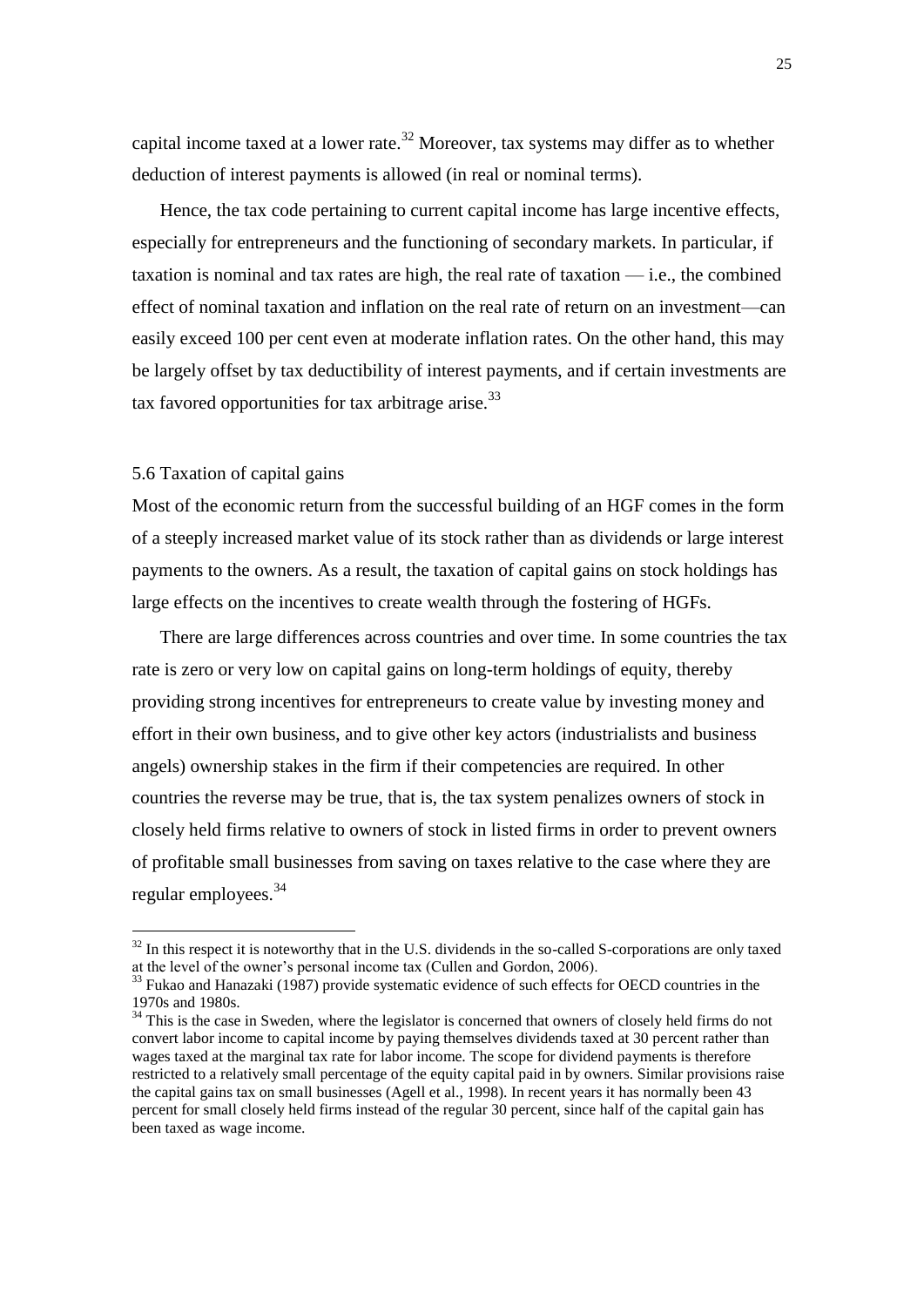Moreover, the capital gains tax may differ across different types of owners, where some types of owners, such as institutional investors and offshore trust funds, are taxed at lower rates than individuals. This is likely to spur an endogenous response in the ownership structure of the business sector towards the tax-favored owner categories. Generally, if individual stock holdings are disfavored relative to institutional holdings this affects the functioning of secondary markets, giving more effective control rights to fund managers and less to final owners. In case owner competence is a scarce resource and ownership matters for potential HGFs, such tax rules tend to inhibit the emergence and growth of HGFs (cf. Pelikan, 1993). Empirical results demonstrate that the success of HGFs often is due to individual owners "of flesh and blood" playing a decisive role in critical phases of the life cycles of HGFs. These individuals have often generated their wealth through their own entrepreneurial activities when younger, and then become business angels or venture capitalists. Institutional holdings are managed by employees with other backgrounds lacking the experience and competence of these individual owners, which probably can only be acquired through learning-by-doing as entrepreneurs and private investors. Arguably, this competence is among the most valuable competencies in a market economy. An individual possessing this competence will therefore not work as an employee in general, but in his/her private company to fully reap the return on the competence.

#### 5.7 Taxation of asset holdings

There are several types of taxes levied on asset holdings where the tax is decoupled from the return. This is true for taxes on wealth, property and inheritance. In cases where these taxes are non-zero, the rules for how taxable wealth is assessed in the business sector are particularly important in our context. Successful entrepreneurs, venture capitalists and actors in secondary markets have been shown to be highly sensitive to these kinds of taxes.<sup>35</sup> In some systems corporate wealth may be exempted, which would spur investment in entrepreneurial ventures by key actors. Alternatively, corporate wealth may be taxed heavily, while other assets such as pension savings or art objects are exempted. Hence, taxes on asset holdings influence both the absolute and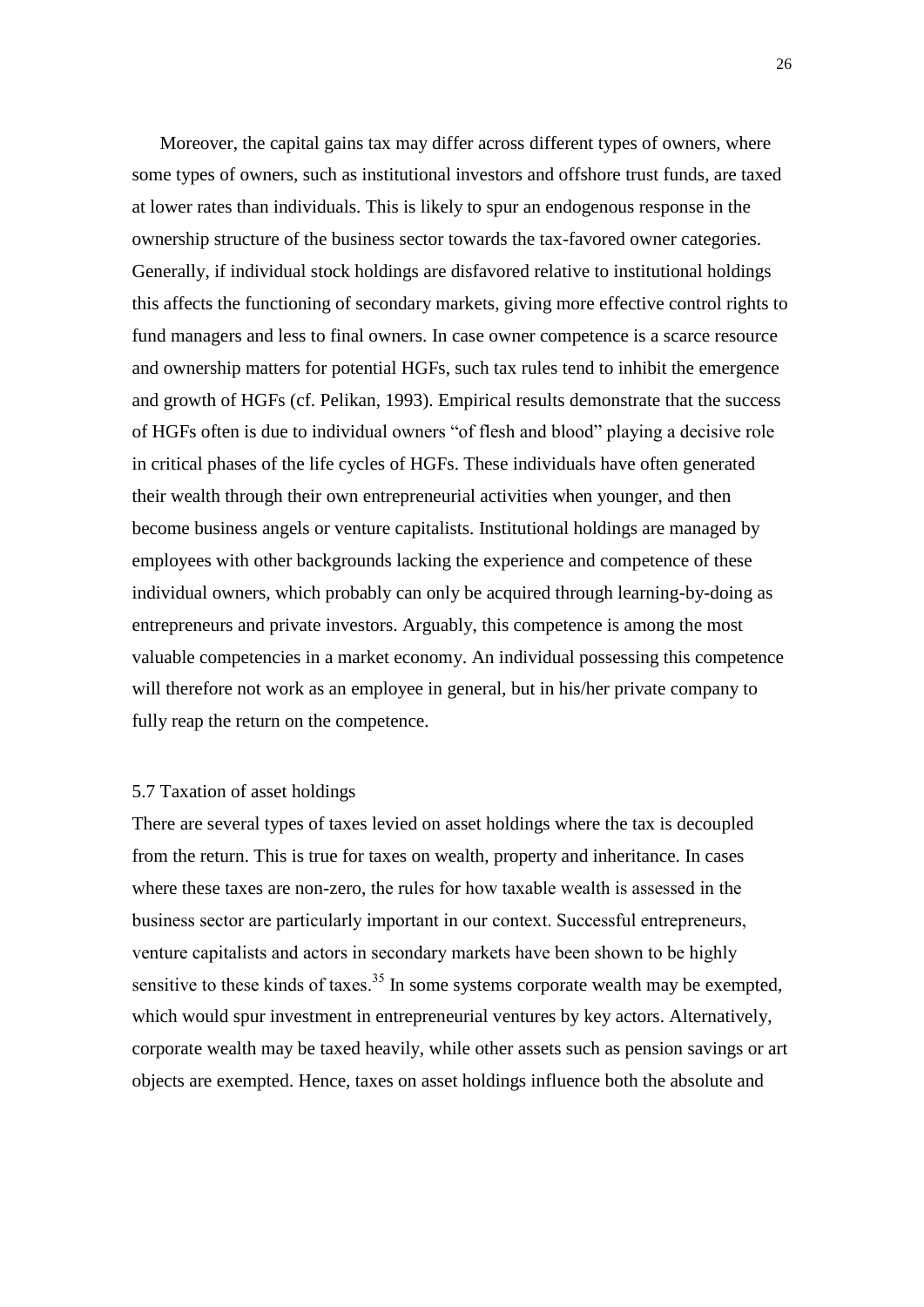relative return on asset accumulation. In most cases where such taxes are levied the calculations are complicated; certain assets may be exempted and the imputed value used as the basis for assessments may be far below the market value. Again, HGFs tend to depend on individual owners during certain critical phases in their life cycle, and taxes on asset holding that give incentives for individual owners to shun direct ownership of unlisted stock is expected to affect HGFs negatively.

#### 5.8 Taxation at the ownership level

1

To get a better understanding of the effect of the tax system on the prevalence of HGFs and the speed of structural transformation the combined effect of different taxes on the incentives to establish firms with high-growth ambitions have to be taken into account, including differences caused because of different sources of finance. For our purposes it is important to highlight whether there are any differences between small individually owned firms (incorporated or unincorporated) and institutionally owned firms, which are either listed or unlisted.

Estimating, in real terms, the size of the marginal tax burden faced by private firms for investment in real capital is a painstaking task requiring that we consider the overall effects of several different taxes, such as corporate taxation with its specific rules for depreciation and valuation, as well as the taxation of interest income, dividends, capital gains, and wealth. In addition, we need to consider how these tax schedules differ across different types of investors. A correct estimate of the tax burden must take into consideration which type of real capital the firms invest in, how these investments are financed, who the firm's owners and creditors are, and in what industries the investments are made. Estimates have been made for a number of countries using the methodology developed by King and Fullerton (1984).

We will use the Swedish tax system to illustrate how tax schedules affect HGFs. *Table 2* presents effective marginal tax rates for different combinations of owners and sources of finance for Sweden in 1980 and 1994. Three categories of owners and sources of finance are identified, and the effective marginal tax rate is calculated

 $35$  See Rosen (2005) for an overview. In Sweden the emigration of successful entrepreneurs was extensive due to very high effective taxes on wealth and inheritance, particularly during the 1970s and the 1980s (Lindqvist, 1990).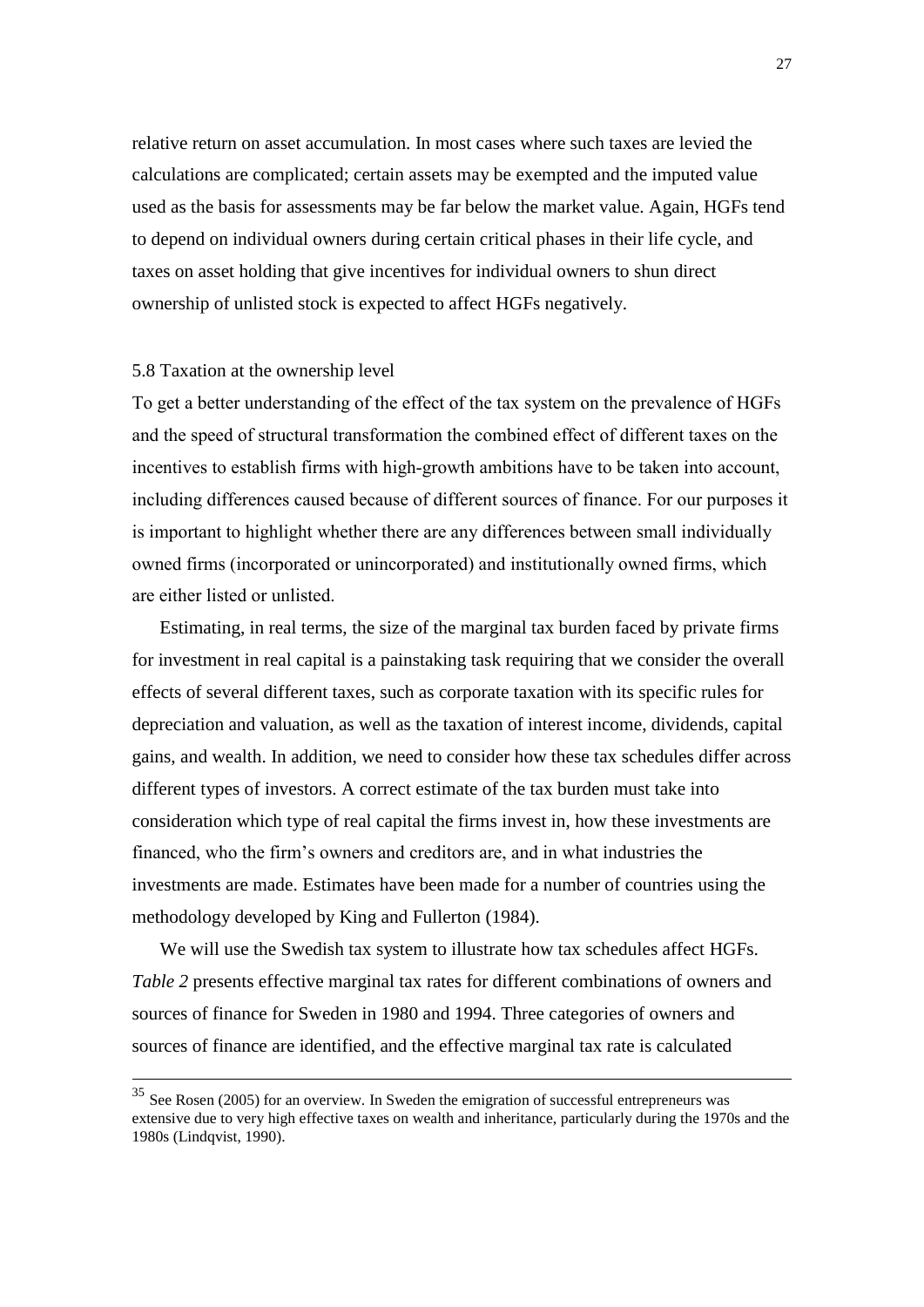assuming a real pre-tax rate of return of 10 percent. A negative number means that the real rate of return is greater after tax than before tax.

The table highlights several aspects of the tax system that are potentially important determinants of HGF activity. First, in 1980 debt financing received the most favorable tax treatment and new share issues the least favorable treatment. Second, the taxation of households as owners was much higher than for other categories. In fact, more than 100 percent of the real rate of return was taxed away for a household buying a newly issued share. Third, tax-exempt institutions benefited from a large tax advantage relative to the other two categories of owners. Tax-exempt institutions had a substantial relative tax advantage throughout when investing in newly issued shares.<sup>36</sup> Fourth, insurance companies were in an intermediate position in terms of effective taxation. As shown by Davis and Henrekson (1997) the tax system favored large and old manufacturing firms. By implication a tax system of this type penalized many of the key attributes characterizing HGFs. Distortions of such magnitudes most certainly had a negative effect on the way the actors with different but complementary competencies can cooperate, thereby harming the capability of generating rapidly growing firms, in particular entrepreneurs, venture capitalists, actors in secondary markets and HGFs in their infancy are likely to be negatively affected.

## [Table 2]

A series of tax reforms in Sweden from 1985 until 1994 entailed a substantial ‗leveling of the playing field' for different types of owners and sources of finance. The tax changes of 1993–94, primarily the abolishment of wealth tax on unlisted stocks and on dividends at the investor level, and the lowering of capital gains taxation to 12.5 per cent, brought about a dramatic leveling of taxation for different owners and different means of finance compared to the situation in 1980. Taxation on financing by owner equity, regardless of whether it takes the form of a new issue of shares or of earnings plowed back into the firm, became largely the same for households as for other

<sup>&</sup>lt;sup>36</sup> Tax-exempt institutions by definition pay no tax on interest receipts, dividends or capital gains. This category includes charities, scientific and cultural foundations, foundations for employee recreation set up by companies, pension funds for supplementary occupational pension schemes, and the National Pension Fund.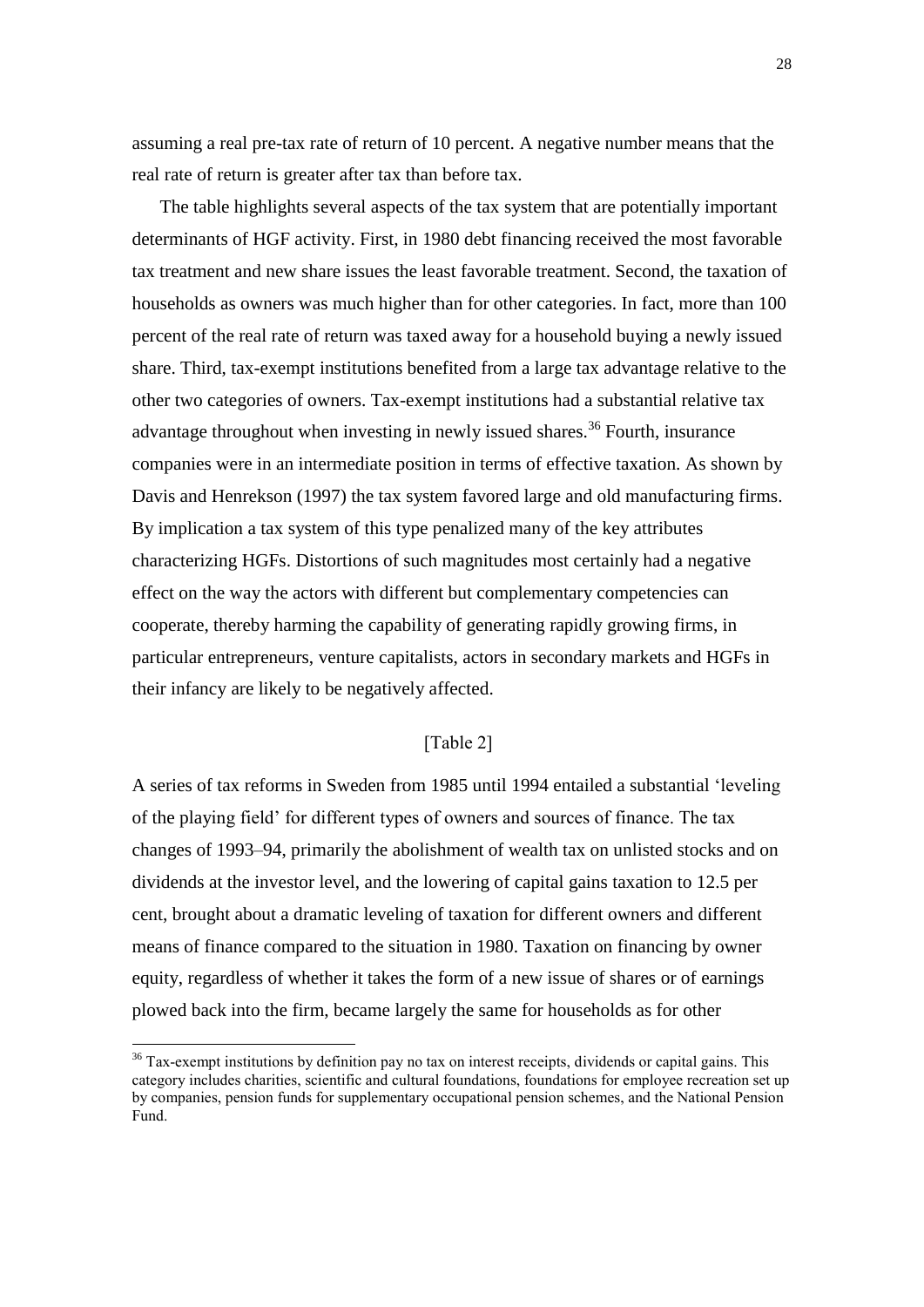categories of ownership. $37$  This should have a positive effect on the generation and growth of HGF and on structural transformation.

5.9 Symmetry in the tax treatment of business profits and losses It has been argued that governments can provide insurance for business owners by taking part of profits in good times and offsetting losses in bad times (Domar and Musgrave, 1944; Sinn, 1996). If individuals are risk averse, such insurance encourages the risk-taking central to all entrepreneurial activity.

A number of arguments have been put forward to counter this proposition. For instance, it is not valid under progressive taxation and, under most tax codes, that losses be offset against future profits only. It could well be that misdirected forms of insurance only serve to encourage new business ventures among those who are not Schumpeterian entrepreneurs (de Meza, 2002).

In this respect there are also large differences across countries. For instance, Cullen and Gordon (2006) show that the asymmetry in the tax treatment of business profits and losses is greater in Sweden than in the  $USA^{38}$  In the USA, the asymmetry actually runs the other way in some cases. Cullen and Gordon (2006, p. 17) write: 'For individuals in the top bracket, risk taking in start-up firms is heavily subsidized in the U.S., but tax penalized in Sweden.' This is due to the fact that in the United States business losses can in certain cases be offset against tax reductions based on the progressive labor tax schedule.

The usual tax asymmetry discourages risk-taking activities even for risk-neutral owners. Since startup activities are often risky, this effect is stronger for new firms than for incumbents. This difference is aggravated to the extent that small firms have more volatile profit streams and fewer opportunities to apply losses in some units to reduce taxes on the gains accruing to other units. For closely held firms, the disincentive to pursue risky activities is even stronger insofar as risk-averse owners have much of their wealth tied up in the firm. As regards the previously reported evidence that HGFs tend

<sup>&</sup>lt;sup>37</sup> These rules were only in place for one year, and the differential across owner categories and sources of finance increased again in 1995 when taxation of dividends at the investor level was reintroduced and the capital gains tax was raised to 30 percent.

 $\frac{38}{38}$  Asymmetry refers to a situation whereby the effective tax rate on business profits is greater than the fraction of business losses shared by the government through the tax system.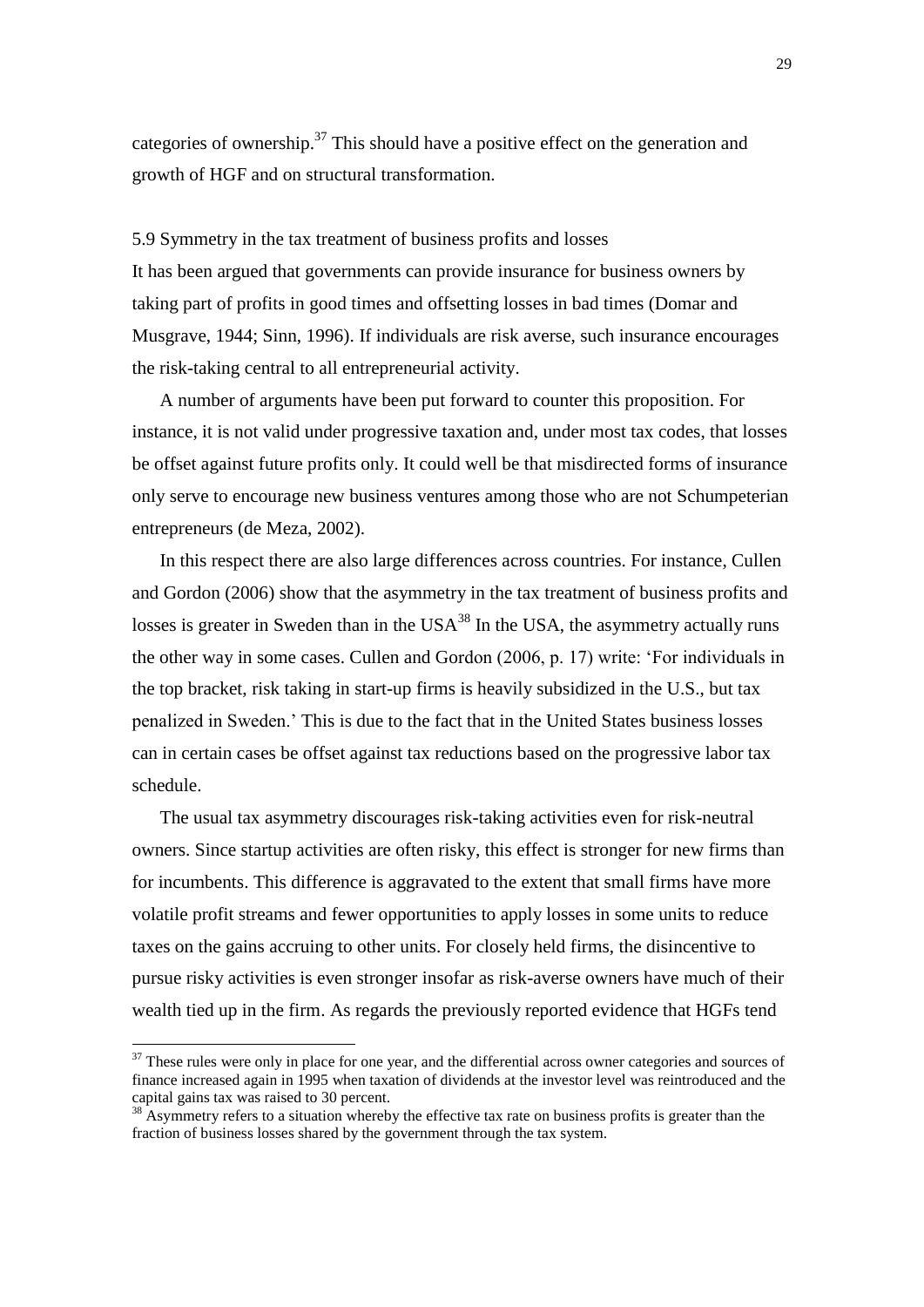to be young, it is conceivable that such a policy has negative effects on entrepreneurial activities in general and HGFs in particular.

#### 5.10 Taxation of savings

Given the level of wealth or national savings, the composition of national savings is not neutral in its impact on entrepreneurship and small business development. The manner in which savings are channeled to various investment activities influences the type of business organization that can obtain credit. Pension funds, for example, are both relatively risk averse and have difficulties handling smaller individual investments. Therefore, they are less likely to channel funds to entrepreneurs than business angels or venture capital firms. Hence, if the government forces individuals to carry out large part of their savings through a national pension fund system, small business credit availability will suffer relative to an alternative policy and institutional arrangements that allow for greater choice by individuals regarding their savings and investments. But apart from such forced measures the tax system may provide forceful incentives regarding the level and channeling of savings.

A tax system that encourages reliance on savings schemes that escape capital taxation typically restricts the final owner's control of the assets. In doing so, the tax treatment of financial assets and property encourages the accumulation of illiquid assets controlled by large financial institutions rather than assets under the direct control of the final owner. A typical case is pension assets that cannot be withdrawn until a person reaches the retirement age. Personal financial assets with these characteristics cannot be used by the asset holder as working capital neither in an existing owner-operated business nor to start a new owner-operated business. In particular, this would affect entrepreneurs and venture capitalists and, hence, the generation and early growth of HGFs.

If entrepreneurial talent and venture capital competence are unevenly distributed, policies that decrease the likelihood of equity constraints for the entrepreneurially talented and those with talent for being venture capitalists are likely to be beneficial policies. The only efficient means of increasing this likelihood is to pursue economic policies that promote private wealth accumulation across the board, and in ways that do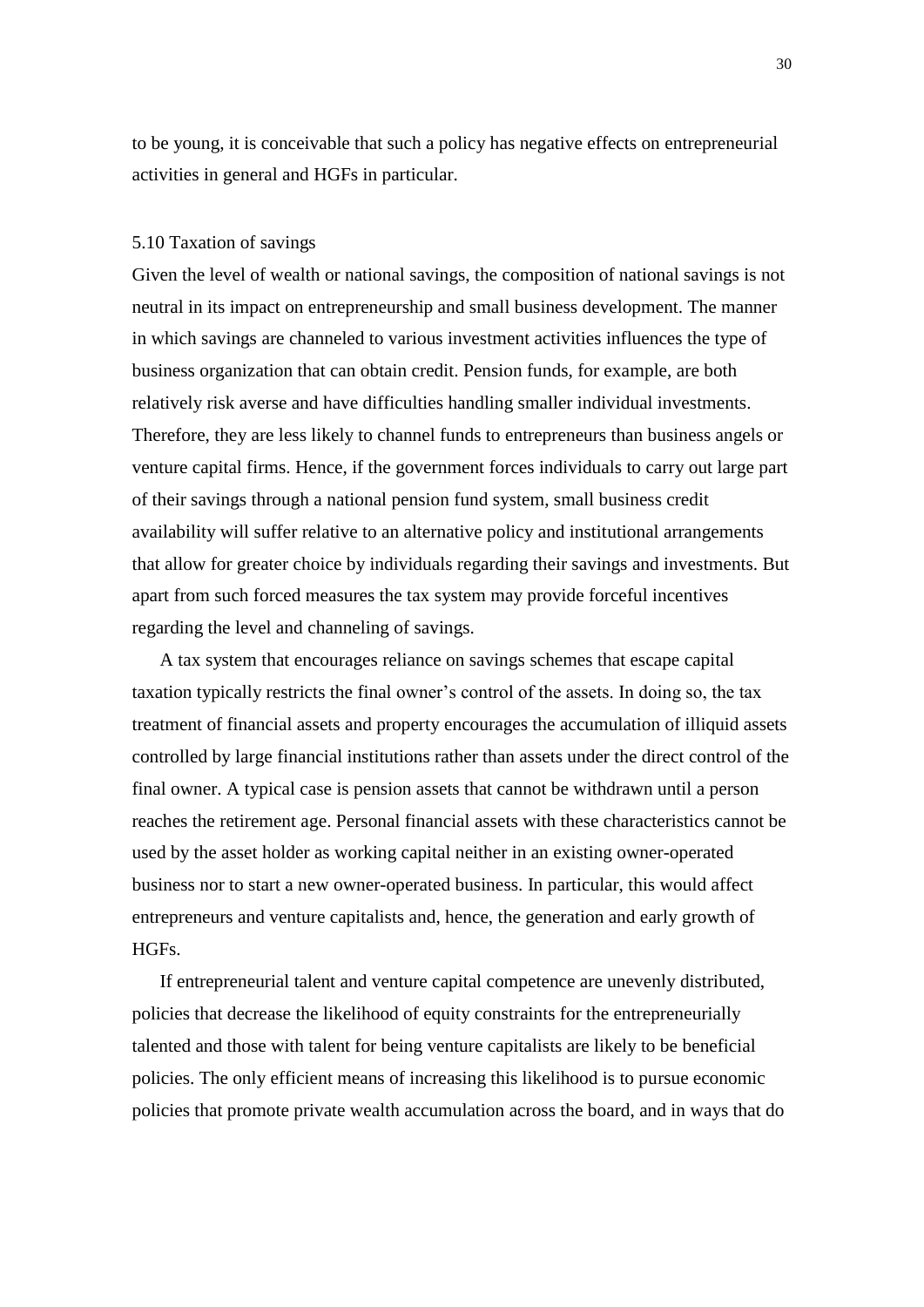not preclude or severely circumscribe that the wealth may be used as equity in entrepreneurial ventures.<sup>39</sup>

#### **6. Concluding discussion**

We argue that analyses of firm growth in general, and the economic contribution of HGFs in particular, benefit from being evaluated in a broader context of structural transformation. Rapid growth of some firms on one hand requires entry of new firms from which to "recruit" high-growth candidates and on the other hand the contraction and exit of other firms to free up resources for expanding firms. The essence of structural transformation is the reallocation of means of production from certain uses to more productive ones. This way, the economy transforms into new structures: it changes form. Without this dynamic reallocation, the growth of firms would be held back, irrespective of their inherent growth potential. Empirical studies demonstrating HGFs to be of particular importance for driving structural transformation motivates that particular attention is paid to them.

The successful commercialization of innovations—new productive knowledge—by HGFs depends on actors with complementary competencies that work together. The high degree of complexity in production combined with the specifics of human capital makes successful interaction among actors with different key competencies and roles difficult but also highly rewarding when successful. Most (potential) HGFs fail, but the few that succeed account for a substantial part of growth and development in their industries.

Bringing together the specialized, non-transferable competencies of different actors into a well-functioning whole is invariably difficult, even with favorable institutions and public policies, and almost impossible in any other setting. Favorable economic institutions are likely to be of particular importance for the emergence of HGFs, both because of the sensitiveness of competencies to the design of institutions and because of the high social return in terms of growth and job creation.

Our analysis emphasizes the complementary character of institutions.<sup>40</sup> There is no ―quick-fix‖ that will boost the frequency of HGFs. If policymakers would like to

1

 $39$  Pelikan (1988) provides forceful arguments supporting this view.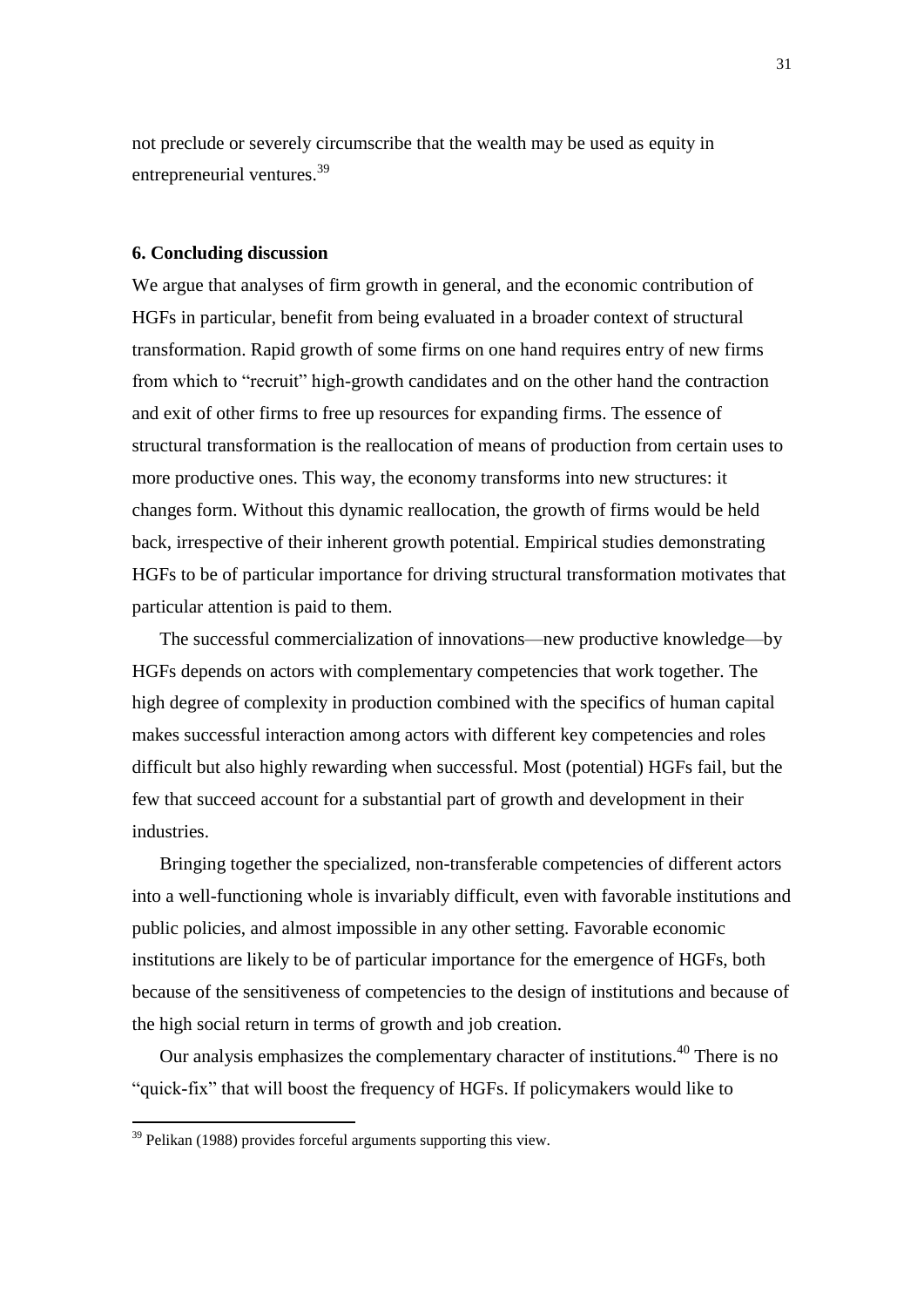improve conditions for HGFs, our analysis suggests that they need to adopt a broad approach and implement a wide array of complementary institutional reforms. Hence, creating appropriate conditions for growth based on effective constellations of key actors with complementary competencies places great demands on government policies. As is pointed out by many research scholars, picking winners in this chaotic world is virtually impossible and the only winning strategy is ‗to let 1000 flowers bloom' (Birch 2006, p. 198). The perpetual search by economic actors for profits that exceed the riskadjusted rate of return available for passive investors leads to a situation in which entrepreneurship, talent and ownership skills are channeled to the most promising areas and supplied in the best possible quantities. This increases the probability that new business opportunities will be developed and exploited to their full potential. This process creates the organizational and structural capital that is an indispensable component in all successful enterprises. The potential entrepreneur can always refrain from developing and using his/her skills and remain an employee with a fixed salary; the venture capitalist can choose to remain passive instead of supplementing his/her financial investment by supplying management skills, and so on.

Our analysis is confined to highly developed countries with basic institutions, such as secure property rights and the rule of law, in place. We have identified three bundles of institutions which are likely to be particularly important for the prevalence of HGFs and for rapid structural transformation: Labor market regulations, the tax system and the degree of free enterprising (the right for private entrepreneurs to establish and provide goods and services with a profit).

Labor market regulations can be expected to influence incentives for potential HGFs and existing HGFs, by restricting the freedom of contracting and thereby curtailing the possible combinations of factors of production. The need for experimentation in order to find more efficient factor combinations is likely to be larger in new firms and industries in general, and in current and potential HGFs in particular.

The most important channel by which labor market institutions affect HGFs is by hampering the supply of skilled workers to firms undergoing expansion and/or change.

1

 $40$  The same conclusion is made by researchers in different fields of economic research. For instance, Orszag and Snower's (1998) study of the complementarity of different policies in the area of unemployment provides an interesting parallel, showing how the effectiveness of one policy depends on the implementation of other policies.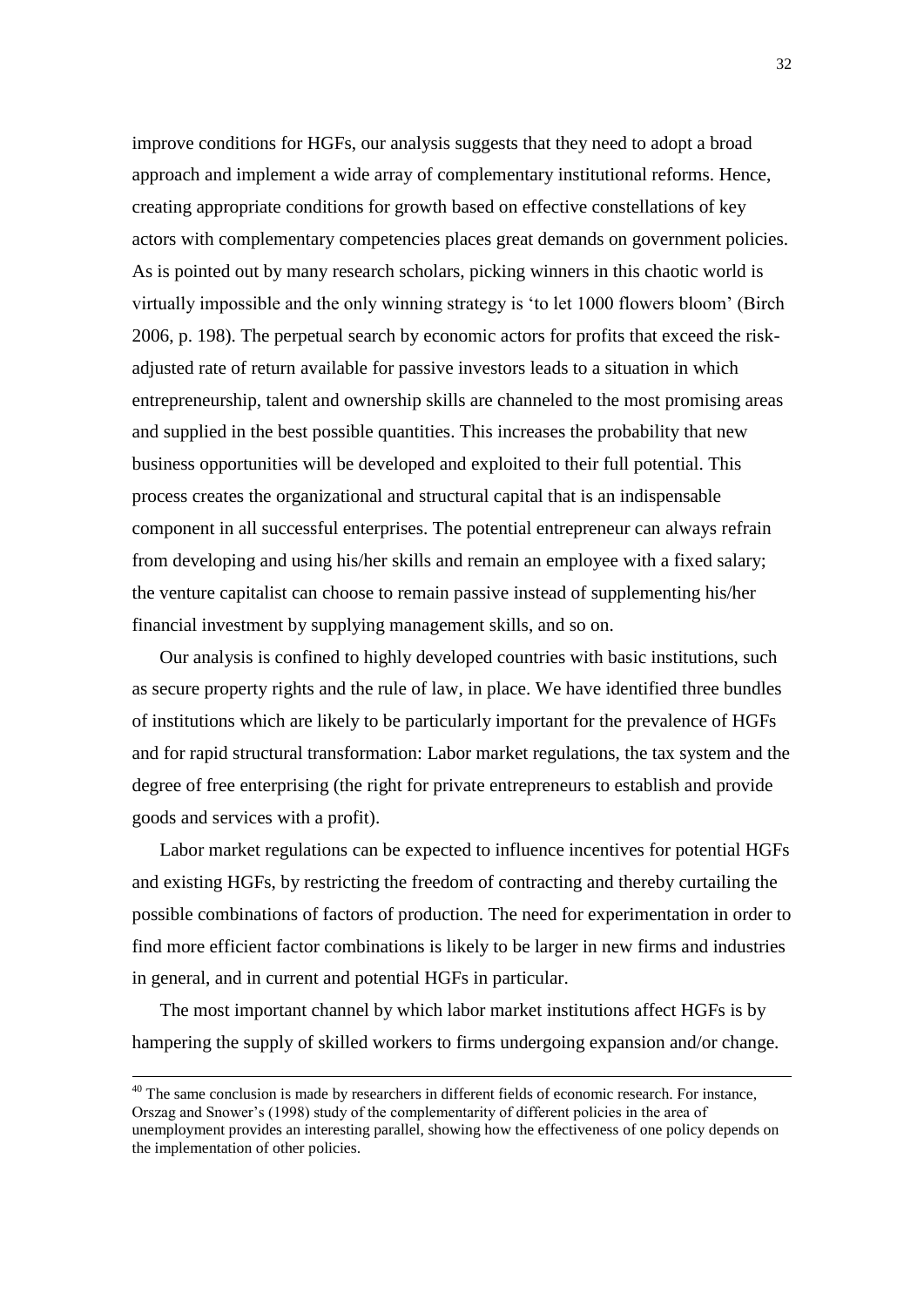Given the large worker flows required in a dynamic economy, it will be harder to recruit workers with the competencies needed: The opportunity cost of leaving a tenured position goes up for the employees, the fixed cost of hiring goes up when a bad recruitment becomes more costly to reverse; there may be threshold effects that make firms hesitant to expand beyond a certain size, and a great deal of entrepreneurial effort may need to be expended on evasive rather than directly productive activities.

A fundamental insight from our analysis is that experimentation and selection not only takes place across firms, but also between workers and other key actors (notably entrepreneurs) whose productivity is only revealed while working. If temporary contracts are used systematically in order to circumvent regulations tied to permanent employment, industries and business ideas that depend on high-skilled labor and on-thejob learning are disadvantaged. Legal and institutional hurdles that prevent firms from laying off workers that underperform, discourage potential HGFs from expanding. Depending on how labor markets are regulated and how these regulations interact with the social insurance system, the opportunity cost of becoming self-employed is affected. When social security benefits are closely tied to tenured positions and the employee has tenure at a low-risk employer the opportunity cost increases heavily. If employees who establish their own business loose part of their social security entitlements, this can be expected to impact negatively on the recruitment of entrepreneurs.

The analysis reveals that tax systems typically contain many asymmetries giving rise to distortions concerning, for instance, ownership and firm age, which is expected to have a negative effect on the way actors with different but complementary competencies can cooperate, and hence on the ability to generate HGFs. Despite recent trends towards tax harmonization within the EU and the OECD, it is clear that there exist innumerable combinations of tax rates and tax provisions giving rise to different blends of ownership structure, financing structure, industry structure, size distribution of firms and employment dynamics across countries.

Even seemingly neutral taxation may give rise to distortions if, for instance, some actors and firms are more likely to be financially constrained, notably small firms.<sup>41</sup> Such examples are corporate taxation, taxation on savings and taxation on private wealth where small and young firms to a larger extent rely on retained earnings and

 $41$  See, for instance, Beck et al. (2005) and Angelini and Generale (2008).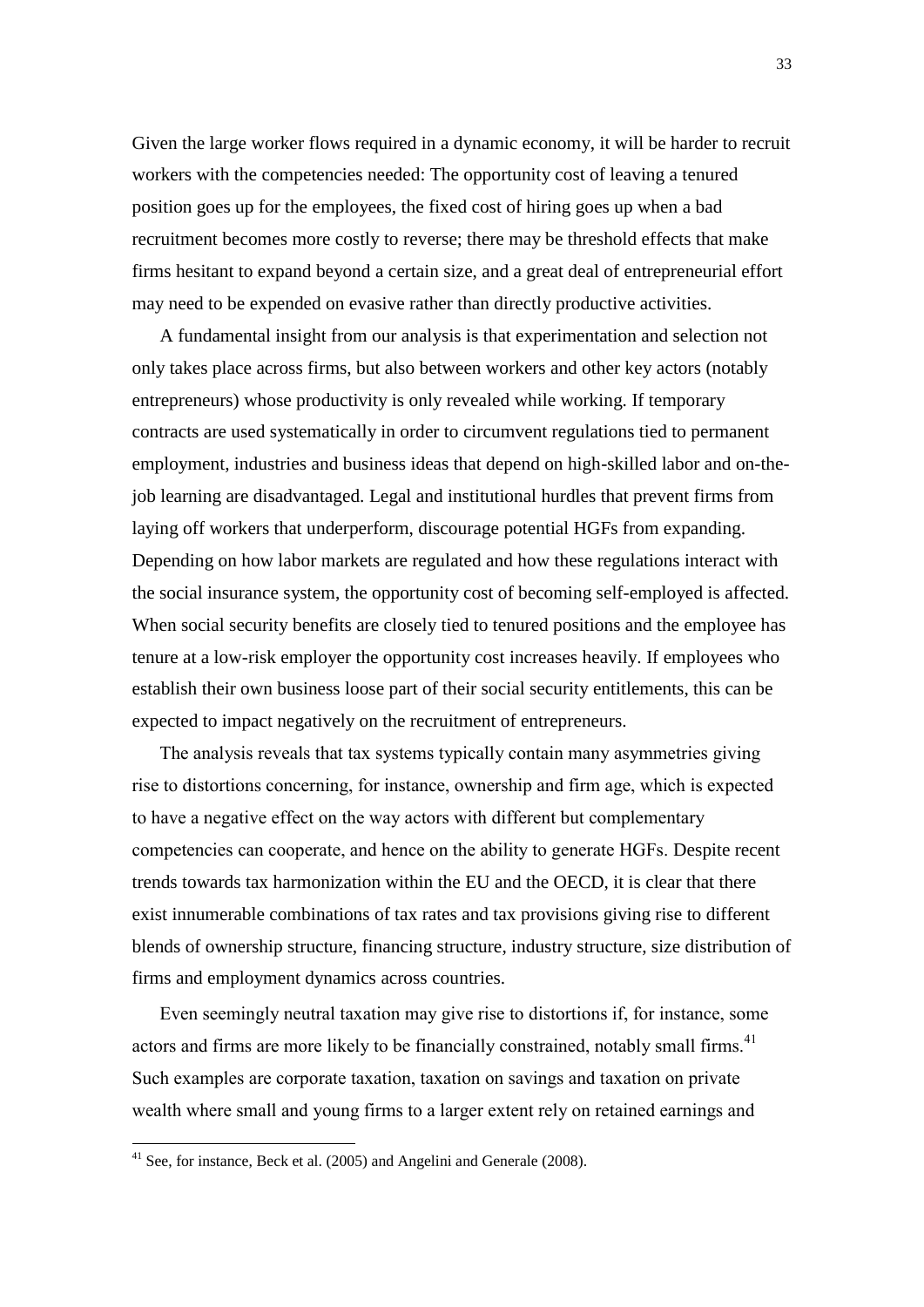private equity. In our view, this is an important determinant of cross-country differences in the prevalence of HGFs. Likewise, the regulatory (tax) burden is likely to fall more heavily on small and young firms (and hence on potential HGFs), since the concomitant administrative costs have a large fixed component that is unrelated to the size of the  $firm$ <sup>42</sup>

Of the three categories of institutions we have discussed, monopolization of production poses the greatest obstacle for the creation and joint functioning of actors with complementary competencies which are instrumental in the generation of HGFs. While high taxes and labor market regulations also impinge on the creation of critical competencies and the actions of key actors embodying these competencies, there is often some scope for (costly) tax evasion and circumvention of labor market regulations. Government monopolization of production considerably constrains the evolution of contestable markets, where critical entrepreneurial and venture capitalist competencies can be developed and acquired through learning. *De facto* prohibition of profit-driven organizations has the same effect. Consequently, there will be no HGFs.

Moreover, the more complicated and the less stable regulations, the more they benefit large incumbent firms, i.e. firms with a low probability of becoming HGFs. Generally, we find distortions introduced by the three bundles of institutions analyzed to disfavor the kind of firms that have been found to be overrepresented among HGFs, namely young, small and service sector firms. The policies may also enforce each other.

To summarize the effects of the institutions on HGFs we characterize institutions that provide a favorable environment for "dynamic capitalism", the experimental process of creative destruction facilitating the joint functioning of agents with different but complementary competencies and HGFs; see *Table 3*.

#### [Table 3]

Even in advanced economies, there is a large untapped economic potential which can be unleashed by institutional changes, such as the opening up of closed markets for entrepreneurial competition. This can be expected to have a positive effect on the emergence of the requisite specialized actors and the prevalence of HGFs. The effect would be more pronounced if tax structures and labor market institutions

 $42$  This is recognized in a number of countries identifying the regulatory burden itself as an impediment to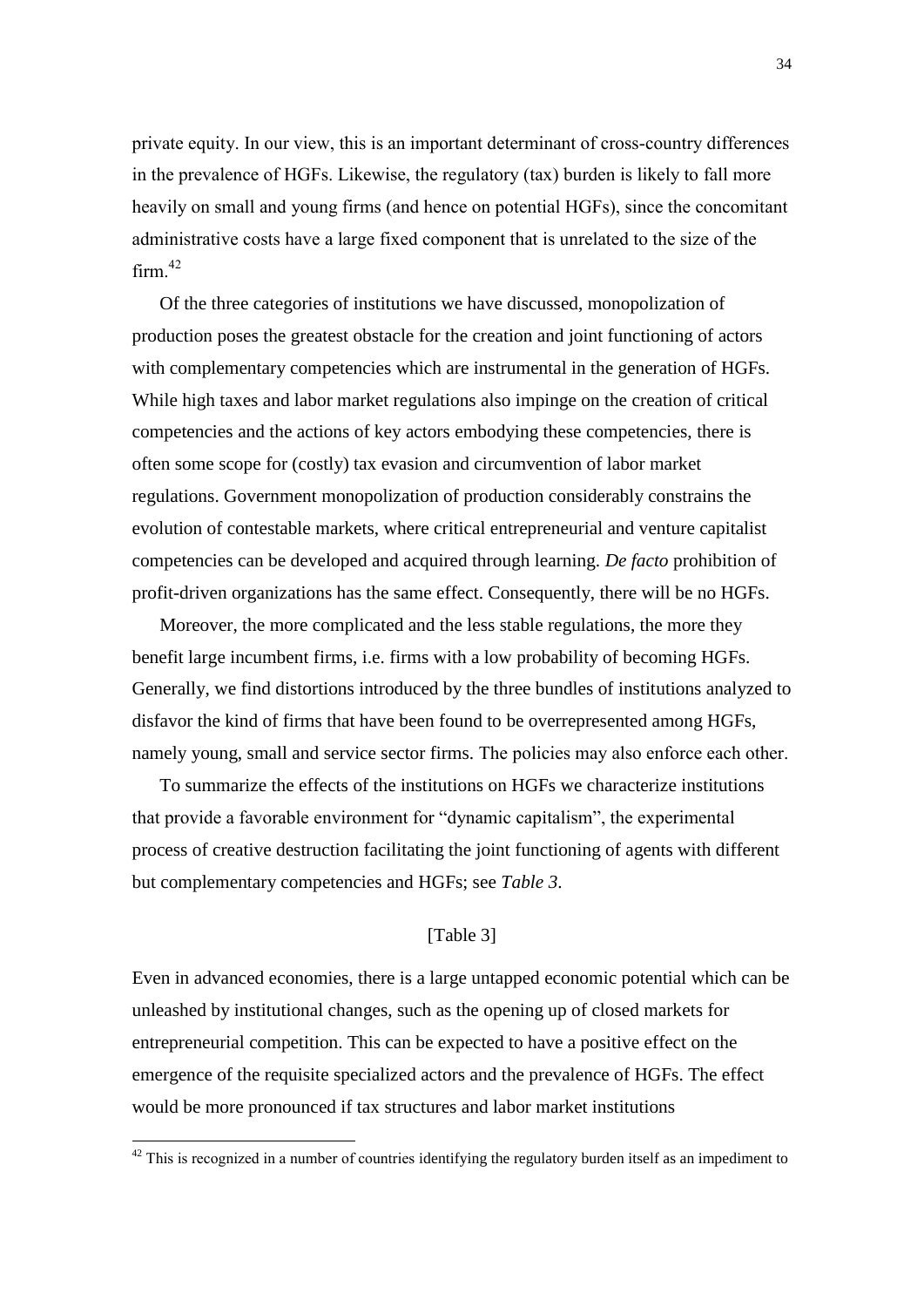simultaneously were adjusted in order to stimulate the emergence of more effective cooperation of the different types of actors, and institutions were made more neutral with respect to firm attributes, type of ownership and source of finance. The two most important conclusions from this analysis are that (i) institutions have far-reaching effects, and (ii) to identify these effects on HGFs, the respective institutions have to be studied in depth. The Devil is in the details!

It is appropriate to end with a word of caution and point out that the relationship between institutions, entrepreneurship and other productive competencies, and growth is currently only partly understood. Much more research in this respect is called for to gain a fuller understanding both qualitatively—which are the key institutions and how do they interact with one another—and quantitatively. To be able to quantify the effect of changes in a specific institution such as a key tax rate or labor security mandates, empirical research requires heterogeneity of institutions like in cross-country comparison or instances of "clean" changes in a particular institution. Here, a great deal can be learnt from labor economics, where considerable knowledge has been gained from the study of quasi experiments, often using instrumental variable techniques; see Angrist and Krueger (2001). There are many possible instances that could be utilized. Let us just mention two: (i) the different strategies by universities vis-à-vis the involvement of their faculty in the commercialization of research (Siegel *et al.* 2003); (ii) the lessening of the employee protection legislation in Sweden in 2001 for firms with fewer than 10 employees (Lindbeck *et al*. 2006).

Furthermore, institutions do not come out of thin air; they emerge and develop in a specific context.<sup>43</sup> In propitious circumstances informal and formal institutions evolve in ways that encourage economic growth by facilitating the entrepreneurial exploitation of economically valuable knowledge. However, this is by no means guaranteed. History is replete with examples where the evolution of institutions supporting dynamic capitalism has been severely hampered and even totally blocked.

economic development, in particular for young and small firms (see, e.g. European Commission, 2007). <sup>43</sup> The literature trying to explain institutional change or the lack thereof is currently expanding fairly rapidly. See, e.g. Kasper and Streit (1998, Ch. 12), Zweynert (2009) and Boettke and Coyne (2009).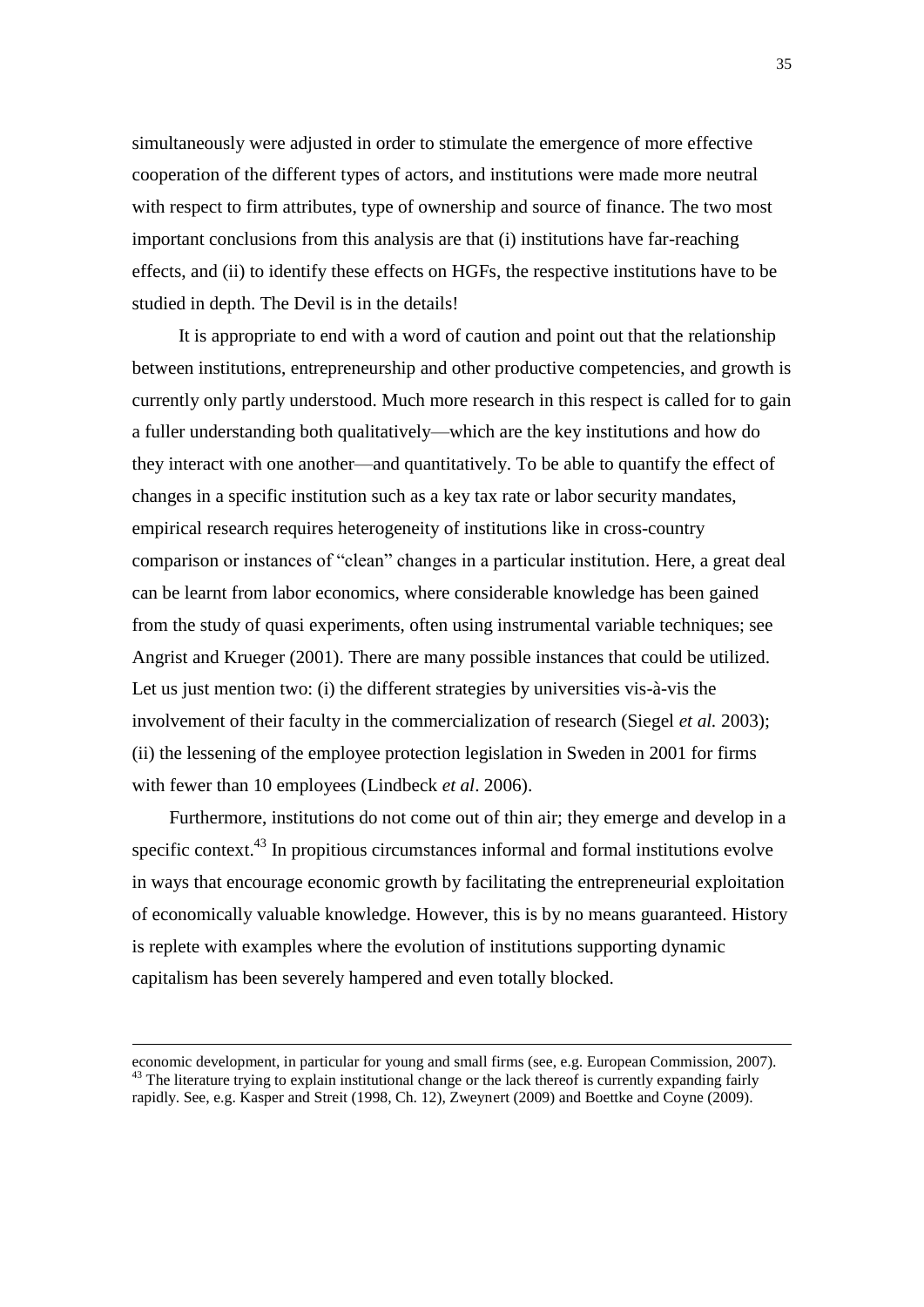#### **References**

- Abowd, John M. and Francis Kramarz (1999), ‗The Analysis of Labor Markets Using Matched Employer–Employee Data', in Orley Ashenfelter and David Card (eds), *Handbook of Labor Economics*, Vol. 3, Amsterdam: Elsevier, pp. 2629–2710.
- Acemoglu, Daron, Simon Johnson and James A. Robinson (2005), 'Institutions as the Fundamental Cause of Long-run Growth', in Philippe Aghion and Steven Durlauf, (eds), *Handbook of Economic Growth*, Amsterdam: Elsevier, pp. 385–472.
- Acs, Zoltan J. (2010), 'High Impact New Businesses', in Michael Fritsch (ed), *Handbook of Research on Entrepreneurship and Regional Development*, Cheltenham, UK and Northampton, MA: Edward Elgar, forthcoming..
- Acs, Zoltan J. and Pamela Mueller (2008), ‗Employment Effects of Business Dynamics: Mice, Gazelles and Elephants', *Small Business Economics*, **30** (1), 85–100.
- Acs, Zoltan J., Parsons,William and Tracy, Spencer (2008), ‗High Impact Firms: Gazelles Revisited ', An Office of Advocacy Working Paper, U.S. Small Business Administration.
- Adema, Willem (2001), 'Net Social Expenditure: 2<sup>nd</sup> Edition', OECD Labor Market and Social Policy Occasional Papers, No. 52, Paris: OECD.
- Adema, Willem and Maxime Ladaique (2005), 'Net Social Expenditure, 2005 Edition: More Comprehensive Measures of Social Support', OECD Social, Employment and Migration Working Papers, No. 29, Paris: OECD.
- Agell, Jonas, Peter Englund and Jan Södersten (1998), *Incentives and Redistribution in the Welfare State—The Swedish Tax Reform*, London: Macmillan.
- Andersen, Torben M. (2005), 'The Danish Labor Market—from Excess to Shortage', in Martin Werding (ed), *Structural Unemployment in Western Europe: Reasons and Remedies*, Cambridge MA: MIT Press.
- Andersen, Torben M. (2008) ‗The Scandinavian Model—Prospects and Challenges', *International Tax and Public Finance,* **15** (1), 45–66.
- Angelini, Paolo and Andrea Generale (2008), 'On the Evolution of Firm Size Distributions', *American Economic Review,* **98** (1), 426–438.
- Angrist, Joshua D. and Alan B. Krueger (2001), 'Instrumental Variables and the Search for Identification: From Supply and Demand to Natural Experiments', *Journal of Economic Perspectives*, **15** (4), 69– 85.
- Arai, Mahmood and Fredrik Heyman (2004), 'Temporary Contracts and the Dynamics of Job Turnover', *Economics Bulletin*, **10** (4), 1–6.
- Audretsch, David B. (1995), *Innovation and Industry Evolution*, Cambridge, MA: MIT Press.
- Audretsch, David B. (2002), ‗The Dynamic Role of Small Firms: Evidence from the U.S.', *Small Business Economics,* **18** (1), 13–40.
- Audretsch, David B. and Maryann P. Feldman, (2003), ‗Small-Firm Strategic Research Partnerships: The Case of Biotechnology', *Technology Analysis & Strategic Management,* **15** (2), 273–288.
- Audretsch, David B. and Michael Fritsch, (2002), ‗Growth Regimes over Time and Space', *Regional Studies,* **36** (2), 113–124.
- Axelsson, Sten (2006), ‗Entreprenörer från sekelskifte till sekelskifte—kan företag växa i Sverige?', in Dan Johansson and Nils Karlson (eds), *Svensk utvecklingskraft*, Stockholm: Ratio, pp. 57–97.
- Bartelsman, Eric J., John Haltiwanger and Stefano Scarpetta (2004), 'Microeconomic Evidence of Creative Destruction in Industrial and Developing Countries', World Bank, Policy Research Working Paper Series No. 3464.
- Bartelsman, Eric, Stefano Scarpetta and Fabiano Schivardi (2005), ‗Comparative Analysis of Firm Demographics and Survival: Evidence from Micro-level Sources in OECD Countries', *Industrial and Corporate Change*, **14 (**3), 365–391.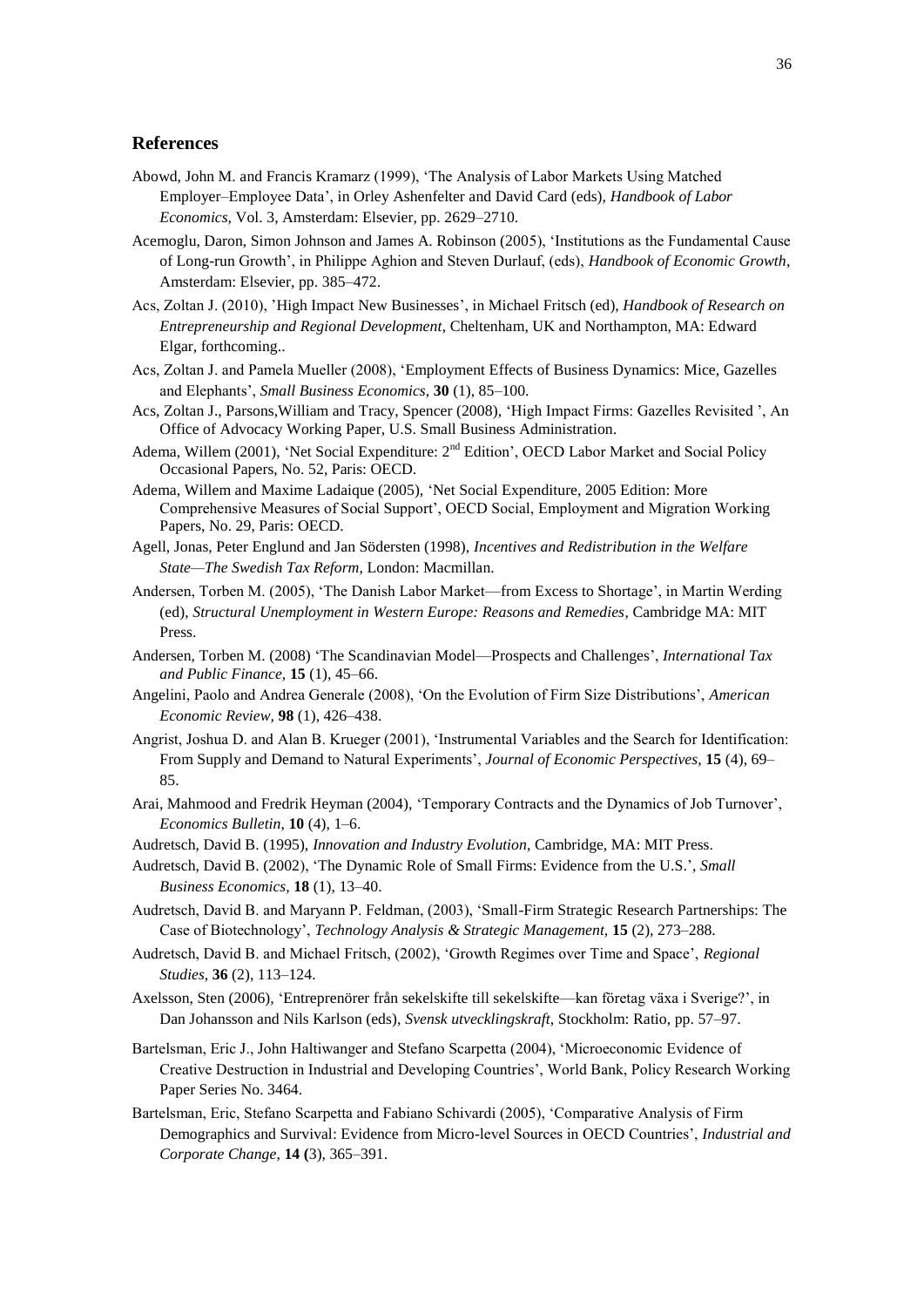- Baumol, William J. (1990), ‗Entrepreneurship: Productive, Unproductive, and Destructive', *Journal of Political Economy*, **98**(5), 893–921.
- Baumol, William J. (2004), ‗Entrepreneurial Enterprises, Large Established Firms and Other Components of the Free-Market Growth Machine', *Small Business Economics*, **23** (1), 9–21.
- Beck, Thorsten, Asli Demirgüc-Kunt and Vojislav Maksimovic (2005), 'Financial and Legal Constraints to Growth: Does Firms Size Matter?', *Journal of Finance*, **60** (1), 137–177.
- Bhidé, Amar (2008), *The Venturesome Economy: How Innovation Sustains Prosperity in a More Connected World*, Princeton: Princeton University Press.
- Birch, David L. (1979), *The Job Generation Process*. MIT Program on Neighborhood and Regional Change, Massachusetts Institute of Technology, Cambridge, MA.
- Birch, David L. (2006), ‗What Have We Learned?', *Foundations & Trends in Entrepreneurship*, **2** (3), 197–202.
- Birch, David L. and James Medoff (1994), 'Gazelles', in Lewis C. Solmon and Alec R. Levenson, (eds), *Labor Markets, Employment Policy and Job Creation*, Boulder, CO and London: Westview Press, pp. 159–167.
- Blanchflower, David G. and Richard B. Freeman (1992), ‗Going Different Ways: Unionism in the US and other OECD Countries', *Industrial Relations*, **31** (Winter), 156–179.
- Blau, Francine D. and Lawrence M. Kahn (1996), 'International Differences in Male Wage Inequality: Institutions versus Market Forces', *Journal of Political Economy*, **104** (4), 791–837.
- Blau, Francine D. and Lawrence M. Kahn (1999), 'Institutions in the Labor Market', in Orley Ashenfelter and David Card (eds), *Handbook of Labor Economics*, Vol. 3, Amsterdam: Elsevier, pp. 1399–1461.
- Boettke, Peter J. and Christopher J. Coyne (2009), ‗Context Matters: Institutions and Entrepreneurship', *Foundations and Trends in Entrepreneurship*, **5** (3), 135–209.
- Brown, Charles and James Medoff (1989), ‗The Employer Size Wage Effect', *Journal of Political Economy*, **97** (5), 1027–1059.
- Brown, Clair, John Haltiwanger and Julia Lane (2006), *Economic Turbulence: Is a Volatile Economy Good for America?* Chicago, IL: University of Chicago Press.
- Caballero, Ricardo (2007), *Specificity and the Macroeconomics of Restructuring*. Cambridge, MA: MIT Press.
- Cullen, Julie Berry and Roger H. Gordon (2006), 'How Do Taxes Affect Entrepreneurial Activity? A Comparison of U.S. and Swedish Law', Mimeo. UC San Diego.
- Davis, Steven J. and John Haltiwanger (1996), 'Employer Size and the Wage Structure in U.S. Manufacturing', *Annales d'Économie et de Statistique*, **41/42**, 323–367.
- Davis, Steven J. and John Haltiwanger (1999), ‗Gross Job Flows', in Orley Ashenfelter and David Card (eds), *Handbook of Labor Economics*, Vol. 3, Amsterdam: Elsevier, pp. 2771–2805.
- Davis, Steven J. and Magnus Henrekson (1997), 'Industrial Policy, Employer Size and Economic Performance in Sweden', in Richard B. Freeman, Birgitta Swedenborg and Robert Topel (eds), *The Welfare State in Transition: Reforming the Swedish Model*, Chicago, IL: Chicago University Press, pp. 353–397.
- Davis, Steven J. and Magnus Henrekson (2005), ‗Tax Effects on Work Activity, Industry Mix and Shadow Economy Size: Evidence from Rich-Country Comparisons', in Ramón Gómez-Salvador et al. (eds), *Labour Supply and the Incentives to Work in Europe*, Cheltenham, UK and Northampton, MA: Edward Elgar, pp. 44–104.
- de Meza, David (2002), ‗Overlending?', *Economic Journal*, **112** (477), F17–F31.
- Dew-Becker, Ian and Robert J. Gordon (2008), 'The Role of Labor Market Changes in the Slowdown in European Productivity Growth', NBER Working Paper No. 131840.
- Domar, Evsey D. and Richard A. Musgrave (1944), ‗Proportional Income Taxation and Risk-Taking', *Quarterly Journal of Economics*, **58** (3), 388–422.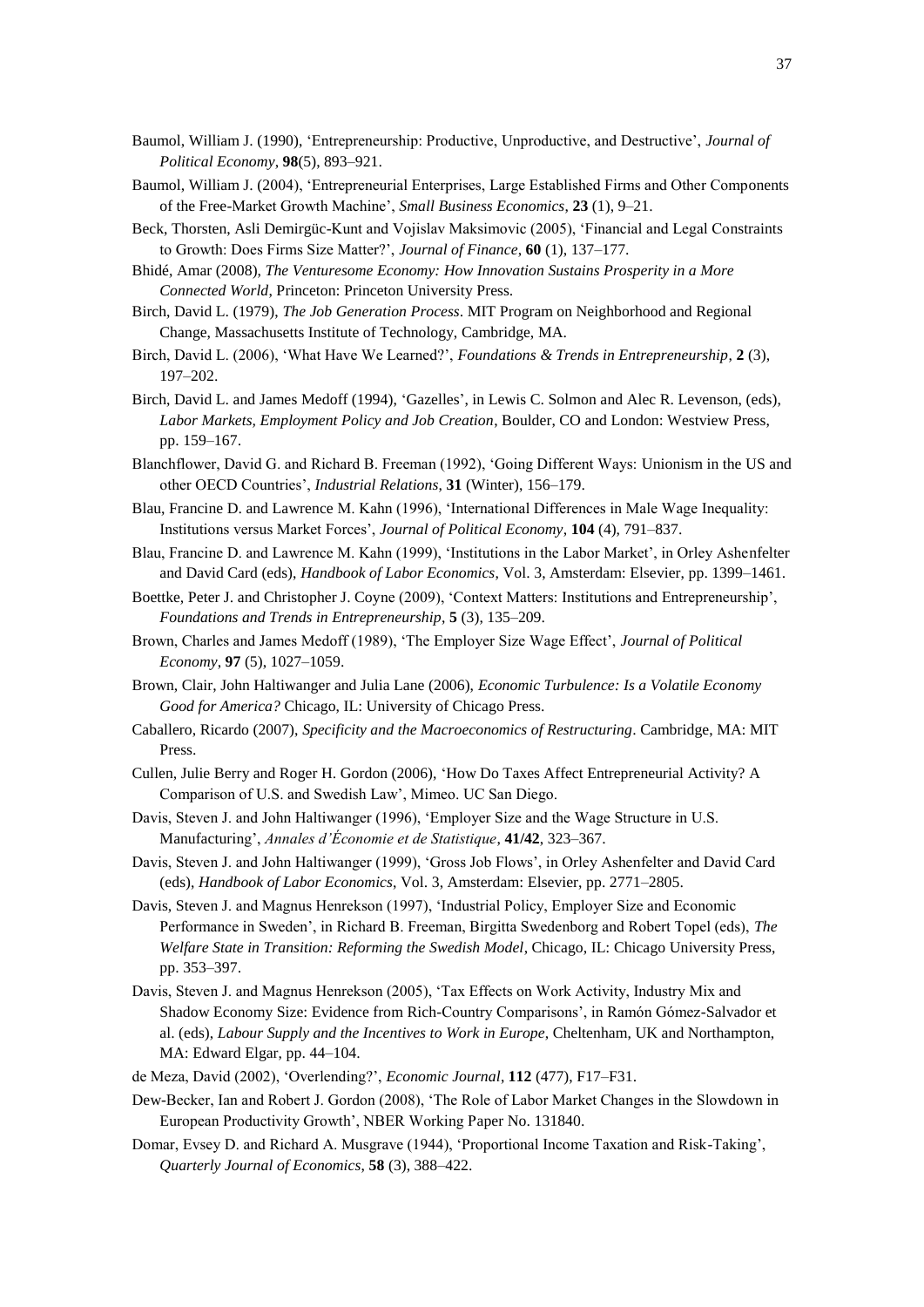- Eliasson, Gunnar and Åsa Eliasson (1996), ‗The Biotechnical Competence Bloc', *Revue d'Economie Industrielle,* **78** (1), 7–26.
- Eliasson, Gunnar and Kurt Vikersjö (1999), ‗Recruiting in a European Company', *Vocational Training,* **12** (1), 14–19.
- European Commission (2007), ‗Models to Reduce the Disproportionate Regulatory Burden on SMEs', Enterprise and Industry Directorate-General, Report of the Expert Group, Brussels: European Commission.
- Fenn, George, Nellie Liang and Stephen Prowse (1995), 'The Economics of the Private Equity Market', Washington, D.C.: Board of Governors of the Federal Reserve System.
- Flamholtz, Eric G. (1986), *Managing the Transition from an Entrepreneurship to a Professionally Managed Firm*, San Francisco: Jossey-Bass.
- Fogel, Kathy, Randall K. Morck and Bernard Yeung, (2008), 'Big Business Stability and Economic Growth: Is What's Good for General Motors Good for America?', *Journal of Financial Economics*, **89** (1), 83–108.
- Fogel, Robert W. (1999), ‗Catching up with the Economy', *American Economic Review*, **89** (1), 1–21.
- Freeman, Richard B. (1998), ‗War of the Models: Which Labour Market Institutions for the 21st Century', *Labour Economics,* **5** (1), 1–24.
- Freeman, Richard B. and Ronald Schettkat (2005) 'Marketization of Household Production and the EU-US Gap in Work', *Economic Policy,* **20** (41), 6–50.
- Fritsch, Michael (2004), ‗Entrepreneurship, Entry and Performance of New Business Compared in Two Growth Regimes: East and West Germany', *Journal of Evolutionary Economics,* **14** (5), 525–542.
- Fritsch, Michael and Pamela Mueller (2004), ‗Effects of New Business Formation on Regional Development over Time', *Regional Studies,* **38** (3), 961–975.
- Fritsch, Michael and Pamela Mueller (2006), 'The Evolution of Regional Entrepreneurship and Growth Regimes', in Michael Fritsch and Jürgen Schmude (eds), *Entrepreneurship in the Region*, New York: Springer, pp. 225–244.
- Fritsch, Michael and Florian Noseleit (2009), 'Investigating the Anatomy of the Employment Effects of New Business Formation', Jena Economic Research Paper 2009-001.
- Fukao, Mitsuhiro and Masaharu Hanazaki (1987), 'Internationalization of Financial Markets and the Allocation of Capital', *OECD Economic Studies*, No. 8, 35–92.
- Galbraith, John Kenneth (1956), *American Capitalism: The Concept of Countervailing Power*, Boston: Houghton Mifflin.
- Galbraith, John Kenneth (1967), *The New Industrial State*, London: Hamish Hamilton.
- Garen, John E. (1985), ‗Worker Heterogeneity, Job Screening, and Firm Size', *Journal of Political Economy,* **93** (4), 715–739.
- Gompers, Paul A. and Josh Lerner (2001), *The Money of Invention: How Venture Capital Creates New Wealth*, Cambridge, MA: Harvard University Press.
- Halabisky, David, Erwin Dreessen and Chris Parsley (2006), ‗Growth in Firms in Canada, 1985–1999', *Journal of Small Business and Entrepreneurship,* **19** (3), 255–268.
- Hall, Peter and David Soskice (eds), (2001), *Varieties of Capitalism: The Institutional Foundation of Comparative Advantage*. Oxford: Oxford University Press.
- Haltiwanger, John and C. J. Krizan (1999), 'Small Business and Job Creation in the United States: The Role of New and Young Businesses', in Zoltan J. Acs (ed), *Are Small Firms Important? Their Role and Impact*, Boston, MA, Dordrecht, NL and London, UK: Kluwer Academic Publishers, pp. 79– 97.
- Hart, Oliver, Andrei Schleifer and Robert W. Vishny (1997), ‗The Proper Scope of Government: Theory and an Application to Prisons', *Quarterly Journal of Economics,* **112** (4), 1127–1161. Hayek, Friedrich (1937), ‗Economics and Knowledge', *Economica,* **4** (1), 33–54.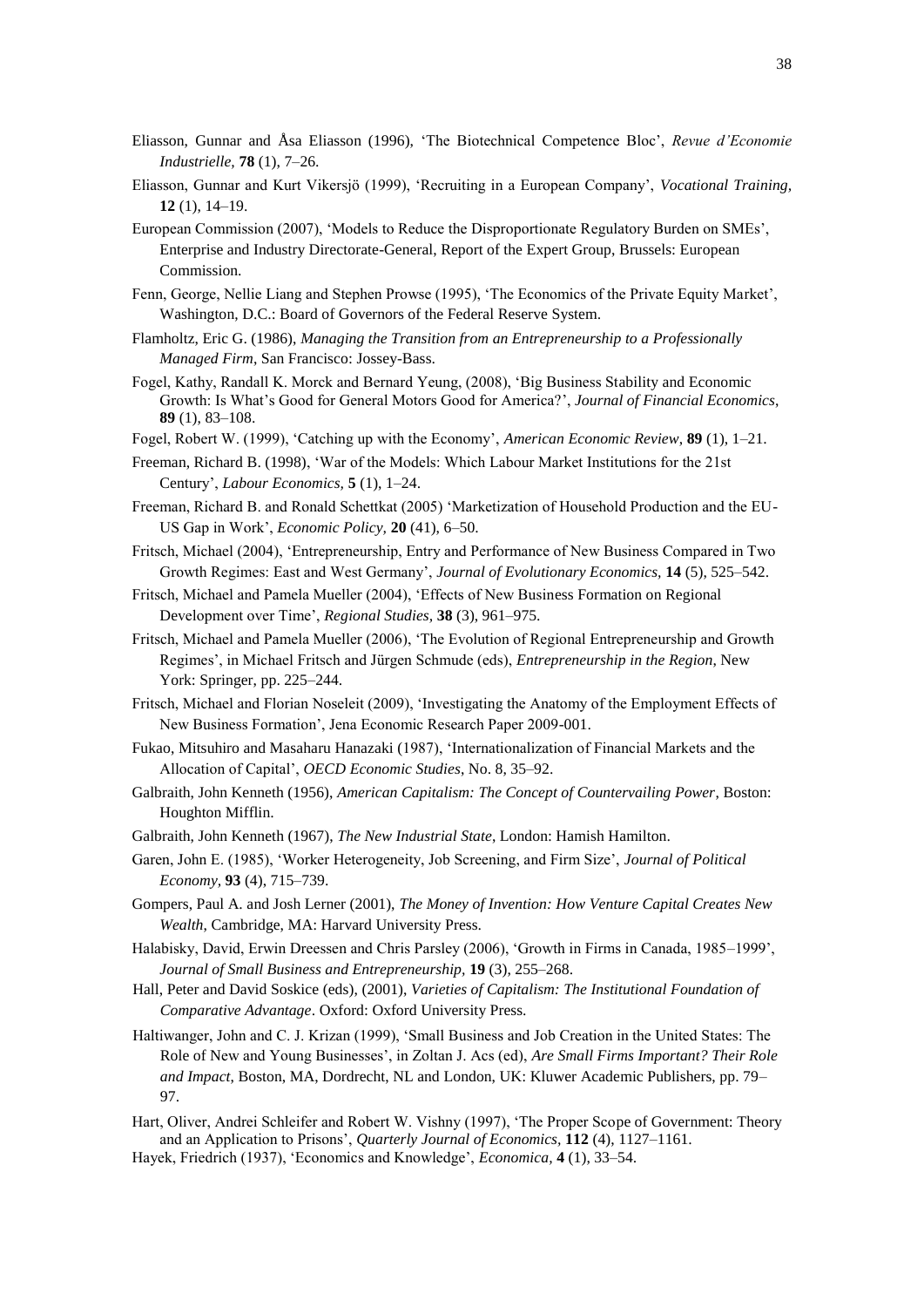- Hayek, Friedrich A. (1945), ‗The Use of Knowledge in Society', *American Economic Review*, **35** (4), 21– 30.
- Hayek, Friedrich A. (1978), ‗Competition as a Discovery Procedure', in Chiaki Nishiyami and Kurt Leube (eds), *The Essence of Hayek*, Stanford: Hoover Institution Press, pp. 361–381.
- Henrekson, Magnus and Dan Johansson (2010), ‗Gazelles as Job Contributors—A Survey and Interpretation of the Evidence', *Small Business Economics*, in press.
- Hibbs, Douglas A. and Håkan Locking (2000), 'Wage Dispersion and Productive Efficiency: Evidence for Sweden', *Journal of Labor of Economics*, **18** (4), 755–782.
- Jansson, Jan Owen (2006), *The Economics of Services. Development and Policy*, Cheltenham, UK and Northampton, MA: Edward Elgar.
- Johansson, Dan (2005), ‗The Turnover of Firms and Industry Growth', *Small Business Economics,* **24** (5), 487–495.
- Johansson, Dan (2010), 'The Theory of the Experimentally Organized Economy and Competence Blocs: An Introduction', *Journal of Evolutionary Economics*, **20** (2), 185–201.
- Jones, Charles I. (2001), ‗Was an Industrial Revolution Inevitable? Economic Growth over the Very Long Run', *Advances in Macroeconomics,* **1** (2), 1028–1048.
- Kasper, Wolfgang and Manfred E. Streit (1998), *Institutional Economics*. Cheltenham, UK and Northampton, MA: Edward Elgar.
- King, Mervyn A. and Don Fullerton (1984), *The Taxation of Income from Capital: A Comparative Study of the United States, the United Kingdom, Sweden and West Germany*, Chicago: University of Chicago Press.
- Kirchhoff, Bruce A. (1994), *Entrepreneurship and Dynamic Capitalism*, Westport, CT: Praeger.
- Kirchhoff, Bruce A. and Patricia G. Greene (1998), ‗Understanding the Theoretical and Empirical Content of Critiques of U.S. Job Creation Research', *Small Business Economics*, **10** (2), 153–169.
- Klepper, Steven and Kenneth L. Simons (2005), 'Industry Shakeouts and Technological Change', *International Journal of Industrial Organization,* **23** (1–2), 23–43.
- Kleven Jacobsen, H., Wolfram F. Richter and Peter Birch Sørensen (2000), 'Optimal Taxation with Household Production', *Oxford Economic Papers,* **52** (3), 584–594.
- Kremer, Michael (1993), 'The O-Ring Theory of Economic Development', *Quarterly Journal of Economics,* **108** (3), 551–576.
- Laffont, Jean-Jacques and Jean Tirole (1993), *A Theory of Incentives in Regulation and Procurement*, Cambridge, MA: MIT Press.
- Landström, Hans (2007), *Handbook of Research on Venture Capital*, Cheltenham, UK and Northampton, MA: Edward Elgar.
- Lazerson, Mark H. and Gianni Lorenzoni (1999), ‗The Firms That Feed Industrial Districts: A Return to the Italian Source', *Industrial and Corporate Change,* **8** (2), 235–266.
- Le Grand, Julian (2007), *The Other Invisible Hand: Delivering Public Services through Choice and Competition*, Princeton and Oxford: Princeton University Press.
- Lerner, Joshua and Robert, P. Merges (1998), ‗The Control of Technology Alliances: An Empirical Analysis of the Biotechnology Industry', *Journal of Industrial Economics,* **46** (2), 125–156.
- Lindbeck, Assar, Sten Nyberg and Jörgen W. Weibull (1999), ‗Social Norms and Economic Incentives in the Welfare State', *Quarterly Journal of Economics*, **114** (1), 1–35.
- Lindbeck, Assar, Mårten Palme and Mats Persson (2006), 'Job Security and Work Absence: Evidence from a Natural Experiment', IFN Working Paper No. 660, Research Institute of Industrial Economics, Stockholm.
- Lindkvist, Hans (1990), *Kapitalemigration*, Doctoral Dissertation, Stockholm School of Economics.
- Lucas, Robert E. (1978), 'On the Size Distribution of Business Firms', *Bell Journal of Economics*, **9** (2), 508–523.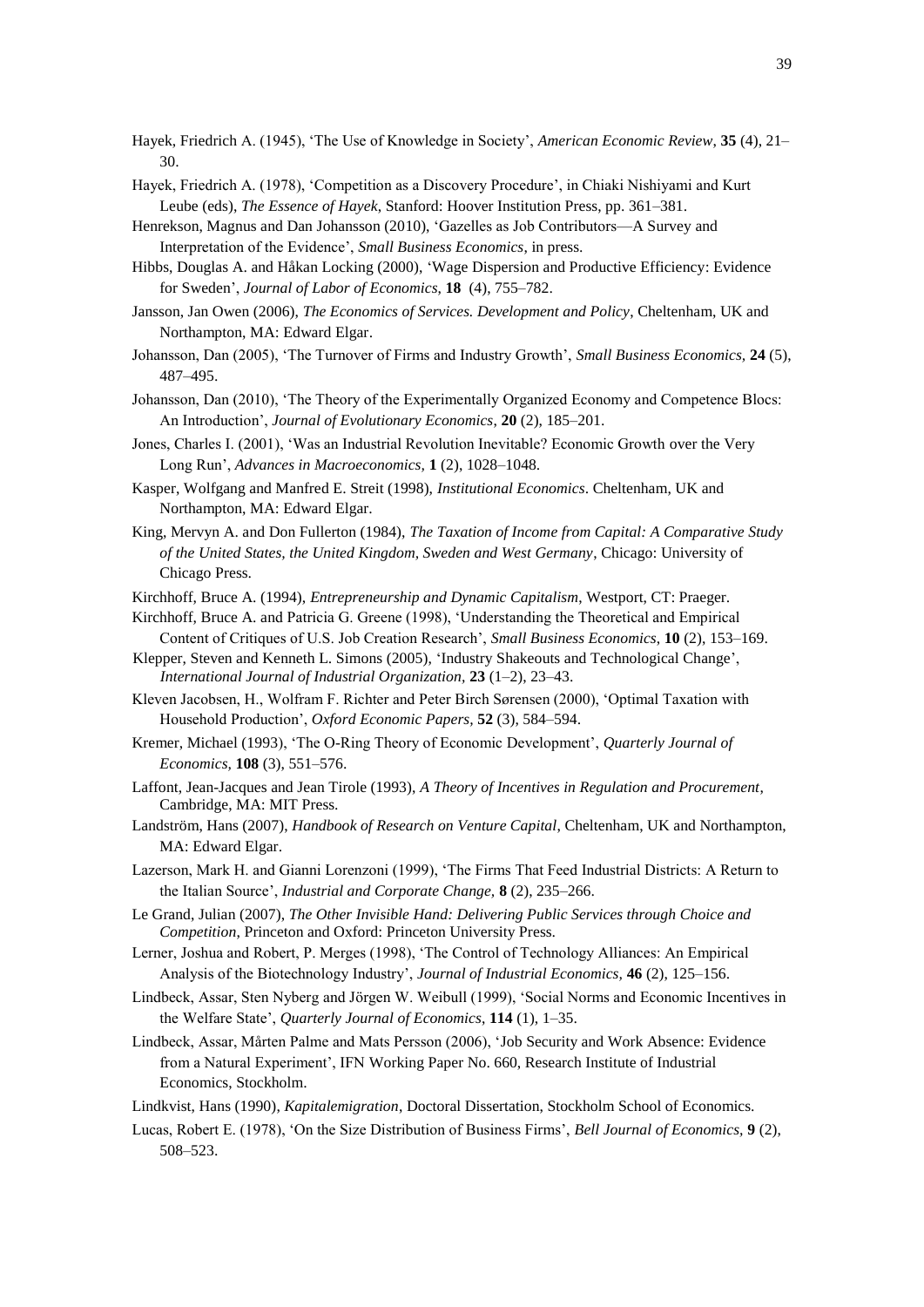- Maddison, Angus (2009), [http://www.ggdc.net/Maddison/Historical\\_Statistics/vertical-file\\_03-2009.xls](http://www.ggdc.net/Maddison/Historical_Statistics/vertical-file_03-2009.xls) (accessed 23 September 2009).
- Misher, Norman (1984), 'Tax Consequences of Exercising An Incentive Stock Option with Stock of the Granting Corporation', *The Tax Executive*, July, 357–363.
- Mokyr, Joel (1990), *The Lever of Riches: Technological Creativity and Economic Progress*, Oxford: Oxford University Press.
- North, Douglass C. (1990), *Institutions, Institutional Change, and Economic Performance*, Cambridge: Cambridge University Press.
- North, Douglass C. and Robert Thomas (1973), *The Rise of the Western World: A New Economic History*, Cambridge: Cambridge University Press.
- OECD (2005), *Modernising Government: The Way Forward*, Paris: OECD.
- Oi, Walter and Todd L. Idson (1999), ‗Firm Size and Wages' in Orley Ashenfelter and David Card (eds), *Handbook of Labor Economics*, Vol. 3, Amsterdam: Elsevier, pp. 2165–2214.
- Orszag, Mike and Dennis J. Snower (1998), ‗Anatomy of Policy Complementarities', *Swedish Economic Policy Review*, **5** (2), 303–343.
- Parker, Simon C., David J. Storey and Arjen van Witteloostuijn (2010), 'What Happens to Gazelles?', *Small Business Economics*, forthcoming.
- Pelikan, Pavel (1988), 'Can the Imperfect Innovation Systems of Capitalism be Outperformed', in *Technical Change and Economic Theory*, edited and compiled by the Maastricht Economic Research Institute on Innovation and Technology, New York: Columbia University Press, pp. 370– 398.
- Pelikan, Pavel (1993), 'Ownership of Firms and Efficiency: The Competence Argument', *Constitutional Political Economy,* **4** (3), 349–392.
- Phelps, Edmund S. (2007), ‗Macroeconomics for a Modern Economy', *American Economic Review,* **97** (3), 543–561.
- Piggott, John and John Whalley (2001), ‗VAT Base Broadening, Self Supply, and the Informal Sector', *American Economic Review,* **91** (4), 1084–1094.
- Prowse, Stephen (1998), 'The Economics of the Private Equity Market', Federal Reserve Bank of Dallas, *Economic Review,* 3 rd Quarter, 21–34.
- Robson, Martin T. (2003), ‗Does Stricter Employment Protection Legislation Promote Selfemployment?', *Small Business Economics,* **21** (3), 309–319.
- Rogerson, Richard (2006), 'Understanding Differences in Hours Worked', *Review of Economic Dynamics,* **9** (3), 365–409.
- Rosen, Harvey S. (2005), ‗Entrepreneurship and Taxation: Empirical Evidence', in Vesa Kanniainen and Christian Keuschnigg (eds), *Venture Capital, Entrepreneurship and Public Policy*, Cambridge, MA: MIT Press, pp. 251–279.
- Rosenberg, Nathan and Luther E. Birdzell Jr. (1986), *How the West Grew Rich: The Economic Transformation of the Industrial World*, London: Tauris.
- Saxenian, AnnaLee (1996), *Regional Advantage. Culture and Competition in Silicon Valley and Route 128*, Cambridge, MA: Harvard University Press.
- Shane, Scott A. (2008), *The Illusions of Entrepreneurship*, New Haven, CT: Yale University Press.
- Shleifer, Andrei (1998), 'State versus Private Ownership', *Journal of Economic Perspectives*, **12** (4), 133–150.
- Schnabel, Claus, Susanne Kohaut and Udo Brixy (2008), ‗Employment, Stability of Entrants in Newly Founded Firms: A Matching Approach Using Linked Employer-Employee Data from Germany', Discussion Paper No. 9, Institut für Arbeitsmarkt- und Berufsforschung, Nürnberg.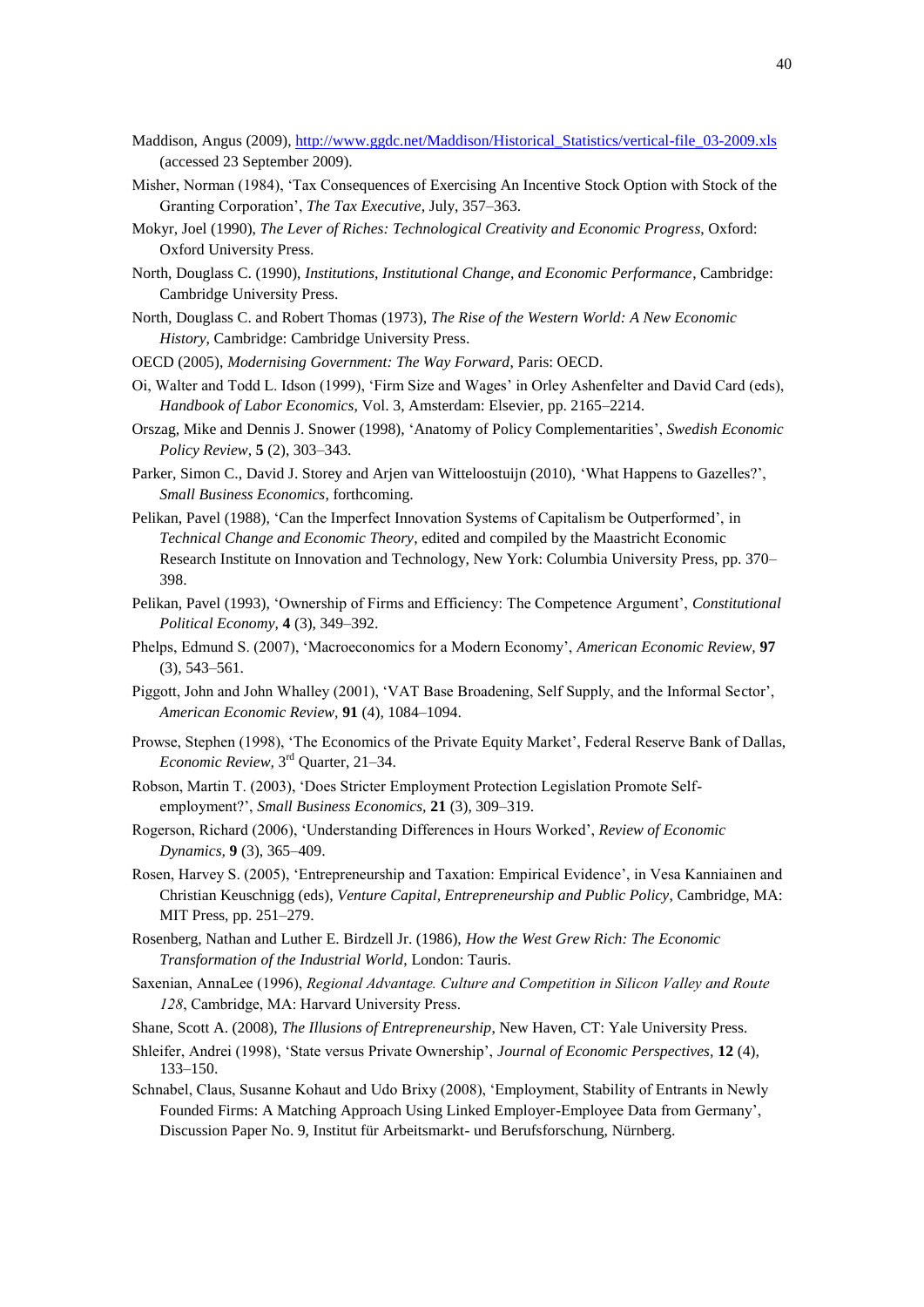- Schreyer, Paul (2000), ‗High-growth Firms and Employment', OECD Science, Technology and Industry Working Papers, 2000/3, Paris.
- Schumpeter, Joseph A. (1934/[1911]), *The Theory of Economic Development*, New Brunswick and London: Transaction Publishers.
- Schumpeter, Joseph A. (1942), *Capitalism, Socialism and Democracy*, New York and London: Harper & Brothers.
- Siegel, Donald S, David Waldman and Albert N. Link (2003), ‗Assessing the Impact of Organizational Practices on the Relative Productivity of University Technology Transfer Offices: An Exploratory Study', *Research Policy*, **32** (1), 27–48.
- Sinn, Hans-Werner (1996), ‗Social Insurance, Incentives and Risk-Taking', *International Tax and Public Finance,* **3** (3), 259–280.
- Skedinger, Per (2010), *Employment Protection Legislation: Evolution, Effects, Winners and Losers*, Cheltenham, UK, and Northampton, MA: Edward Elgar.
- Smith, Adam (1776), *The Wealth of Nations*, Chicago: University of Chicago Press.
- SOU 2002:31, *Vinst för vården* (Profit in the Health Care Sector), Stockholm: Ministry of Social Affairs.
- Södersten, Jan (1984), ‗Sweden', in Mervyn A. King and Don Fullerton (eds), *The Taxation of Income from Capital: A Comparative Study of the United States, the United Kingdom, Sweden and West Germany,* Chicago: University of Chicago Press, pp. 87–148.
- Storey, David J. (1994), *Understanding the Small Business Sector*, London: Routledge.
- Torrini, Riccardo (2005), 'Cross-country Differences in Self-employment Rates: The Role of Institutions', *Labour Economics*, **12** (4), 661–683.
- van Praag, C. Mirjam and Peter H. Versloot (2007), ‗What Is the Value of Entrepreneurship? A Review of Recent Research', *Small Business Economics,* **29** (4), 351–382.
- van Praag, C. Mirjam and Peter H. Versloot (2008), ‗The Economic Benefits and Costs of Entrepreneurship: A Review of the Research', *Foundations and Trends in Entrepreneurship,* **4** (2), 65–154.
- von Hippel, Eric (2007), ‗Horizontal Innovation Networks—by and for Users', *Industrial and Corporate Change,* **16** (2), 293–315.
- Williamson, Claudia R. (2009), 'Informal Institutions Rule: Institutional Arrangements and Economic Performance', *Public Choice*, **139** (3–4), 371–387.
- Winston, Clifford (1998), ‗U.S. Industry Adjustment to Economic Regulation', *Journal of Economic Perspectives,* **12** (3), 89–110.
- Winter, Sidney G. (1984), ‗Schumpeterian Competition in Alternative Technological Regimes', *Journal of Economic Behavior and Organization*, **5** (3), 287–320.
- Wright, Mike, (2007), ‗Private Equity and Management Buy-outs', in Hans Landström (ed), *Handbook of Research on Venture Capital*, Cheltenham, UK and Northampton, MA: Edward Elgar, pp. 281–314.
- Zider, Bob (1998), 'How Venture Capital Works', *Harvard Business Review*, November–December, 131–139.
- Zweynert, Joachim (2009), 'Interests versus Culture in the Theory of Institutional Change', *Journal of Institutional Change*, **5** (3), 339–360.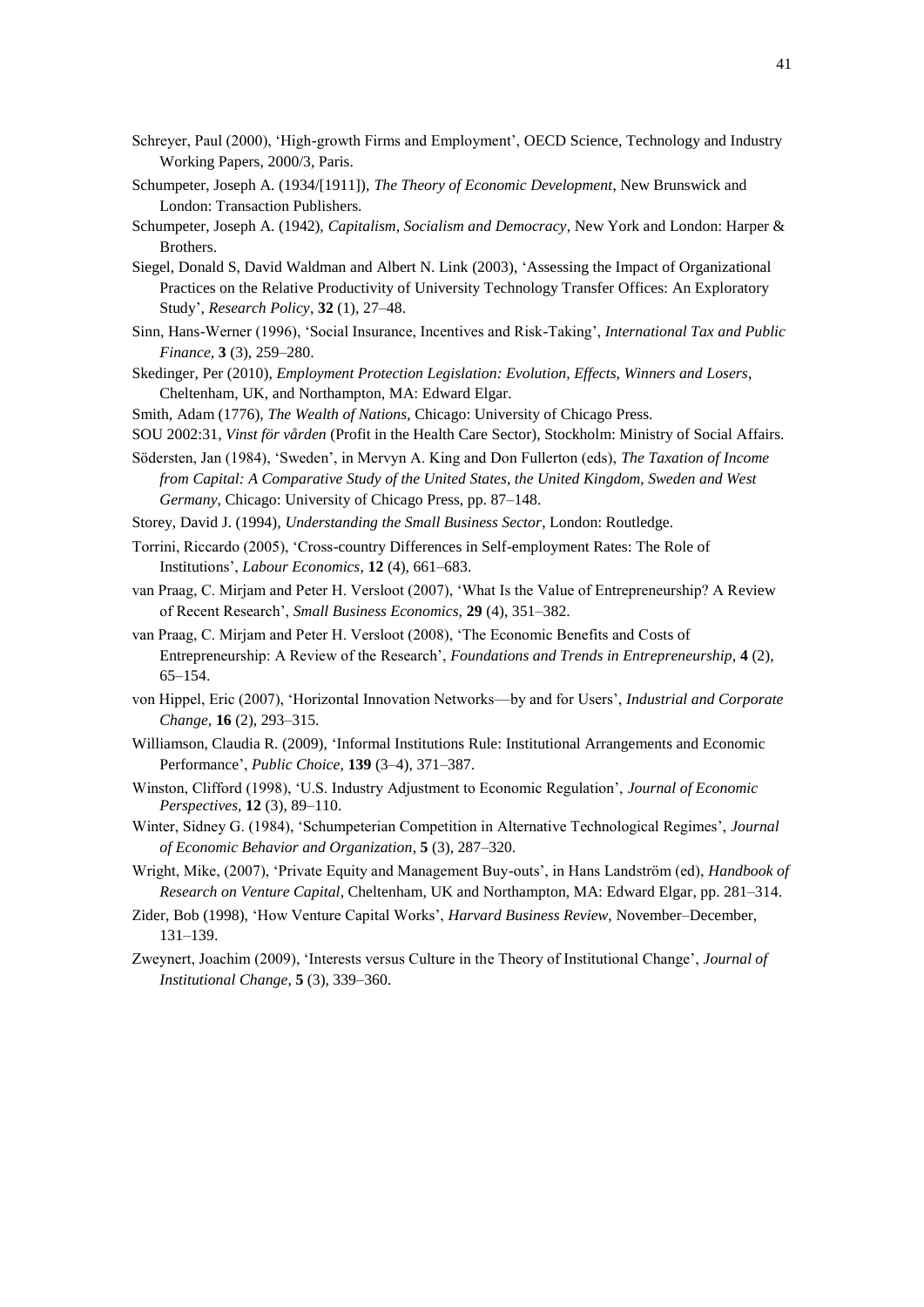

*Figure 1* Gross Domestic Product per capita for all history of mankind

*Source*: De Long/Kremer data from −1000000 to 1985 (extension of Maddison's estimates; Kremer 1993), Maddison data from 1985 to 2005 (GDP per capita, 1990 International Dollars; Maddison 2009), World Bank data for 2007 (GDP per capita, US\$) from

[http://web.worldbank.org/WBSITE/EXTERNAL/DATASTATISTICS/0,,menuPK:232599~pagePK:6](http://web.worldbank.org/WBSITE/EXTERNAL/DATASTATISTICS/0,,menuPK:232599~pagePK:64133170~piPK:64133498~theSitePK:239419,00.html) [4133170~piPK:64133498~theSitePK:239419,00.html.](http://web.worldbank.org/WBSITE/EXTERNAL/DATASTATISTICS/0,,menuPK:232599~pagePK:64133170~piPK:64133498~theSitePK:239419,00.html)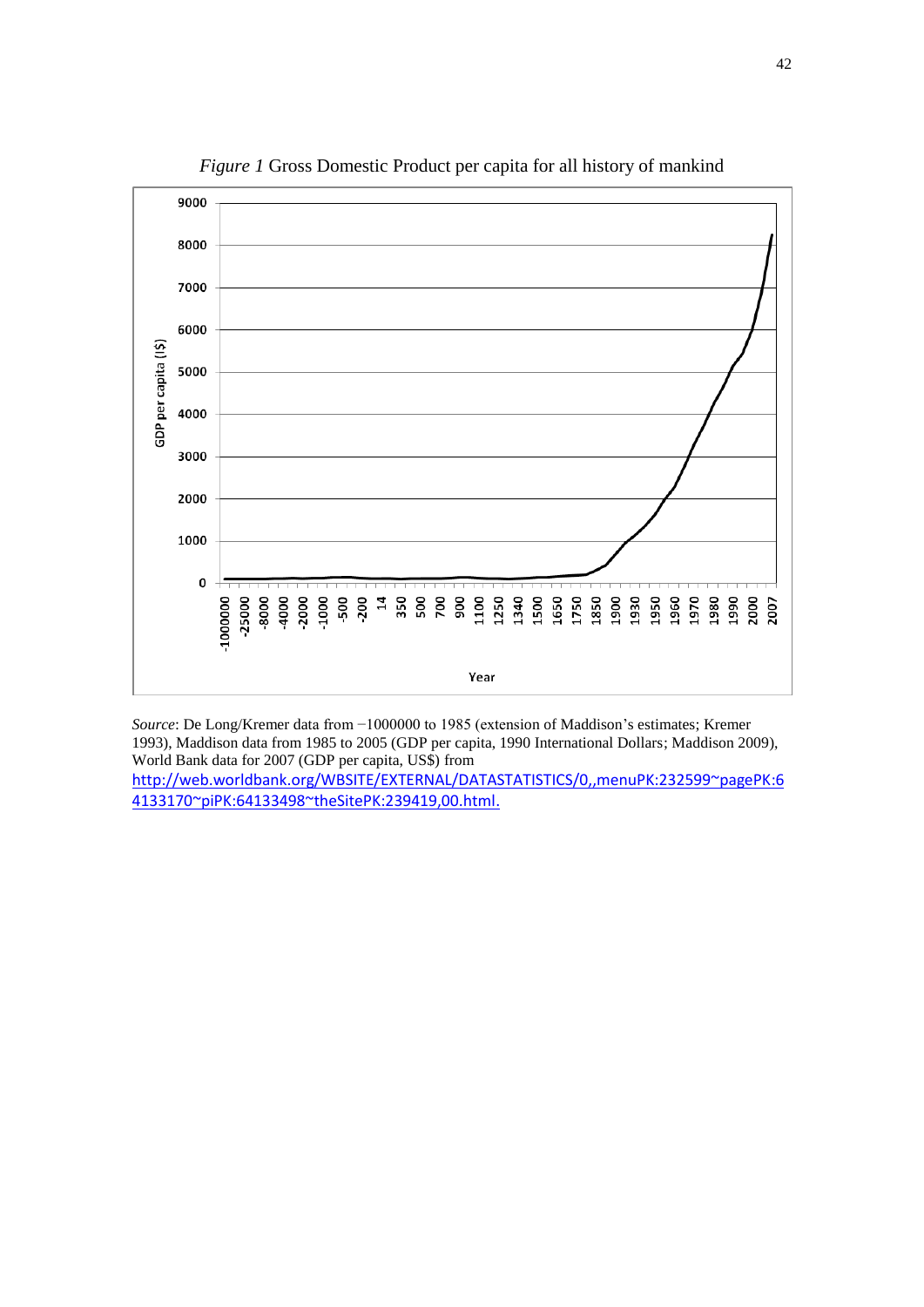

*Figure 2* The roles and interaction of different actors fostering HGFs.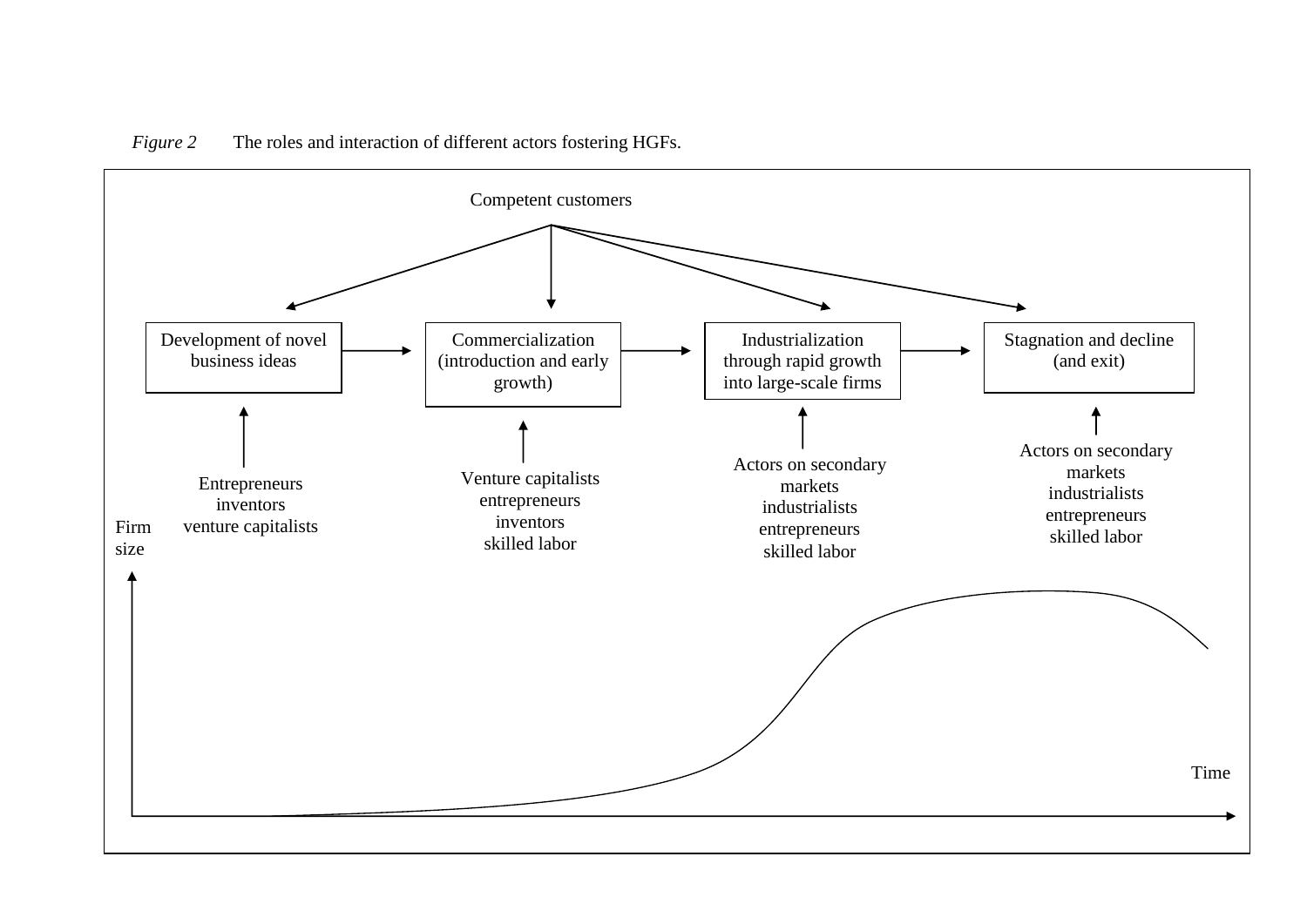|                     | Private production                                                                                                                                                                                                                                                                          | Monopolized production                                                                                                                                                                                                                          |
|---------------------|---------------------------------------------------------------------------------------------------------------------------------------------------------------------------------------------------------------------------------------------------------------------------------------------|-------------------------------------------------------------------------------------------------------------------------------------------------------------------------------------------------------------------------------------------------|
| Private financing   | Entrepreneurs – Yes<br>Inventors – Yes<br>Industrialists – Yes<br>Skilled labor – Yes<br>Business angels $-$ Yes<br>Venture capitalists - Yes<br>Actors in secondary markets - Yes<br>Competent customers - Yes                                                                             | Entrepreneurs - No<br>Inventors-Limited<br>Industrialists $-$ No<br>Skilled labor – Limited<br>Business angels $-$ No<br>Venture capitalists - No<br>Actors in secondary markets - No<br>Competent customers - Limited                          |
|                     | All actors present, prevalence of HGFs and<br>fast structural transformation                                                                                                                                                                                                                | Several key competencies missing,<br>imperfectly replaced by government,<br>no HGFs and slow structural<br>transformation                                                                                                                       |
| Public<br>financing | Entrepreneurs – Possible<br>Inventors - Possible<br>Industrialists – Possible<br>Skilled labor – Yes<br>Business angels – Possible<br>Venture capitalists - Possible<br>Actors in secondary markets - Possible<br>Competent customers - Limited<br>Potential impediments to presence of all | Entrepreneurs – No<br>Inventors-Limited<br>Industrialists-No<br>Skilled labor – Limited<br>Business angels $-$ No<br>Venture capitalists - No<br>Actors in secondary markets - No<br>Competent customers - No<br>Most key competencies missing, |
|                     | actors, HGFs and to structural<br>transformation, depending on institutional<br>climate                                                                                                                                                                                                     | imperfectly replaced by government,<br>no HGFs and slow structural<br>transformation                                                                                                                                                            |

*Table 1* Regulations, the prevalence of HGFs and structural transformation.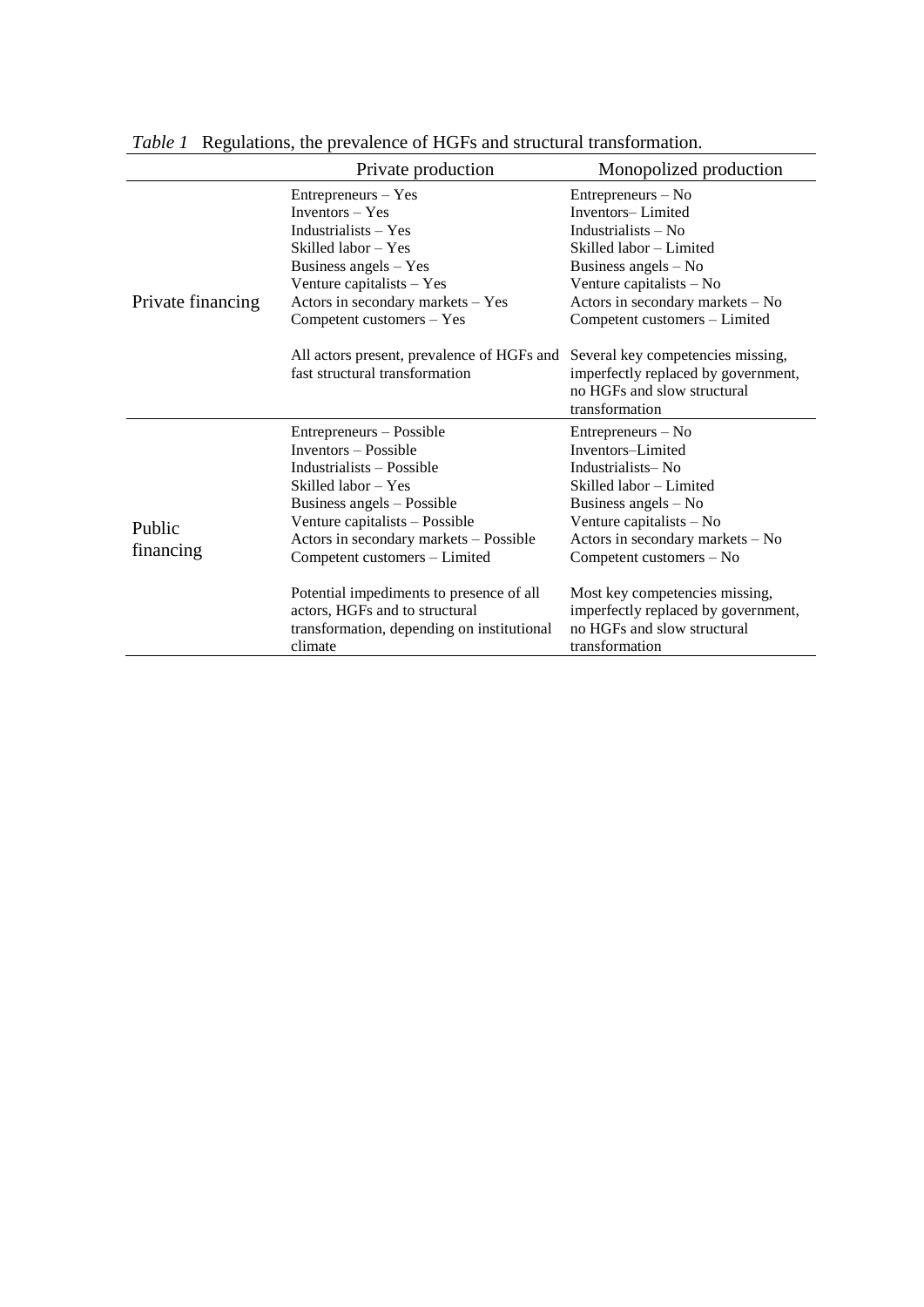|                         | Debt       | New share  | Retained   |
|-------------------------|------------|------------|------------|
|                         |            | issues     | earnings   |
| 1980                    |            |            |            |
| Households              | 58.2       | 136.6      | 51.9       |
| Tax exempt institutions | $-83.4$    | $-11.6$    | 11.2       |
| Insurance companies     | $-54.9$    | 38.4       | 28.7       |
| 1994                    |            |            |            |
| Households              | 32.0/27.0† | 28.3/18.3† | 36.5/26.5† |
| Tax exempt institutions | $-14.9$    | 21.8       | 21.8       |
| Insurance companies     | 0.7        | 32.3       | 33.8       |

| Table 2 Effective marginal tax rates for different combinations of owners and sources |
|---------------------------------------------------------------------------------------|
| of finance in Sweden, 1980 and 1994 (real pre-tax rate of return $= 10\%$ ).          |

*Note*: †Excluding wealth tax, the wealth tax on unlisted shares was abolished in 1992. All calculations are based on the actual asset composition in manufacturing. The following inflation rates were used: 1980: 9.4%, 1994: 3%. The calculations conform to the general framework developed by King and Fullerton (1984). The average holding period is assumed to be 10 years. A negative tax rate implies that the rate of return after tax is greater than before tax. For instance, a tax rate of –83 percent for a debt-financed investment owned by a tax-exempt institution in 1980 tells us that a real rate of return of 10 percent before tax becomes 18.34 (10 – (–8.34)) percent after tax, while a real rate of return of 10 percent before tax for a debt-financed investment owned by a household becomes 4.18 (10 − 5.82) after tax. *Source*: Södersten (1984), and calculations provided directly by Jan Södersten.<sup>44</sup>

 $44$  Jan Södersten has given permission to reproduce these results.